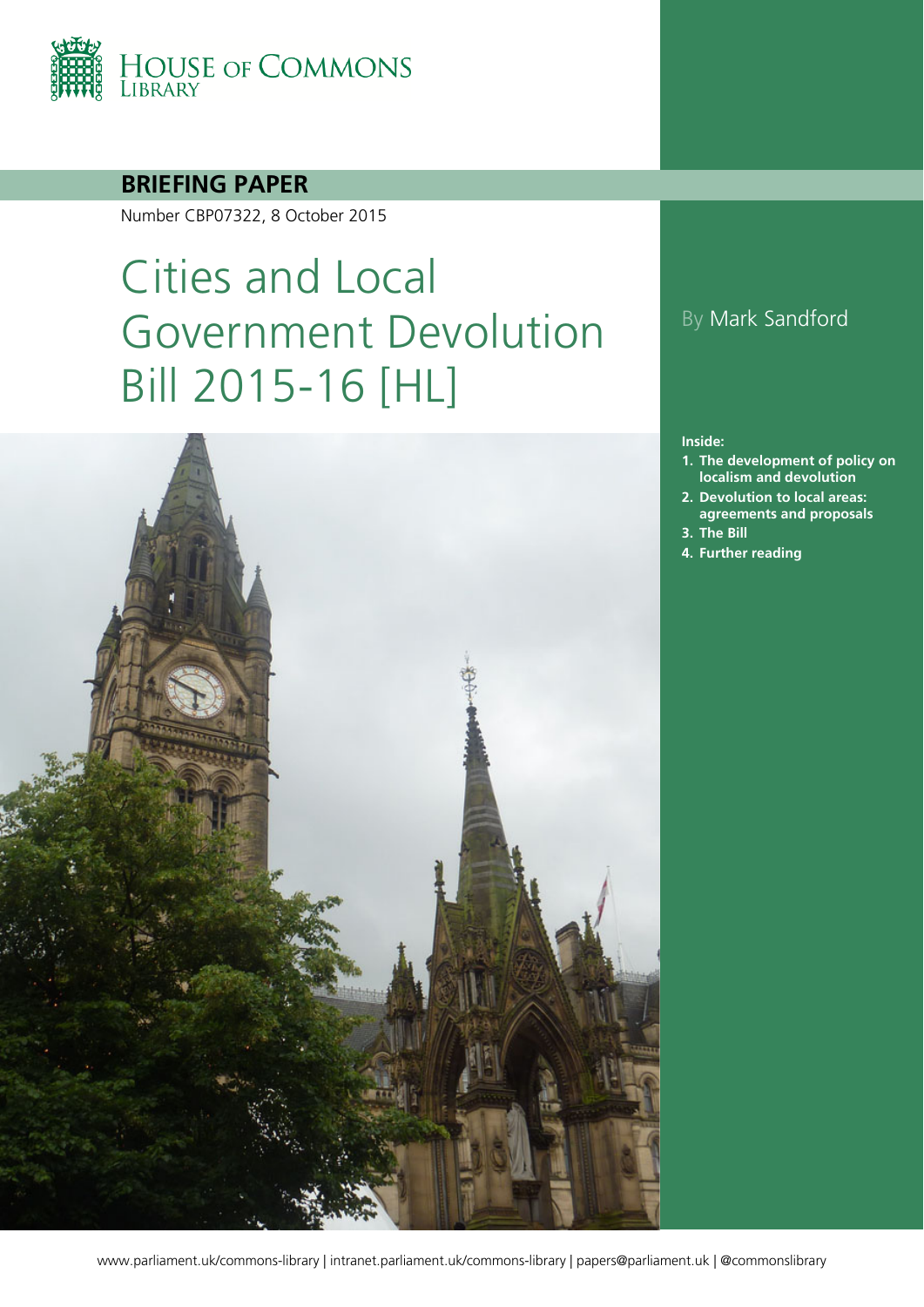## **Contents**

| <b>Summary</b>                                                    |                                                                                                                                                                                                                                                                                                                                                                                                                                                                                                                                                                                                                                                              |                                                                                        |  |
|-------------------------------------------------------------------|--------------------------------------------------------------------------------------------------------------------------------------------------------------------------------------------------------------------------------------------------------------------------------------------------------------------------------------------------------------------------------------------------------------------------------------------------------------------------------------------------------------------------------------------------------------------------------------------------------------------------------------------------------------|----------------------------------------------------------------------------------------|--|
| 1.<br>1.1<br>1.2<br>1.3<br>1.4<br>1.5<br>1.6                      | The development of policy on localism and devolution<br>Introduction<br>City deals<br>Local Enterprise Partnerships<br>From city deals to devolution deals<br>Devolution deals<br>Devolution deals after the 2015 General Election<br>Combined authorities                                                                                                                                                                                                                                                                                                                                                                                                   | 4<br>4<br>$\overline{4}$<br>5<br>$\,$ 6 $\,$<br>$\,8$<br>8<br>9                        |  |
| 2.<br>2.1<br>2.2<br>2.3<br>2.4                                    | Devolution to local areas: agreements and proposals<br>Devolution deals to date<br>Characteristics of the deals<br>Which powers are to be devolved?<br>Powers for economic growth<br>Reform of public services<br>Health and social care devolution<br>Bids under negotiation                                                                                                                                                                                                                                                                                                                                                                                | 10<br>10<br>10<br>12<br>13<br>14<br>15<br>17                                           |  |
| 3.<br>3.1<br>3.2<br>3.3<br>3.4<br>3.5<br>3.6<br>3.7<br>3.8<br>3.9 | <b>The Bill</b><br>The Bill in the context of devolution<br>Structure of the Bill<br>Reporting requirements (clauses 1-2)<br>Mayoral combined authorities (clauses 3-6)<br>Concerns about directly-elected mayors<br>How central are mayors to the devolution of power?<br>Provisions for mayors in the Bill<br>Power for mayors to become Police and Crime Commissioners<br>Power for mayor to raise council tax precept<br>Combined authority functions (clauses 7-8)<br>Scrutiny and audit (clauses 9-11)<br>Geographical restrictions on combined authorities (clauses 12-15)<br>Devolution to single local authorities (clauses 16-18)<br>Miscellaneous | 19<br>19<br>19<br>19<br>21<br>22<br>23<br>24<br>26<br>27<br>27<br>29<br>32<br>34<br>35 |  |
| 4.<br>4.1<br>4.2                                                  | <b>Further reading</b><br>Relevant documents<br>Devolution reports in 2014-15                                                                                                                                                                                                                                                                                                                                                                                                                                                                                                                                                                                | 38<br>38<br>38                                                                         |  |

Contributing Authors: Mark Sandford

Cover page image copyright: [Manchester City Council](https://www.flickr.com/photos/tscoutinho/6003979092/in/photolist-a9xXNU-9s82jr-8rdcMp-8rgRom-4mxwxu-4A2uwB-8rGQ3h-7nBwXW-6AvSgS-qfpr7H-8qPbkL-8qL4LB-8qPbnC-8rgnbE-56BpQ-5yAgQV-8rdKzk-piw4KU-piw4Dm-fwJJtX-fxmgdT-hNMWxQ-jNfM7-k9Cw8s-8rDNsk-6UnYRL-cJrNeA-474JvL-pY6iop-8qPbhs-fwJ6eV-nYWEJM-nGsiy5-nGs3jP-nYDuz8-5Wr3L3-8qL4AM-8qPbaj-iEszK-7mHFSJ-8qL4DT-8qL4FT-9tN7r6-dnpwnU-dnpvMS-qU1JXk-zFfuN-46ZDzF-d1auW-tnBjP) by [Tatiana Coutinho.](https://www.flickr.com/photos/tscoutinho/) Licensed by [CC BY 2.0 /](https://creativecommons.org/licenses/by-nc-sa/2.0/) image cropped.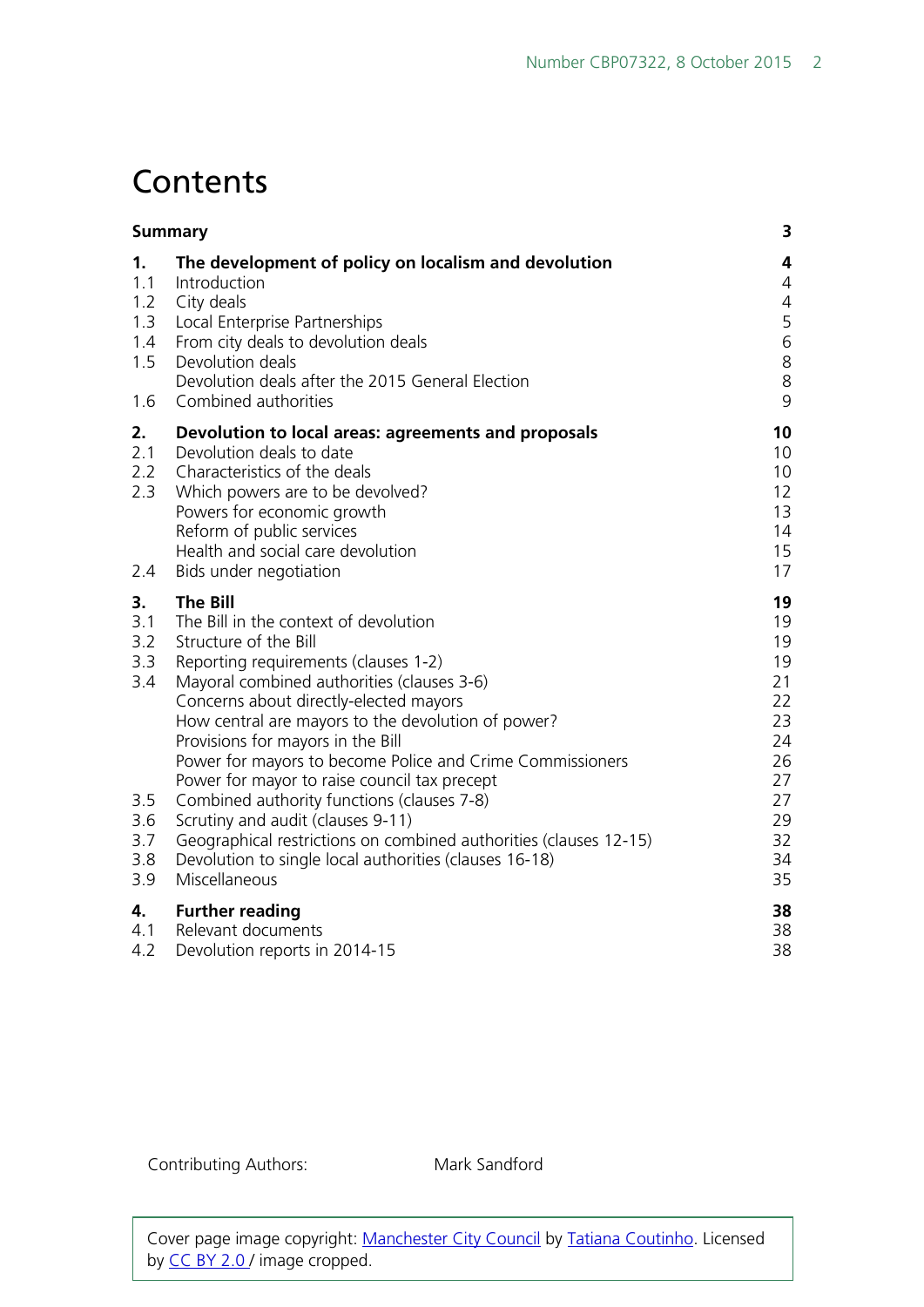# <span id="page-2-0"></span>Summary

The Cities and Local Government Devolution Bill 2015-16 forms part of the Government's policy of devolving the powers and budgets of public bodies to local authorities and combined authorities. The wider policy priorities of both the Government and local areas extend beyond the Bill itself, which is largely technical in nature. For this reason, this briefing contains an extensive introduction to recent policy debates on devolution, to put the Bill in an appropriate context. Additional background and detail on recent 'devolution deals' can be found in the Library briefing paper *Devolution to local government in* [England](http://researchbriefings.parliament.uk/ResearchBriefing/Summary/SN07029).

The Bill received its First Reading in the House of Lords on 28 May 2015; Second Reading on 8 June; spent three days in Committee between 22 and 29 June; had its Report Stage on 13 and 15 July; and its Third Reading on 21 July. Documents related to the Bill can be found on [its pages on the Parliamentary website.](http://services.parliament.uk/bills/2015-16/citiesandlocalgovernmentdevolution.html)

A number of amendments were passed in the Lords despite opposition from the Government. These included clauses requiring an annual 'devolution report' to Parliament, and a 'devolution statement' to be included in every Government Bill; a clause lowering the voting age in local elections to 16; a clause preventing the Government from making the devolution of powers conditional on the creation of an elected mayor; and a clause permitting a future referendum to abolish any local authority elected mayor established following a Government-mandated referendum.

The Bill was introduced into the Commons, as Bill 64, via its First Reading on 21 July 2015, and Second Reading is scheduled for 14 October 2015. [A copy of the Bill as amended in](http://www.publications.parliament.uk/pa/bills/cbill/2015-2016/0064/16064.pdf)  [the House of Lords](http://www.publications.parliament.uk/pa/bills/cbill/2015-2016/0064/16064.pdf) has been published. [Explanatory notes h](http://www.publications.parliament.uk/pa/bills/cbill/2015-2016/0064/en/16064en.pdf)ave been published on the Parliamentary website. The Delegated Powers and Regulatory Reform Committee also considered the Bill in June 20[1](#page-2-1)5.<sup>1</sup>

The Bill formally extends to England and Wales, but its practical effect is in England only, with the exception of Clause 20 (covering the voting age for local government elections), which would also have effect in Wales.

The House of Commons Communities and Local Government Committee has announced an inquiry into the Bill and related policy matters. It will take oral evidence during Autumn 2015, with the first session on 12 October.

This briefing paper describes the establishment of city deals, Local Enterprise Partnerships, combined authorities and 'devolution deals' during the 2010-15 Parliament, and analyses the characteristics of the powers devolved under the deals agreed thus far. It then provides a clause-by-clause analysis of the Bill, followed by a bibliography of relevant documents.

<span id="page-2-1"></span>See House of Lords Delegated Powers and Regulatory Reform Committee, 1st [Report](http://www.publications.parliament.uk/pa/ld201516/ldselect/lddelreg/8/8.pdf), 2015-16, HL Paper 8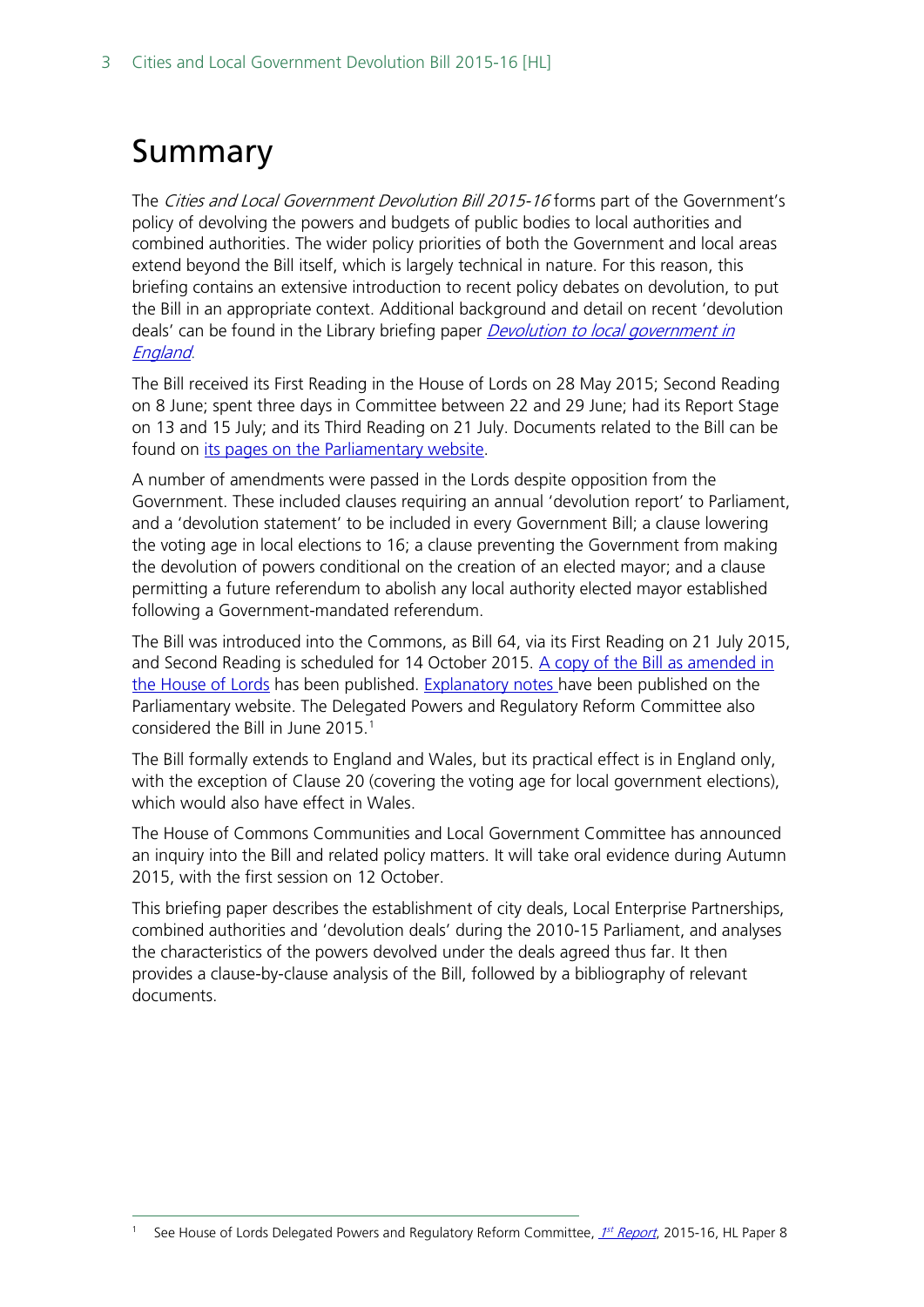# <span id="page-3-0"></span>1. The development of policy on localism and devolution

## <span id="page-3-1"></span>1.1 Introduction

The Cities and Local Government Devolution Bill 2015-16 [HL] was introduced into the House of Lords as Bill no.1 in the 2015-16 Parliamentary session. The Bill forms a critical element of the Government's high-profile policy of devolving powers and responsibilities to local areas within England.

The Coalition Government took a number of steps to devolve powers and funding to pursue economic growth to local areas in England. This included the abolition of Regional Development Agencies (RDAs), introduced by the Labour government in 1999; the creation of Local Enterprise Partnerships (LEPs); and the promotion of directly-elected mayors for local authorities in major cities. In 2011-12, the Government planned to devolve additional powers to major city councils with directly-elected mayors: but most of these cities rejected mayors in referendums in May 2012. Nevertheless, during 2011 and 2012 bilateral 'city deals' were agreed with several of these local areas, with participation from Local Enterprise Partnerships (LEPs).

This section sets out the development of policy around devolution of power within England under the Coalition government. It gives brief details of city deals and LEPs. It then gives a brief explanation of 'devolution deals', beginning with the Greater Manchester Agreement of November 2014, and of combined authorities, to which the devolution deals will devolve many powers.

In short, city deals and LEPs effectively formed the 'first generation' of devolution of power to local areas under the Coalition government, whilst devolution deals and combined authorities are developing into the 'second generation'. LEPs and city deals are not statutory; combined authorities are statutory bodies, and devolution deals are intended to be partly statutory under the provisions in the Bill. The city deals and devolution deals set out the powers to be devolved to local areas (and set out the anticipated outcomes), whilst combined authorities will exercise the powers.

## <span id="page-3-2"></span>1.2 City deals

A series of 'city deals', agreed with selected local areas during 2011-13, decentralised specific policy programmes and funding streams in exchange for agreed outcomes. A 'first wave' was agreed with the eight core cities (Birmingham, Bristol, Leeds, Liverpool, Manchester, Newcastle, Nottingham and Sheffield) by July [2](#page-3-3)012.<sup>2</sup> These deals were agreed with city authorities working closely with the relevant LEP.

<span id="page-3-3"></span>HM Treasury, [Unlocking growth in cities: city deals wave 1](https://www.gov.uk/government/uploads/system/uploads/attachment_data/file/7524/Guide-to-City-Deals-wave-1.pdf), July 2012. See also the Library briefing paper [City deals](http://researchbriefings.parliament.uk/ResearchBriefing/Summary/SN07158) (SN 07158).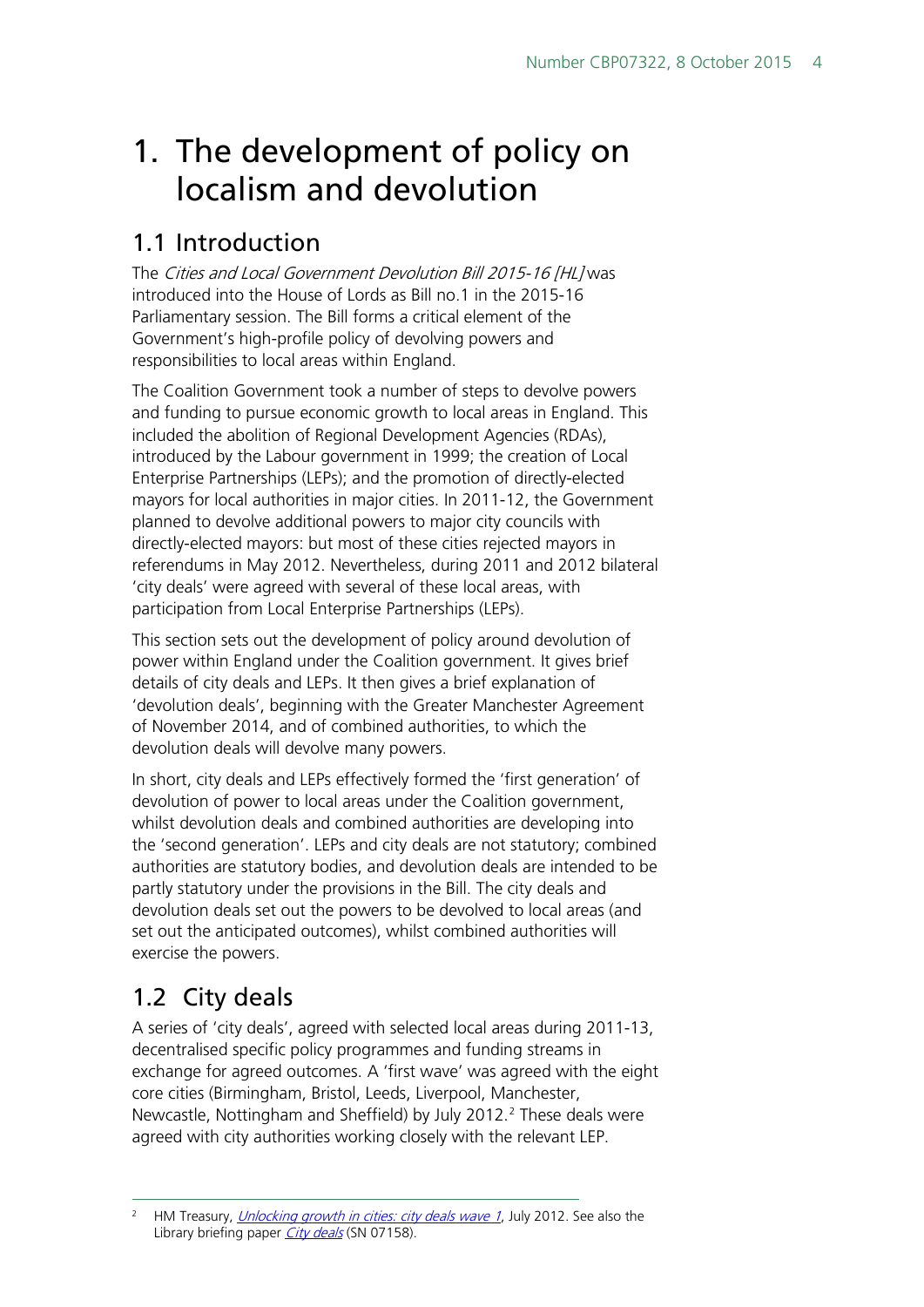Details of the first wave of City Deals are available in the Cabinet Office publication [Unlocking Growth in Cities: City Deals –](https://www.gov.uk/government/uploads/system/uploads/attachment_data/file/7523/CO_Unlocking_20GrowthCities_acc.pdf) Wave 1.

By July 2014, twenty further city deals had been negotiated with a range of smaller cities and city-regions. Negotiations generally took place between central government and LEPs, local authorities, and in some cases business partnerships and universities. A full list of deals is available in Appendix 4 of the Centre for Cities' City Policy Briefing, [September 2014](http://www.centreforcities.org/wp-content/uploads/2014/10/14-09-22-Cities-Policy-Briefing.pdf). (This includes a deal with Glasgow and Clyde Valley negotiated in July 2014; discussions are underway at the time of writing on further deals outside England, in Cardiff, Aberdeen and Inverness.)

Whilst each city deal was unique, there were certain common features. They were characterised by the provision of a small amount of additional funding and flexibility over its use, plus commitment from the Government to continue joint working. The deals related to specific programmes and expected outcomes; city deals did not transfer general powers over policy areas to local authorities.

The original eight city deals were associated with the holding of mayoral referendums in the ten largest cities in England in May 2012. The paper Unlocking Growth in Cities stated:

… where cities want to take on significant new powers and funding streams, they will need to demonstrate strong, accountable leadership, an ambitious agenda for the economic future of their area, effective decision-making structures, and private sector involvement and leadership (cities with a directly elected mayor will meet this requirement).<sup>[3](#page-4-1)</sup>

Of the ten cities in which referendums were held, only Bristol voted in favour of an elected mayor, whilst the city councils in Liverpool and Leicester voted to establish one without a referendum.

## <span id="page-4-0"></span>1.3 Local Enterprise Partnerships

Local Enterprise Partnerships (LEPs) are private-sector led bodies that manage support for economic development. They are voluntary, nonstatutory bodies. Proposals for LEPs were approved by the Coalition government, and were expected to reflect 'functional economic areas'. There is no standard definition of these areas, something reflected by the fact that 37 local authority district areas are covered by two approved LEPs. A [map of the LEPs](https://www.gov.uk/government/publications/local-enterprise-partnerships-map) is available on the gov.uk website.

Whilst local authorities are closely involved in LEPs, and often provide administrative support and support in kind, LEP chairs must be from the private sector, and must contain a majority of private sector representation. The intention is to ensure that businesses in local areas are closely involved in driving growth and development.

The Government introduced a 'Regional Growth Fund' for the financial years 2011/12 and 2012/13.<sup>[4](#page-4-2)</sup> The 2012 *[Autumn Statement](https://www.gov.uk/government/topical-events/autumn-statement-2012)* extended the total value of the fund to £2.7 billion over five years, from 2011/12 to 2015/16. LEPs were eligible to apply for funding from the first four

<span id="page-4-1"></span><sup>&</sup>lt;sup>3</sup> HM Treasury, *[Unlocking growth in cities: city deals wave 1](https://www.gov.uk/government/uploads/system/uploads/attachment_data/file/7524/Guide-to-City-Deals-wave-1.pdf)*, July 2012, p. 10<br><sup>4</sup> BIS Press release *£1 billion to belp fund regional businesses* 29 June 2010

<span id="page-4-2"></span>BIS Press release, [£1 billion to help fund regional businesses](https://www.gov.uk/government/news/1-billion-fund-to-help-regional-business--3), 29 June 2010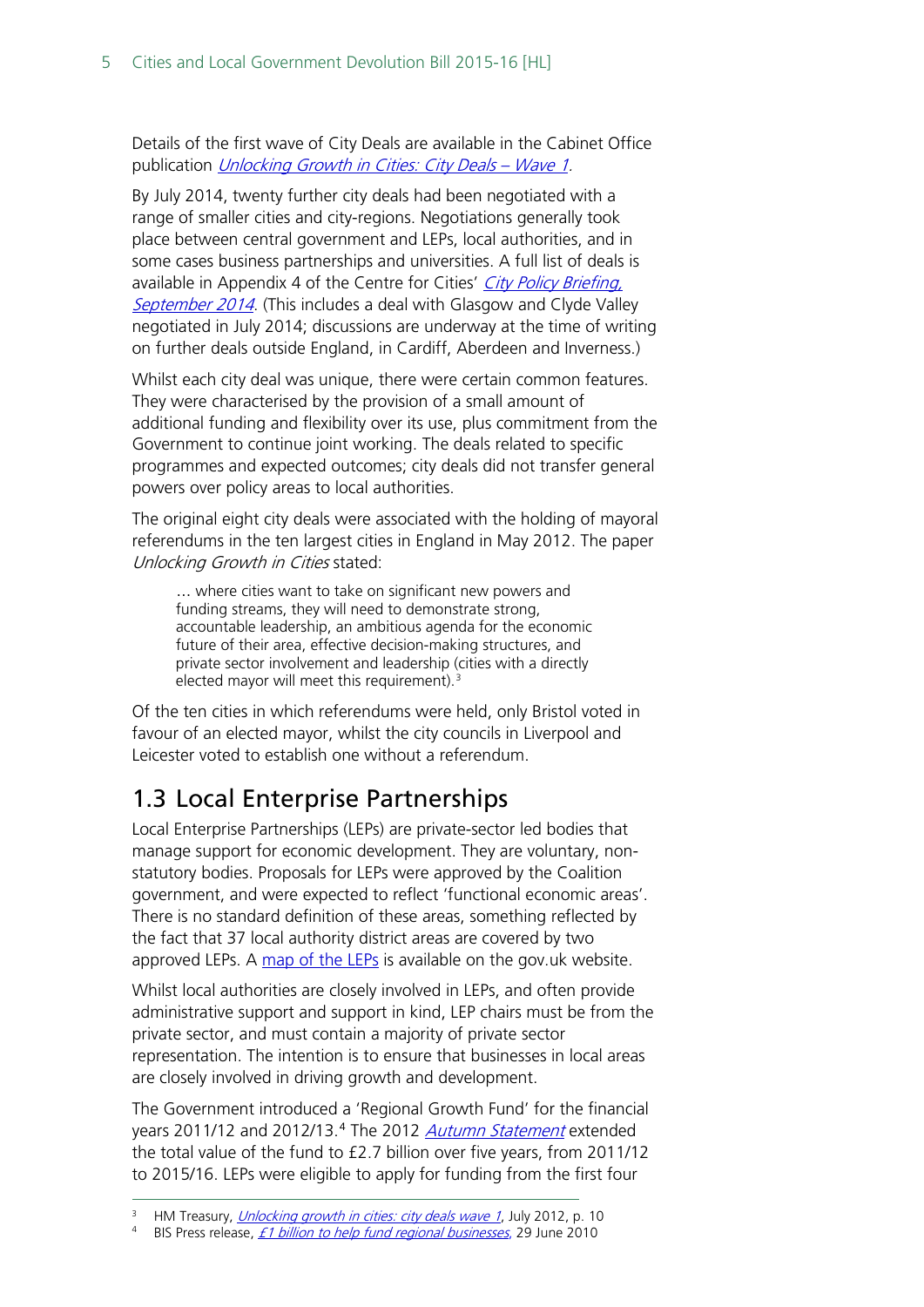funding rounds, but did not receive preferential treatment in the bidding process. They were also allocated funding from the Growing Places Fund, on a formula basis. In 2015-16, they are eligible to bid for the £2 billion per year Single Local Growth Fund. The funding won is distributed to businesses and projects within their area. More information on LEPs is available from the Library briefing paper *Local* [Enterprise Partnerships](http://researchbriefings.parliament.uk/ResearchBriefing/Summary/SN05651).

In 2012, the Government commissioned a seminal report from Lord Heseltine, *[No Stone Unturned](https://www.gov.uk/government/uploads/system/uploads/attachment_data/file/34648/12-1213-no-stone-unturned-in-pursuit-of-growth.pdf)*, which proposed that LEPs should develop a long-term strategy for their area, and that a large number of separate funding streams should be amalgamated and made available to local areas on a competitive bid basis. In response, the June 2013 Spending Review saw the Government ask Local Enterprise Partnerships to develop multi-year local Strategic Economic Plans, which would be used for negotiations on 'Growth Deals' with the Government. All 39 LEPs have now negotiated growth deals with the Government: details can be found in the Library briefing paper *[Local growth deals](http://researchbriefings.parliament.uk/ResearchBriefing/Summary/SN07120)*. The strategic plans would also be used as the basis for allocations from the £2 billion a year Single Local Growth Fund that was created at the 2013 Spending Review.<sup>[5](#page-5-1)</sup>

## <span id="page-5-0"></span>1.4 From city deals to devolution deals

Government interest in the localisation of power was sharpened by a range of reports from think-tanks and research groups through 2014 and 2015. The most influential were the publications of the City Growth Commission, chaired by Lord O'Neill (now commercial secretary to the Treasury), including *[Powers to Grow](http://www.citygrowthcommission.com/wp-content/uploads/2014/09/City-Growth-Commission-Powers-to-Grow.pdf), [Decentralisation Decade](http://www.ippr.org/publications/decentralisation-decade)*, from the IPPR and PwC; and *[Devo Max –](http://www.respublica.org.uk/wp-content/uploads/2014/10/csv-Devo-Max-Report.pdf) Devo Manc*, from Mark Morrin and Phillip Blond at ResPublica. There were a number of additional contributions from the Local Government Association and the political parties; a list can be found in section 4 below.

These reports identified similar governance issues to the Heseltine Report, but they were more radical in their proposals for devolution of power. They proposed that local areas should take on more powers linked to growing local economies (further education; apprenticeships; new housing development; employment support; business support) and reforming public services (health and social care; children's services; transport). Their other key contribution was to articulate new governance models. Each report proposed that powers should be devolved to combined authorities rather than single local councils: at present most large conurbations in England are governed by a number of local councils rather than a single large authority. Cities or 'metros' were to be prioritised, as their economic growth potential was greatest: but other areas could also be offered powers.

Strong local leadership was essential in order to exercise such powers effectively: directly-elected mayors would be a good example (but not

<span id="page-5-1"></span> <sup>5</sup> HM Treasury, [Investing in Britain's Future](https://www.gov.uk/government/uploads/system/uploads/attachment_data/file/209279/PU1524_IUK_new_template.pdf), Cm 8669, June 2013, p.9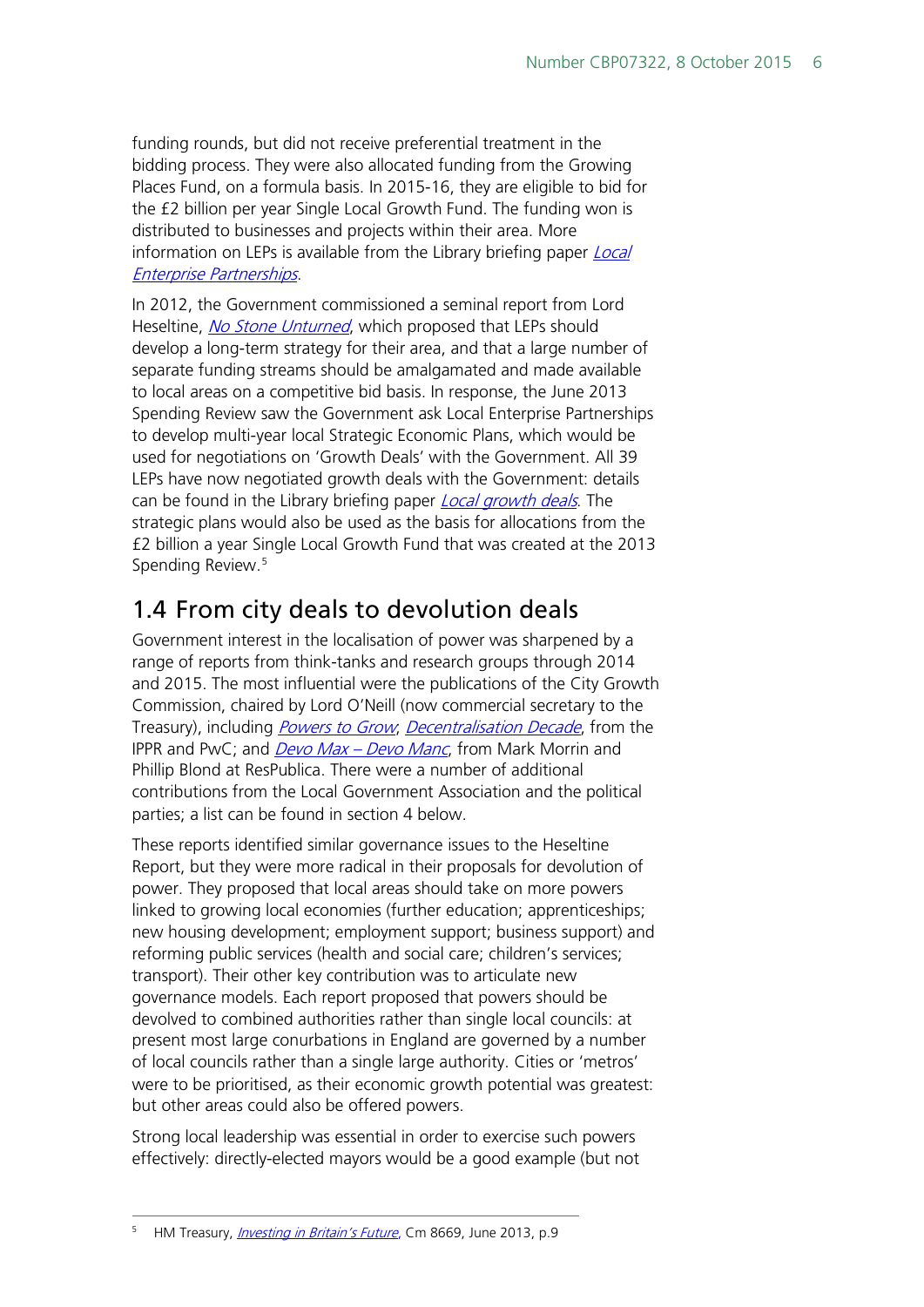necessarily the only one) of this. The final report of the City Growth Commission stated:

Many local authorities understand that scale is the key to unlocking public service efficiencies and managing strategic economic development.

… A robust, accountable model of governance is needed for effective collaboration between local authorities to ensure decisions can be taken in the best interest of the city region. The Combined Authority model demonstrates great potential in delivering this strong and stable structure, enabling places to cooperate along boundaries they identify with and align relevant LEP boundaries accordingly.<sup>[6](#page-6-0)</sup>

Many of the reports also draw attention to the straitened budget circumstances faced by local authorities, which are likely to continue during the 2015-20 Parliament. They suggested that localisation of powers was an opportunity to reduce spending by increasing efficiency, either via the economies of scale available across a combined authority area or via more efficient use of resources through joining up policies at a local level – or both. The reports proposed:

- Giving new powers in specific policy areas to local authorities;
- The transfer of additional budgets alongside those powers;
- Enhanced power over local taxes (council tax and business rates), additional local taxation powers, and more flexibility around borrowing and financial management;
- The creation of combined authorities and/or directly-elected mayors.[7](#page-6-1)

More details of these proposals can be found in the Library briefing papers on [Local government devolution: policy proposals](http://www.parliament.uk/business/publications/research/briefing-papers/SN07065/local-government-devolution-policy-proposals) and Local [government devolution: fiscal proposals.](http://www.parliament.uk/business/publications/research/briefing-papers/SN07046/local-government-devolution-fiscal-proposals)

The outcome of the Scottish referendum also had a galvanising effect on local interest in the devolution of powers. On the day after the referendum on Scottish independence, the Prime Minister announced that, alongside proposals for additional devolution to Scotland, Wales and Northern Ireland:

It is also important we have wider civic engagement about how to improve governance in our United Kingdom, including how to empower our great cities — and we will say more about this in the coming days.<sup>[8](#page-6-2)</sup>

In the wake of this statement, many local actors made demands in late 2014 for consideration to be given to devolving powers to areas within England. Proposals were published by, amongst others, the [Mayor of](http://www.lgcplus.com/news/devolution/comment-and-analysis/joe-anderson-liverpool-needs-the-same-devolution-deal-as-manchester/5083053.article?blocktitle=Comment-and-analysis&contentID=18554)  [Liverpool,](http://www.lgcplus.com/news/devolution/comment-and-analysis/joe-anderson-liverpool-needs-the-same-devolution-deal-as-manchester/5083053.article?blocktitle=Comment-and-analysis&contentID=18554) the [Local Government Association,](http://www.local.gov.uk/documents/10180/6869714/Devolution+to+Non-Metropolitan+England+-+Seven+steps+to+growth+and+prosperity.pdf/d2154c5b-230d-4680-905f-6c06b49e268c) and the [County Councils](http://www.lgiu.org.uk/report/the-state-of-care-in-counties/)  [Network / LGIU.](http://www.lgiu.org.uk/report/the-state-of-care-in-counties/)

<span id="page-6-0"></span><sup>&</sup>lt;sup>6</sup> City Growth Commission, *Unleashing Metro Growth*, 2014, p.11, 26

<span id="page-6-1"></span><sup>&</sup>lt;sup>7</sup> See the Library briefing papers on *[combined authorities](http://www.parliament.uk/business/publications/research/briefing-papers/SN06649/combined-authorities)* and *[directly-elected mayors](http://www.parliament.uk/business/publications/research/briefing-papers/SN05000/directlyelected-mayors)*.<br><sup>8</sup> See BBC David Cameron's statement on the UK's future 19 September 2014.

<span id="page-6-2"></span>See BBC, [David Cameron's statement on the UK's future](http://www.bbc.co.uk/news/uk-politics-29271765), 19 September 2014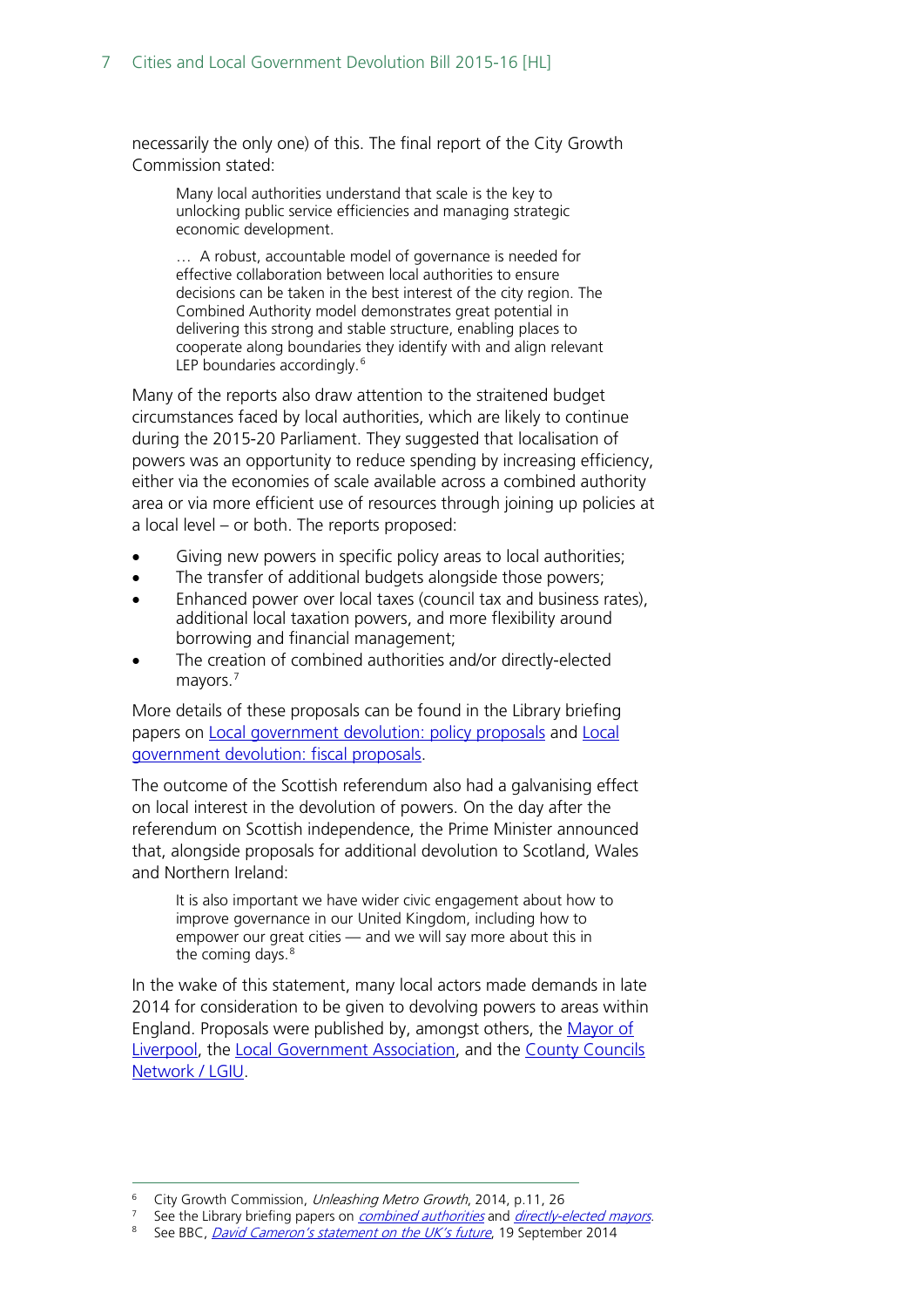## <span id="page-7-0"></span>1.5 Devolution deals

On 14 November 2014, an extensive 'devolution deal', the Greater Manchester Agreement, was announced between the Government and the Greater Manchester Combined Authority (GMCA). Under the terms of the deal, the Government agreed to devolve a number of programmes and budgets to the GMCA immediately, and to devolve further programmes and budgets on the condition that the GMCA adopt a directly-elected mayor.<sup>[9](#page-7-2)</sup> Devolution deals have also been announced for Sheffield [\(December 2014](http://sheffieldcityregion.org.uk/wp-content/uploads/2014/12/SCR-Devolution-Deal.pdf) and [October 2015\)](https://www.gov.uk/government/uploads/system/uploads/attachment_data/file/465340/Sheffield_devolution_deal_02102015.pdf), [Leeds](https://depositedpapers.parliament.uk/depositedpaper/view/2275871)  (March 2015), and [Cornwall \(](https://www.gov.uk/government/uploads/system/uploads/attachment_data/file/447419/20150715_Cornwall_Devolution_Deal_-_FINAL_-_reformatted.pdf)July 2015).

On 27 February 2015, the Greater Manchester Health and Social Care [Devolution Memorandum of Understanding](http://www.agma.gov.uk/cms_media/files/mou.pdf) was published, under which the Government agreed to establish a joint health and social care board for the Greater Manchester area. This would permit joint decision-making between NHS bodies and local authorities, within the framework of national policy. A third document, [Further devolution to](https://www.gov.uk/government/uploads/system/uploads/attachment_data/file/443087/Greater_Manchester_Further_Devolution.pdf)  [the Greater Manchester Combined Authority,](https://www.gov.uk/government/uploads/system/uploads/attachment_data/file/443087/Greater_Manchester_Further_Devolution.pdf) was published in July 2015, following the July 2015 budget.

Details of each of the devolution deals are available in the Library briefing *[Devolution to local government in England](http://researchbriefings.parliament.uk/ResearchBriefing/Summary/SN07029)*: see also Table 1 in section 2 below.

The devolution deals resemble city deals in that they are negotiated bilaterally between the Government and selected local areas. In Manchester, Sheffield and West Yorkshire the combined authority will receive the additional powers and funding, highlighting the Government's preference for a body covering a wider economic footprint (though the powers for Cornwall will go direct to the existing Cornwall Council).

### <span id="page-7-1"></span>Devolution deals after the 2015 General Election

All the main political parties committed to some form of further devolution to local areas in England in their 2015 general election manifestos: see the Library briefing *Devolution to local government in* [England](http://researchbriefings.parliament.uk/ResearchBriefing/Summary/SN07029). Following the election, George Osborne's 14 May 2015 speech made clear that any area was free to submit a proposal for devolved powers.[10](#page-7-3) This announcement sparked a flurry of activity at local level, with local areas attempting to build alliances and submitting bids for devolved powers.

A deadline of 4 September 2015 was set for any local areas that wished their proposals to be taken into account in the autumn 2015 Spending Review. The Government stated that [38 bids had been received](https://www.gov.uk/government/news/landmark-devolution-bids-submitted-from-right-across-the-country) (though this included four from Scotland and Wales; and the areas covered by some bids overlapped with one another).

<span id="page-7-2"></span>Background to the process leading up to the first agreement can be found at Simon Jenkins, "The secret negotiations to restore Manchester to greatness", [Guardian](http://www.theguardian.com/uk-news/2015/feb/12/secret-negotiations-restore-manchester-greatness), 12 February 2015 10 HM Treasury, ["Chancellor on building a Northern powerhouse",](https://www.gov.uk/government/speeches/chancellor-on-building-a-northern-powerhouse) 14 May 2015

<span id="page-7-3"></span>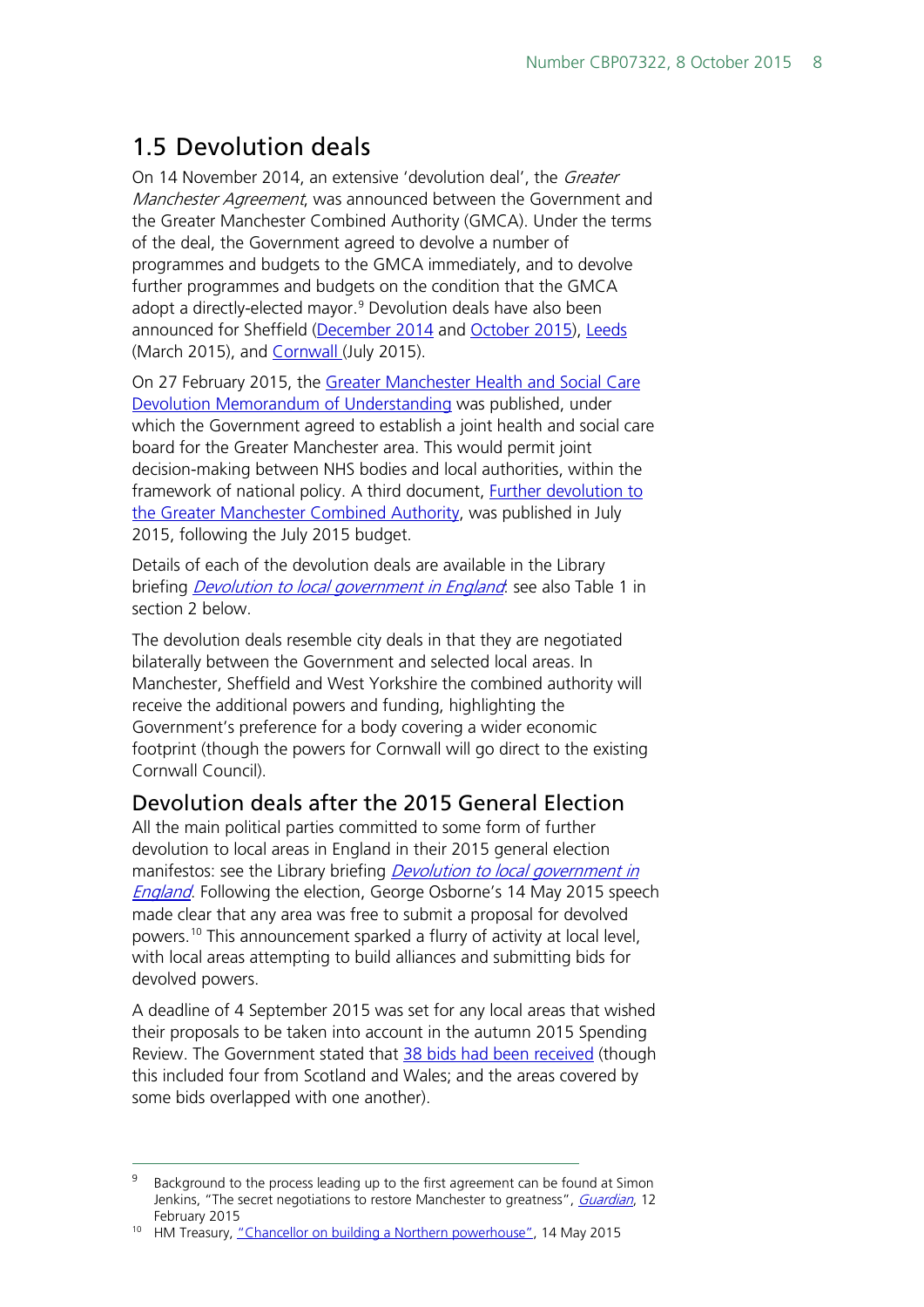The Government's note on the process for the 2015 Spending Review indicates that decentralisation, with active support from Government departments, is a mainstream element of its economic policy:

3.15 The government is committed to building strong city regions led by elected mayors, building on the ground-breaking devolution deal with Greater Manchester in November 2014. The Chancellor has asked all relevant Secretaries of State to proactively consider what they can devolve to local areas and where they can facilitate integration between public services.....

3.16 As part of the Spending Review, the government will look at transforming the approach to local government financing and further decentralising power, in order to maximise efficiency, local economic growth and the integration of public services.<sup>[11](#page-8-1)</sup>

## <span id="page-8-0"></span>1.6 Combined authorities

The Government's approach so far to devolution deals implies that conurbation-wide authorities are regarded as the optimum – though not the only - form of governance for any local area seeking devolution of power from central government. In England, combined authorities are well placed to take on such a role.

Combined authorities are statutory bodies. They are set up via a statutory process, which requires the prospective local authorities involved to undertake a 'governance review', and to apply to the Secretary of State to establish the combined authority via an Order. They are permitted to carry out joint functions across their areas, principally economic development, regeneration and transport. The first to be set up was the [Greater Manchester Combined Authority](http://www.agma.gov.uk/) (GMCA) in April 2011, followed by the [North-East,](http://www.northeastca.gov.uk/) [West Yorkshire,](http://www.westyorks-ca.gov.uk/) Sheffield City [Region](http://sheffieldcityregion.org.uk/about/the-sheffield-city-region-authority/) and [Liverpool City Region](http://www.knowsley.gov.uk/news/news-and-press-releases/lcr-combined-authority-intro.aspx) combined authorities in April 2014. The membership, and constitutional requirements, of each authority are set out in the Orders setting them up. Further details are available from the Library briefing paper [Combined authorities](http://researchbriefings.parliament.uk/ResearchBriefing/Summary/SN06649).

Combined authorities do not have any directly-elected members: they are managed by membership boards or 'cabinets', consisting of the leaders of their member local authorities. If they were to take on more powers in the future, there are potential questions regarding how they can be held accountable by the public. One option, included in the Bill, is to allow combined authorities to create a directly-elected mayor.

Though many of the bids for devolution deals propose to establish a combined authority as part of any successful deal, there is no obligation on any area to do so, and no such obligation will be introduced by the Bill. Nor has the Government suggested that establishing a combined authority – with or without an elected mayor – is a precondition for obtaining a devolution deal: this can be seen in the case of Cornwall, where Cornwall Council and local partners developed the bid for, and will implement, their devolution deal.

<span id="page-8-1"></span><sup>&</sup>lt;sup>11</sup> HM Treasury, *[A country that lives within its means](https://www.gov.uk/government/uploads/system/uploads/attachment_data/file/447101/a_country_that_lives_within_its_means.pdf)*, 2015, p. 15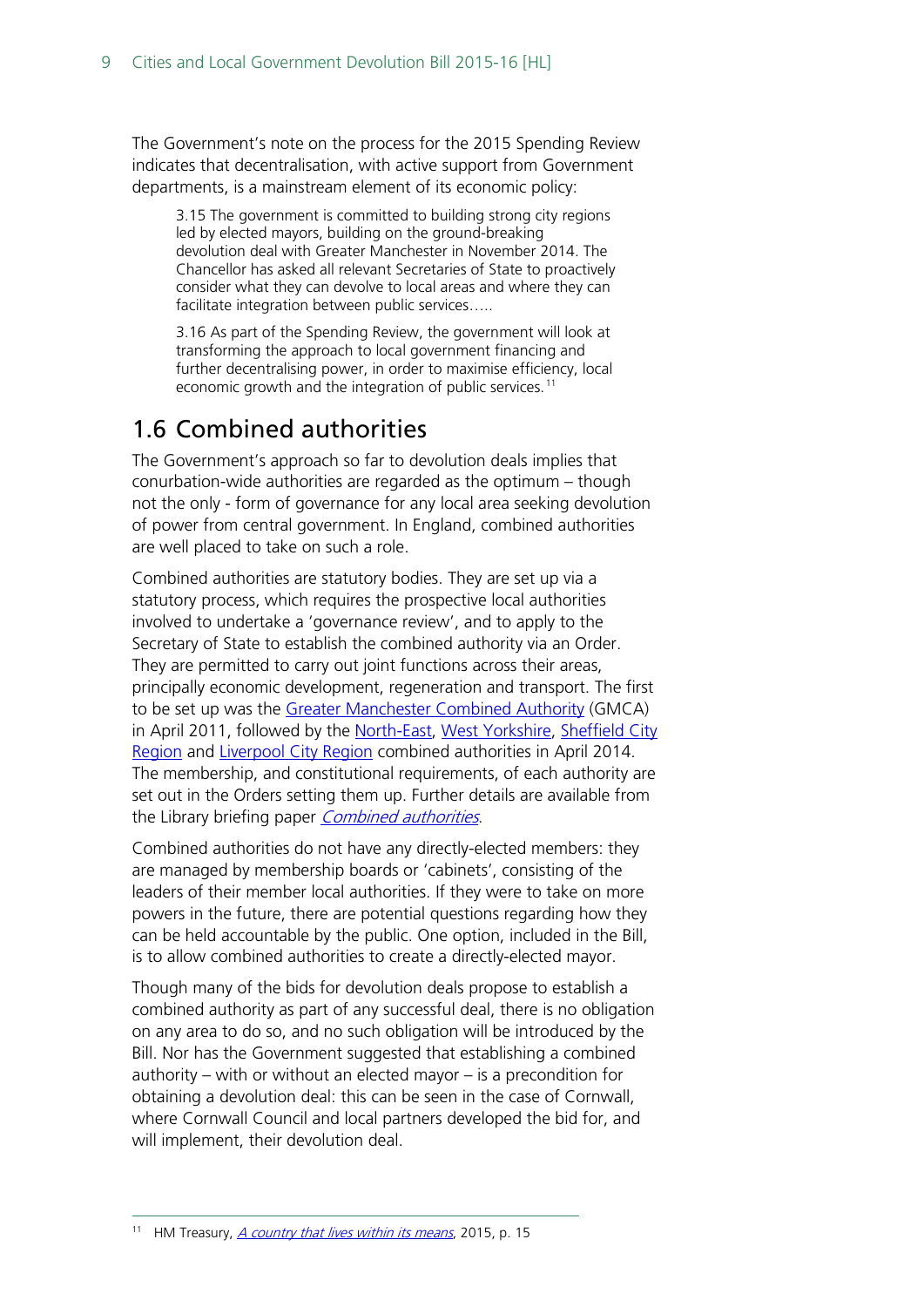# <span id="page-9-0"></span>2. Devolution to local areas: agreements and proposals

## <span id="page-9-1"></span>2.1 Devolution deals to date

At the time of writing the Government has published 'devolution deals' applying to four areas. These are:

- Greater Manchester: the [Greater Manchester Agreement](https://www.gov.uk/government/publications/devolution-to-the-greater-manchester-combined-authority-and-transition-to-a-directly-elected-mayor) (3 November 2014), proposing powers for the Greater Manchester Combined Authority (GMCA) over skills, housing, bus franchising, business support, plus the establishment of a directly-elected mayor; the Greater [Manchester Health and Social Care Devolution](http://www.agma.gov.uk/cms_media/files/mou.pdf)  [Memorandum of Understanding](http://www.agma.gov.uk/cms_media/files/mou.pdf) (27 February 2015), proposing the integration of health and social care services under a Greater Manchester-wide board; and [Further devolution to the Greater](https://www.gov.uk/government/uploads/system/uploads/attachment_data/file/443087/Greater_Manchester_Further_Devolution.pdf)  [Manchester Combined Authority,](https://www.gov.uk/government/uploads/system/uploads/attachment_data/file/443087/Greater_Manchester_Further_Devolution.pdf) published alongside the July 2015 budget; $12$
- [Sheffield City Region Devolution Agreement](https://www.gov.uk/government/uploads/system/uploads/attachment_data/file/465340/Sheffield_devolution_deal_02102015.pdf) (5 October 2015) and the [Sheffield City Region Agreement on Devolution](http://sheffieldcityregion.org.uk/wp-content/uploads/2014/12/SCR-Devolution-Deal.pdf) (12 December  $2014$ ;<sup>13</sup>
- Leeds City Region and West Yorkshire Agreement on Devolution (18 March 2015);[14](#page-9-5)
- [Cornwall Devolution Deal](https://www.gov.uk/government/uploads/system/uploads/attachment_data/file/447419/20150715_Cornwall_Devolution_Deal_-_FINAL_-_reformatted.pdf) (announced 16 July 2015, published August 2015).

**Table 1** summarises the main policy areas in which each deal proposes an enhanced role for the local area. Table 1 is a summary, not a comprehensive account of each devolution deal. The exact proposals for devolved funding and joint working varies across the areas covered; and the table omits some of the more minor aspects of each deal.

## <span id="page-9-2"></span>2.2 Characteristics of the deals

Within each devolution deal, the nature of the 'powers' to be devolved differs. Some of the proposals are for full devolution of powers and funding over specific programmes; others consist of a Government commitment to 'work with' the local area to explore opportunities for closer working in the future; others consist of a commitment to produce a joint business plan or a strategy outlining a joint approach to a particular policy area.

The procedures for implementing the various types of change will also differ. Some, such as the transfer of functions held by other public bodies, could not be implemented unless the Bill passes through Parliament. However, many programmes and budgets can be transferred to local areas via executive decision of the Government, without the need for the powers in the Bill.

<span id="page-9-3"></span><sup>&</sup>lt;sup>12</sup> HM Treasury, **[2015 Summer Budget](https://www.gov.uk/government/uploads/system/uploads/attachment_data/file/443232/50325_Summer_Budget_15_Web_Accessible.pdf)**, 2015, p.63

<span id="page-9-4"></span> $13$  The full deal document is available on Parliament's deposited papers website: [reference DEP2015/0467.](https://depositedpapers.parliament.uk/depositedpaper/view/2275871)

<span id="page-9-5"></span><sup>&</sup>lt;sup>14</sup> HM Treasury, [Leeds City Region and West Yorkshire Devolution Agreement,](https://depositedpapers.parliament.uk/depositedpaper/view/2275871) 2015, p. 5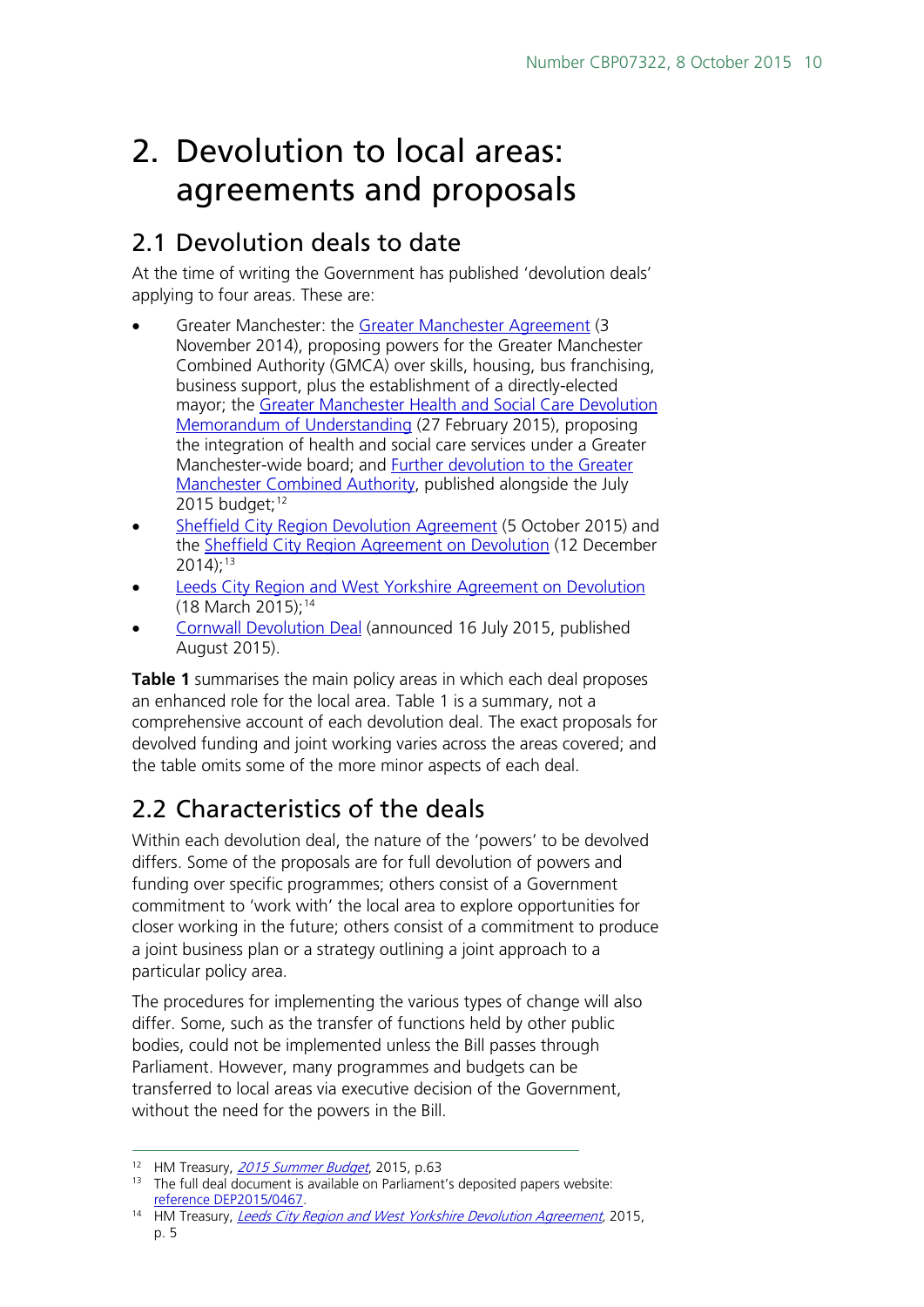|                                           | Greater<br><b>Manchester</b>                                      | <b>West Yorks</b>                                     | <b>Sheffield</b>                                                           | <b>Cornwall</b>                                |
|-------------------------------------------|-------------------------------------------------------------------|-------------------------------------------------------|----------------------------------------------------------------------------|------------------------------------------------|
|                                           |                                                                   |                                                       | New FE system New FE system New FE system New FE system                    |                                                |
| <b>Further</b><br>education<br>and skills | Apprenticeship<br>Grant for<br>Employers                          | Apprenticeship<br>Grant for<br>Employers              | Apprenticeship<br>Grant for<br>Employers<br><b>Adult Skills</b><br>funding |                                                |
|                                           | Funding                                                           | Funding<br>options                                    | Funding                                                                    | Funding                                        |
| <b>Transport</b>                          | Bus franchising                                                   | Links with<br>Network Rail<br>and Highways<br>England | Links with<br>Network Rail<br>and Highways<br>England                      | Bus franchising                                |
|                                           | Smart ticketing                                                   |                                                       |                                                                            | Smart ticketing                                |
| <b>Business</b><br>support                | Trade support<br>funding<br>Funding from<br>2017                  | Integrated<br>services<br>Funding from<br>2017        | Integrated<br>services<br>Funding from<br>2017                             | Integrated<br>services<br>Funding from<br>2017 |
| Work<br>Programme                         | Possible joint<br>commissioning<br>in 2017                        | Possible joint<br>commissioning<br>in 2017            | Harder to help<br>claimants joint<br>commissioning<br>in 2017              |                                                |
| <b>Public land</b><br>commission          | Yes                                                               | Yes                                                   | Yes                                                                        | Yes                                            |
| Health &<br>social care                   | Integration                                                       |                                                       |                                                                            | Integration<br>business plan                   |
| <b>Policing</b>                           | Mayor to<br>become Police<br>and Crime<br>Commissioner            |                                                       |                                                                            |                                                |
| <b>Housing</b>                            | Some funding                                                      |                                                       | Under<br>discussion                                                        |                                                |
| <b>Fire service</b>                       | Mayor to take<br>over                                             |                                                       |                                                                            | [Cornwall<br>Council]                          |
| <b>Spatial</b><br>planning                | Yes                                                               |                                                       | Yes                                                                        | [Cornwall<br>Council]                          |
| <b>Economic</b><br>development            | Mayoral<br>Development<br>Corporations;<br>compulsory<br>purchase |                                                       | Mayoral<br>Development<br>Corporations;<br>planning call-in<br>powers      |                                                |
| <b>EU structural</b><br>funds             | Intermediate<br>body                                              |                                                       | Under<br>discussion                                                        | Intermediate<br>body                           |

## **Table 1: proposals in devolution deals agreed by September 2015**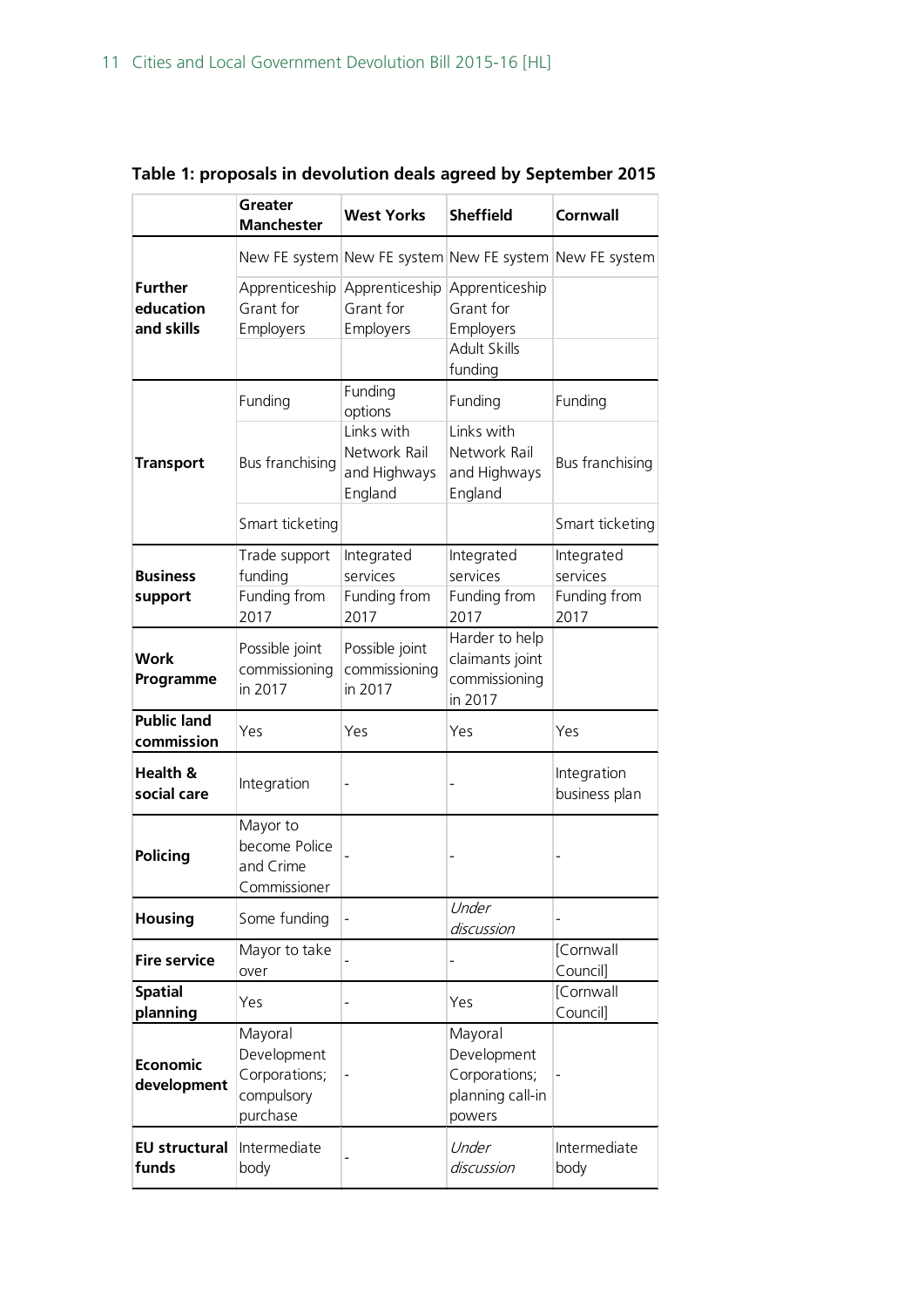Because of this, the implementation of the deals is likely to progress throughout the 2015-20 Parliament. For instance, Greater Manchester has already taken on power over the Apprenticeship Grant for Employers and the Housing Investment fund. Cornwall and Greater Manchester will become intermediate bodies for EU structural funds from 1 April 2016. Joint commissioning of the Work Programme could begin in April 2017, when the current provider contracts come to an end. Cornwall's devolution deal anticipates a franchising system and smart ticketing being in place by the end of 2018.

Almost all of the proposals for devolved powers include an indication, often quite specific, of the Government's desired outcomes; and a robust business case from the local area has been a prerequisite to the deal being agreed. The first Manchester deal mentions specifically that an "extensive programme of evaluation" must be put in place. The deals can be characterised as a strong commitment by central government to joint working and greater input from local bodies. The Government has only committed to devolve full powers and funding, in the manner of devolution to Scotland, Wales and Northern Ireland, in a small number of areas. In this context, Lord Heseltine has stated:

When one talks of devolution it's not realistic to talk about freedom. This is a partnership concept. Central governments are elected and they are entitled to have their manifestos implemented and it cannot be contemplated there is a sense of freedom at a local level which can actually frustrate the clear mandates upon which governments are elected….I am sympathetic to the word partnership rather than 'freedom' or 'devolution'.[15](#page-11-1)

## <span id="page-11-0"></span>2.3 Which powers are to be devolved?

The devolution deals continue the bilaterally-negotiated character of the city deals. There are a number of similarities between the powers offered to the different areas so far, without a clear standard 'menu' of powers likely to be offered to any area that bids.

The Government has refused to stipulate which powers and functions will be considered for devolution and which will not. It has emphasised that each of the devolution deals agreed is bespoke, based on the requests and priorities of individual areas. Introducing the Bill into the House of Lords, Baroness Williams of Trafford said:

Decentralisation is the key to achieving economic growth and unlocking the potential for economic success in our cities. It enables places to take greater control over and responsibility for the key things that make it work. Any one-size-fits-all model is destined for failure. Every city and council is different. Through the decentralisation that the Bill will enable, each city will be empowered to forge its own path, to play to its own strengths and to find its own creative solutions to the particular challenges that they face.<sup>[16](#page-11-2)</sup>

<span id="page-11-1"></span> <sup>15</sup> David Paine, "Heseltine: fiscal freedoms are unlikely for most councils", 1 July 2015. The article quotes Lord Heseltine speaking at a Local Government Association conference. See also [HLDeb 8 Jun 2015](http://www.publications.parliament.uk/pa/ld201516/ldhansrd/text/150608-0001.htm%2315060812000054) c664-5.

<span id="page-11-2"></span><sup>16</sup> [HLDeb 8 Jun 2015](http://www.publications.parliament.uk/pa/ld201516/ldhansrd/text/150608-0001.htm%2315060812000366) c652-3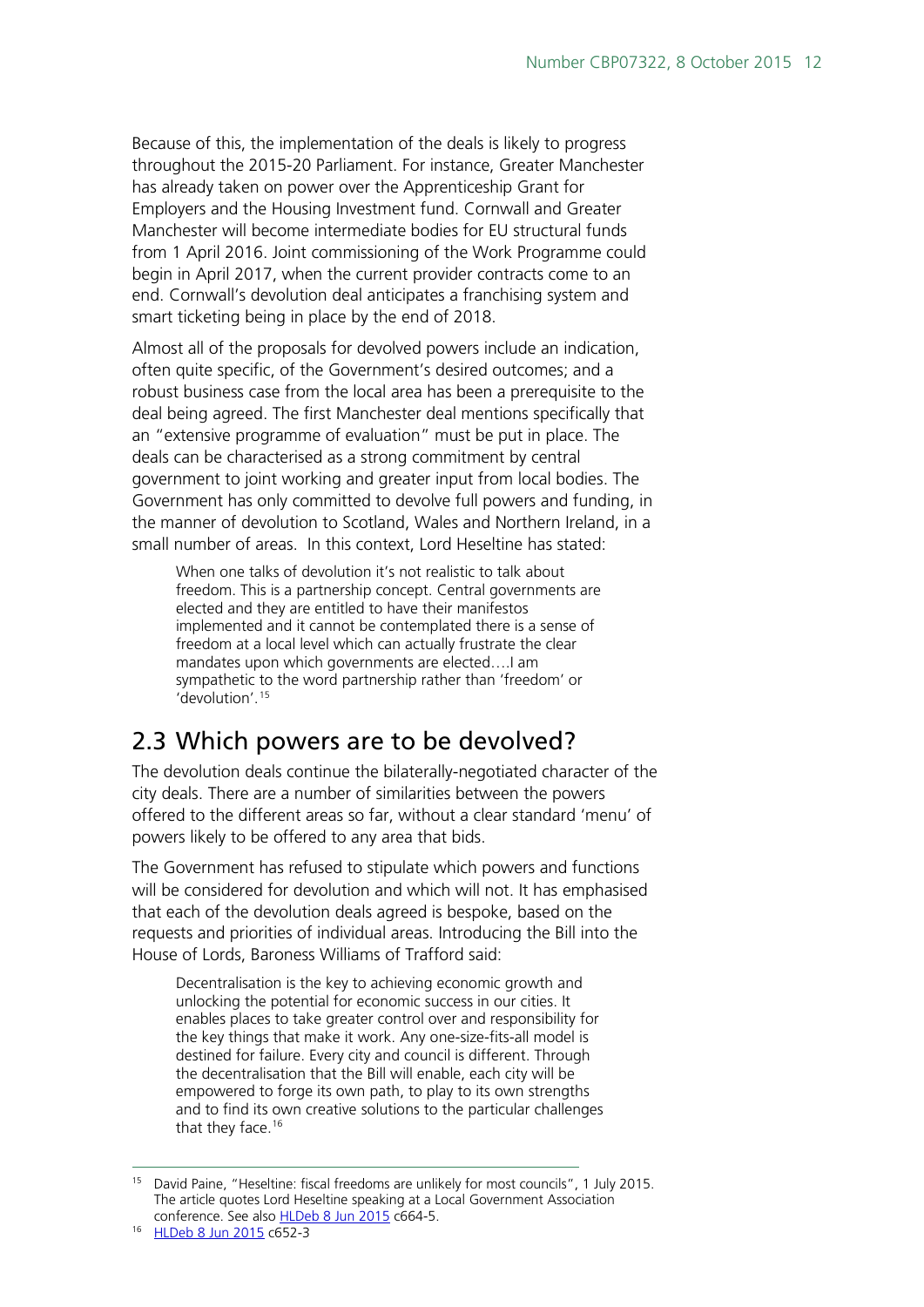The powers proposed for devolution can be broadly classified into two categories: increased local control over local economies, helping to join up skills, training, unemployment support and business support; and public service reform. Both these concerns reflect a developing consensus on the types of power appropriate for devolution to local areas: for instance, the IPPR report *Decentralisation Decade* said:

Since 2008, there has been a growing concern that the national economy needs 'rebalancing'. Some see this in sectoral terms: the need to develop new industries in the knowledge economy, or to build on competitive advantages in (advanced) manufacturing. Some call for a greater focus on reversing a negative balance of trade. But many emphasise the need for regional rebalancing through greater economic growth focused on cities and regions outside London.<sup>[17](#page-12-1)</sup>

The City Growth Commission report [Powers To Grow s](http://www.citygrowthcommission.com/wp-content/uploads/2014/09/City-Growth-Commission-Powers-to-Grow.pdf)aid:

The UK economy is falling short of its potential as our cities, with their concentration of labour, capital and information flows, are stifled by the overt centralisation of policy decision-making. While global competitors are free to invest in their major cities, UK metros are at the mercy of central government, hoping for a cut of a fixed pot of national income.<sup>[18](#page-12-2)</sup>

Many local areas (and commentators) have proposed various forms of 'fiscal devolution' – i.e. additional taxation powers for local authorities, or more control over the existing local taxes, council tax and business rates. In October 2015, the Chancellor proposed to allow local authorities to retain 100% of business rate revenue, though full details of how this will work and when it will take effect are not available at the time of writing.<sup>[19](#page-12-3)</sup> A small number of areas are already piloting the retention of 100% of growth in business rates. Further information on proposals made for fiscal devolution can be found in the Library briefing paper *Local government devolution: fiscal proposals*.

### <span id="page-12-0"></span>Powers for economic growth

The following policy areas have appeared in devolution deals as measures to promote economic growth locally.

**Restructuring the further education system.** Greater Manchester, West Yorkshire, Sheffield and Cornwall have been invited to propose changes to further education and training provision, aiming to provide a range of courses that is more in line with the needs of local employers. Greater Manchester, West Yorkshire and Sheffield will also take over the Apprenticeship Grant for Employers, with a £1,500 budget for the employer per apprentice. Greater Manchester has boosted this to a

<span id="page-12-1"></span><sup>&</sup>lt;sup>17</sup> Cox, Henderson and Raikes, *Decentralisation Decade*, IPPR, 2014, p. 22

<span id="page-12-2"></span><sup>&</sup>lt;sup>18</sup> City Growth Commission, Powers to Grow, 2014, p. 6

<span id="page-12-3"></span><sup>&</sup>lt;sup>19</sup> See HM Treasury, *[Chancellor unveils 'devolution revolution'](https://www.gov.uk/government/news/chancellor-unveils-devolution-revolution)*, 5 October 2015. The Secretary of State for Communities and Local Government, Greg Clark, had appeared to rule out any fiscal devolution in the near future in a speech to the LGA conference in July 2015: see Sarah Calkin, "Interview: Clark draws line on fiscal devolution short of tax raising powers", [Local Government Chronicle](http://www.lgcplus.com/news/interview-clark-draws-line-on-fiscal-devolution-short-of-tax-raising-powers/5087598.article), 8 July 2015.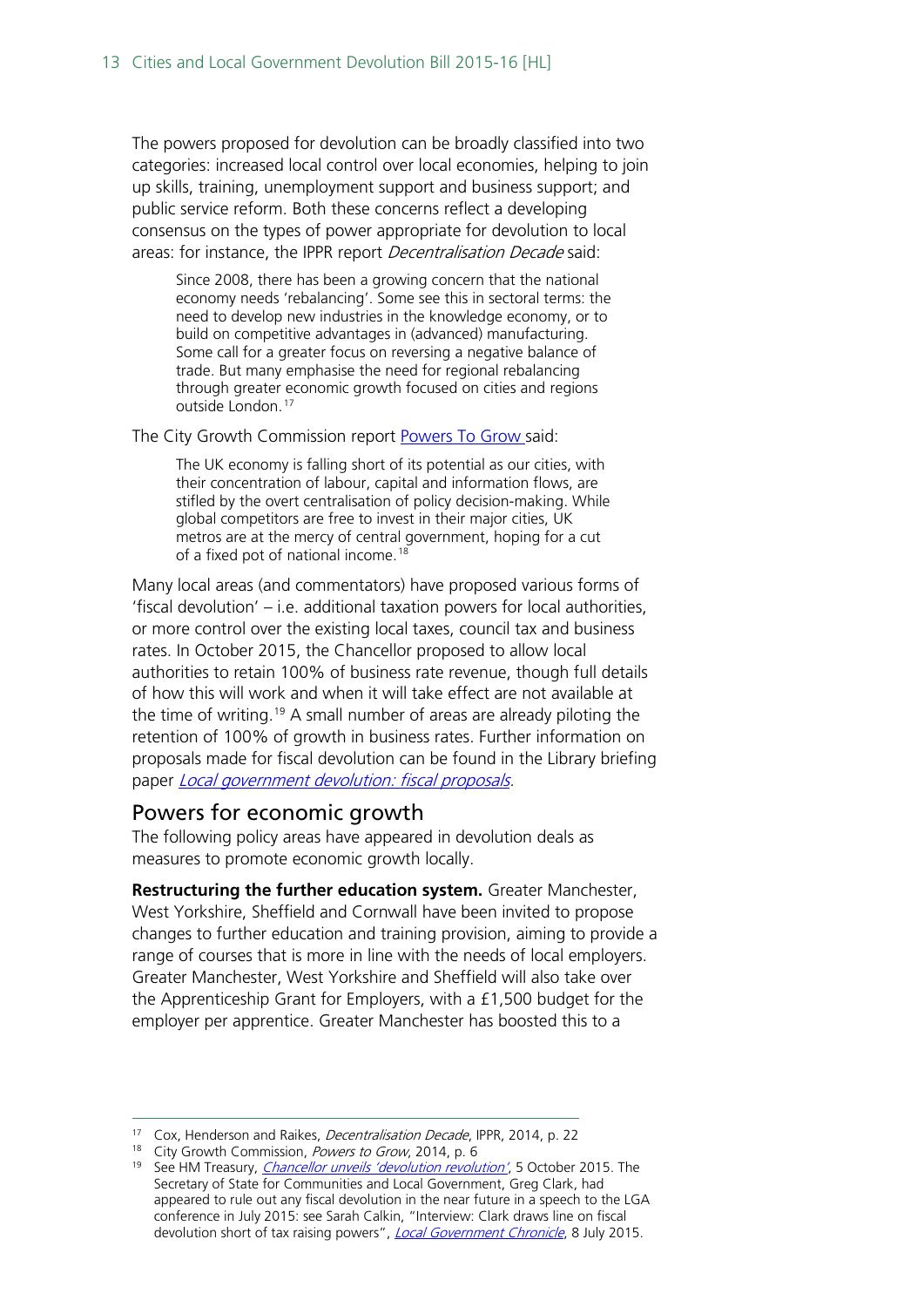maximum of £3,500: companies must have 250 employees or under, and the apprentice must be aged between 16 and 24.<sup>[20](#page-13-1)</sup>

**Business support**. Greater Manchester is taking on local business support funding from UK Trade and Investment, the Business Growth Service, and the Manufacturing Advisory Service. All four areas seek to integrate local and national business support funding, via 'growth hubs', with each area aiming towards full devolution of funding from 2017. In Cornwall, EU structural funds are to be aligned to the growth hub; whilst Leeds will pursue stronger joint working with UK Trade and Investment, and Sheffield will seek to align funds from the Business Growth Service and the Manufacturing Advisory Service through the growth hub. These services provide advice and small amounts of funding to local businesses seeking help with specific aspects of their operations;

**The Work Programme.** Greater Manchester and West Yorkshire have been invited to discuss joint commissioning of the Work Programme when current contracts expire in 2017, whilst Sheffield is to jointly develop a programme for 'harder-to-help' benefit claimants. This is the Government's main welfare-to-work programme. Unemployed people claiming Jobseeker's Allowance (JSA) or Employment and Support Allowance (ESA) are referred on to the programme from their local Jobcentre Plus, and remain on the programme for up to two years. The scheme is run by providers who have the freedom to introduce and implement their own ideas and schemes to help unemployed participants find work. Providers are paid by results.

**EU structural funds.** Greater Manchester and Cornwall are to become 'intermediate bodies', which means that they, instead of the Government, will be able to take decisions about which public and private bodies to give EU structural funds to. This role is still being explored in Sheffield. (The Greater London Authority already takes on this role in London.) In Manchester this will amount to the disbursement of some £50m per year; in Cornwall it will be some £80m. Local areas will be able to link these funding decisions to investment decisions they make in other devolved areas, such as further education and business support, provided their decisions remain within the terms of the EU structural funding agreement.

**Housing investment**. In Greater Manchester, the combined authority has taken over the Homes and Communities Agency's housing investment fund (ultimately, this power will pass to the elected mayor). This will be used to provide loans to housebuilders to drive up the number of new houses. As the loans will be repaid, the funding can be re-used over time. This power is still under negotiation in Sheffield.

### <span id="page-13-0"></span>Reform of public services

Integration and improvement of public services is to be enhanced via devolution of powers in areas such as the following.

<span id="page-13-1"></span><sup>&</sup>lt;sup>20</sup> David Paine, "Devolved budget funds new Manchester apprenticeship scheme", [Local Government Chronicle](http://www.lgcplus.com/news/devolution/devolved-budget-funds-new-manchester-apprenticeship-scheme/5089303.article), 31 July 2015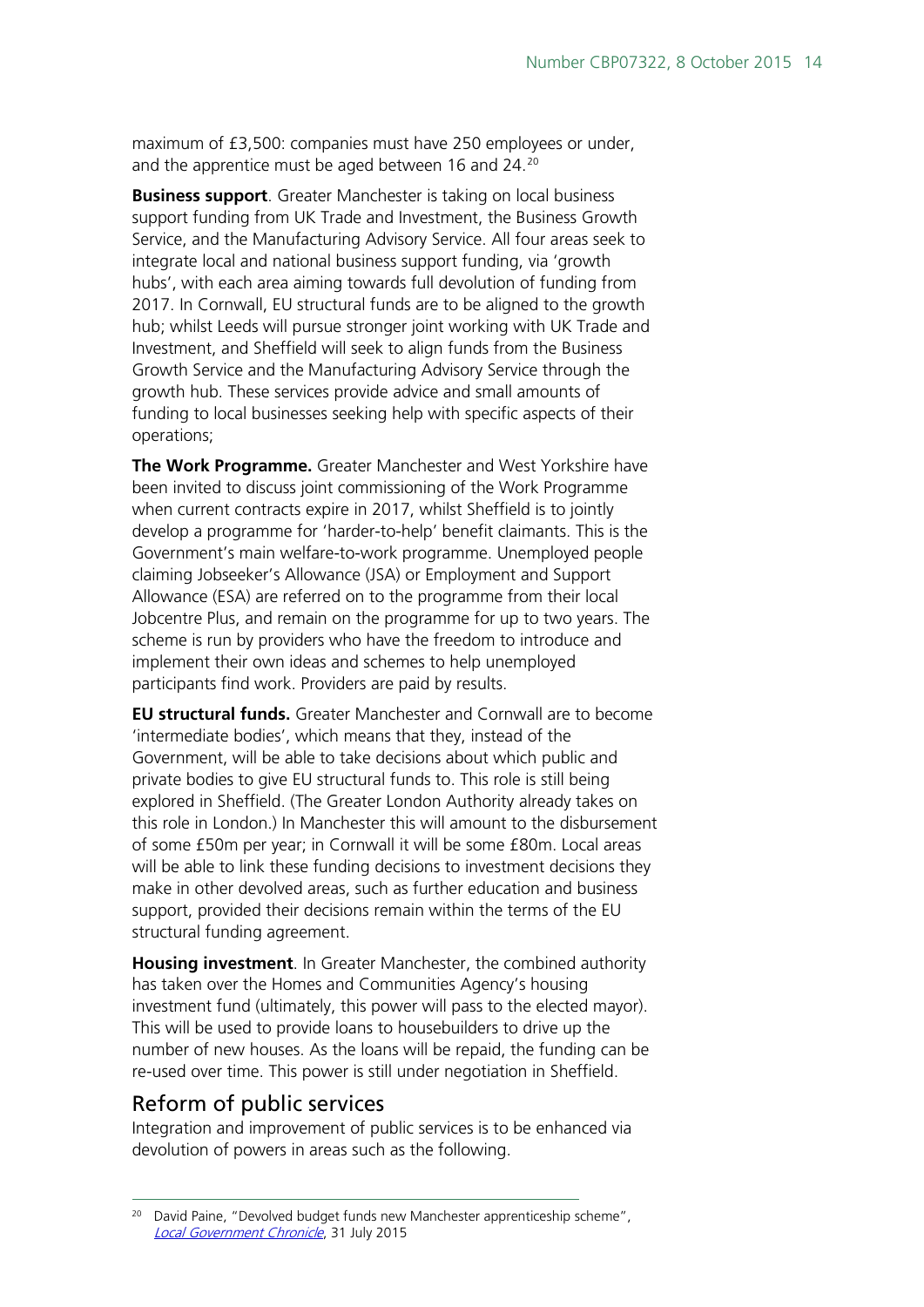**Integrated transport systems.** This could include bus franchising, which would allow local areas to determine their bus route networks and to let franchises to private bus companies for operating services on those networks (see the Library briefing paper *Buses: franchising* for further details).<sup>[21](#page-14-1)</sup> Cornwall and Greater Manchester have expressed a desire to pursue this. Sheffield, Greater Manchester and Cornwall are to introduce multi-modal 'smart ticketing' systems, akin to the Oyster Card in London, and these areas will also be given single multi-year transport investment budgets. West Yorkshire is to gain 'more control' over local transport schemes. In Sheffield and West Yorkshire, the Government has committed to improve working relationships between the combined authority and Network Rail, Highways England.

**Land Commissions / Joint Asset Boards.** Greater Manchester will establish a Land Commission, whilst West Yorkshire and Sheffield already have a Joint Asset Board. These bodies are to improve the management of surplus land and buildings across public sector bodies, making joint decisions on whether to re-use, share, or sell unused land and buildings within the public estate. The Cornwall deal includes a number of the ingredients of the proposals elsewhere, without an explicit commitment to create a new body. In Greater Manchester, "the Commission will be jointly chaired by the Mayor and housing minister and will include ministers from key land-owning departments".<sup>[22](#page-14-2)</sup> The London Land Commission, set up in July 2015, includes members from Network Rail, TfL, DoH, NHS England, the Government, London Councils and the GLA, with the Mayor as chair. This idea links to the Government's [One Public Estate](http://www.local.gov.uk/onepublicestate/-/journal_content/56/10180/6678286/ARTICLE) initiative, which has been trialled in a number of locations across England.

**Integration of health and social care**. Greater Manchester has established [a partnership board,](http://gmhealthandsocialcaredevo.org.uk/) which will prepare a Greater Manchester-wide strategy for pooling budgets and aligning policy. Cornwall has been invited to produce a business plan to integrate health and social care services. In Manchester, the NHS and local Clinical Commissioning Groups will be represented on the partnership board, thus NHS national standards will still apply and the local authorities will be unable to disregard national policy. The board will determine the structure of the overall service provided, and the Greater Manchester boroughs will deliver joint services on the basis of local area plans.

### <span id="page-14-0"></span>Health and social care devolution

The proposals to devolve powers over health services have attracted the most attention from commentators and Parliamentarians, with much focus on whether health services in areas with devolution deals would no longer be subject to national standards. Baroness Williams, for the Government, stated in the House of Lords that this was not the case:

The Government are committed to the view that health and social care services in any area, whatever devolution arrangements are

<span id="page-14-1"></span><sup>&</sup>lt;sup>21</sup> Powers to do this are expected to be introduced via a *Buses Bill*, expected to pass through Parliament during the 2015-16 session.

<span id="page-14-2"></span><sup>&</sup>lt;sup>22</sup> HM Treasury, <u>Further devolution to the Greater Manchester Combined Authority</u>, July 2015, p.3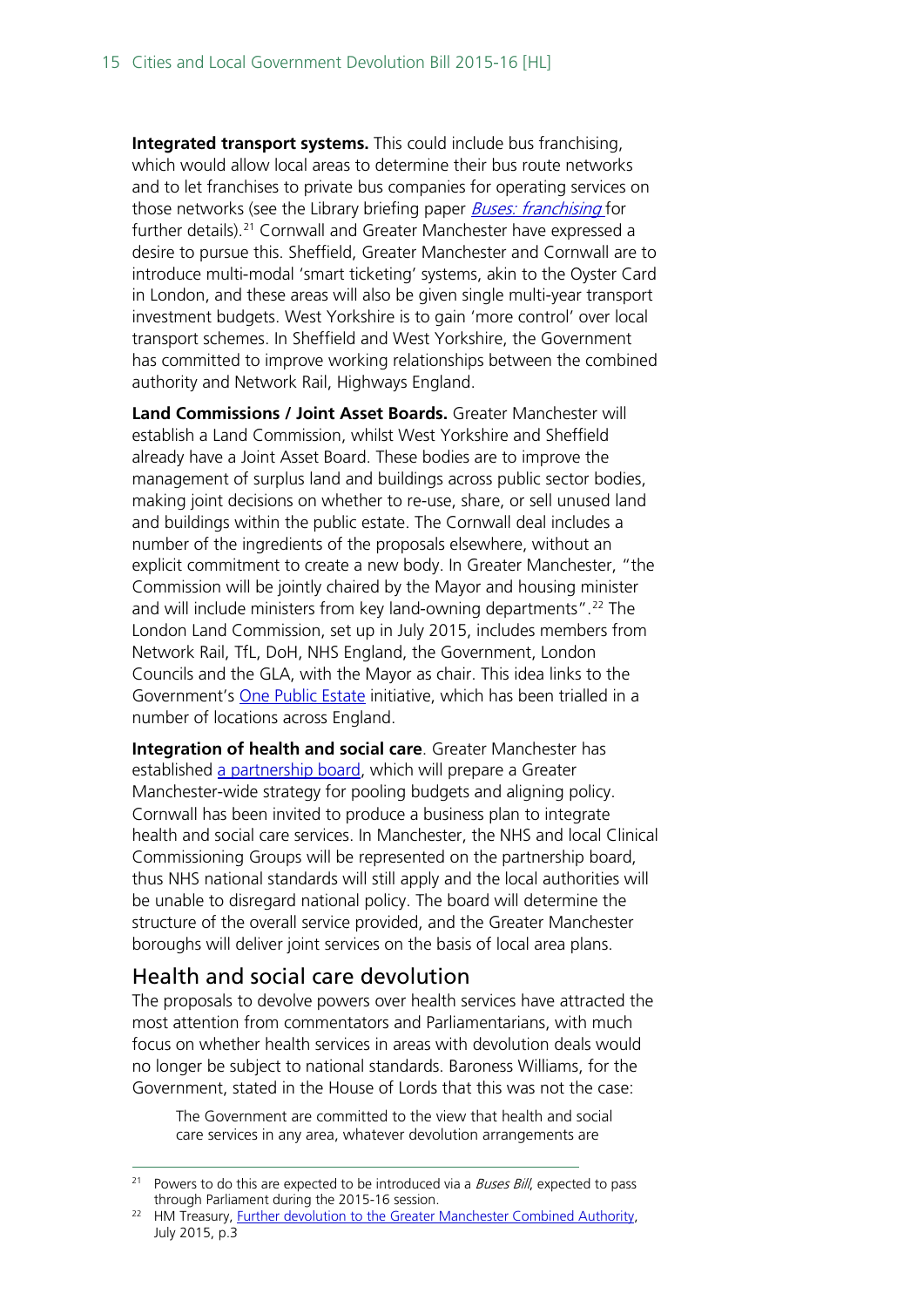entered into, must remain firmly part of the National Health Service and social care system … that all existing accountabilities and national standards for health services, social care and public health services will still apply, and that the position of NHS services in relation to the NHS constitution and mandate cannot change.<sup>[23](#page-15-0)</sup>

The plans for devolution of health and social care to Greater Manchester are characterised by a partnership approach, not the transfer of powers. Lord Warner noted this distinction in the House of Lords:

…the Minister has said that all decisions about Greater Manchester will be taken "with" Greater Manchester—in other words, not "by" Greater Manchester. In this last set of responses to my noble friend, she makes it clear that the Secretary of State is responsible for decisions about health in Greater Manchester. What I am struggling with is this: what is the purpose of devolving some of these health responsibilities to the Greater Manchester Combined Authority if the Secretary of State reserves a right to overrule or vet those decisions?[24](#page-15-1)

Baroness Williams, for the Government, replied:

Greater Manchester will have the powers necessary to participate in a collaborative partnership… If within that partnership the Secretary of State thought that all of them collectively were making the wrong decision, I am sure that he would have something to say about it.<sup>[25](#page-15-2)</sup>

Such an approach will allow clinical priorities to continue to play a major role in decision-making within a devolution deal. NHS Providers has said:

We are keen to ensure that the Bill does not unintentionally and unnecessarily cut across, or lose, the key benefits of foundation trust status – the autonomy for boards to lead difficult decisions for the benefit of patients and communities, and clear mechanisms of local accountability for that decision making.[26](#page-15-3)

Chris Ham, chief executive of the Kings Fund, has said:

Devolution to Greater Manchester should enable decisions to be taken much closer to the population being served, with councillors having a bigger influence on future decisions. This raises the prospect of a health care system similar to those in the Nordic countries where regional and local politicians often have a more significant role than their national counterparts in the running of health and care services. The unanswered question is how much freedom public sector leaders will have to depart from national policies in taking greater control of NHS resources. This is one of many important issues that will need to be worked through in 2015/16, which will be the build-up year.<sup>[27](#page-15-4)</sup>

<span id="page-15-0"></span> <sup>23</sup> HLDeb 29 Jun 2015 c1867

<sup>24</sup> HLDeb 24 Jun 2015 c1674

<span id="page-15-2"></span><span id="page-15-1"></span><sup>25</sup> Ibid., c1675

<span id="page-15-3"></span><sup>&</sup>lt;sup>26</sup> Association of NHS Providers, Cities and Local Government Devolution Bill Lords briefing, July 2015, p. 4

<span id="page-15-4"></span> $27$  Chris Ham, *What Devo Manc could mean for health, social care and wellbeing in* [Greater Manchester](http://www.kingsfund.org.uk/blog/2015/03/devo-manc-health-social-care-wellbeing-greater-manchester), Kings Fund, 2 March 2015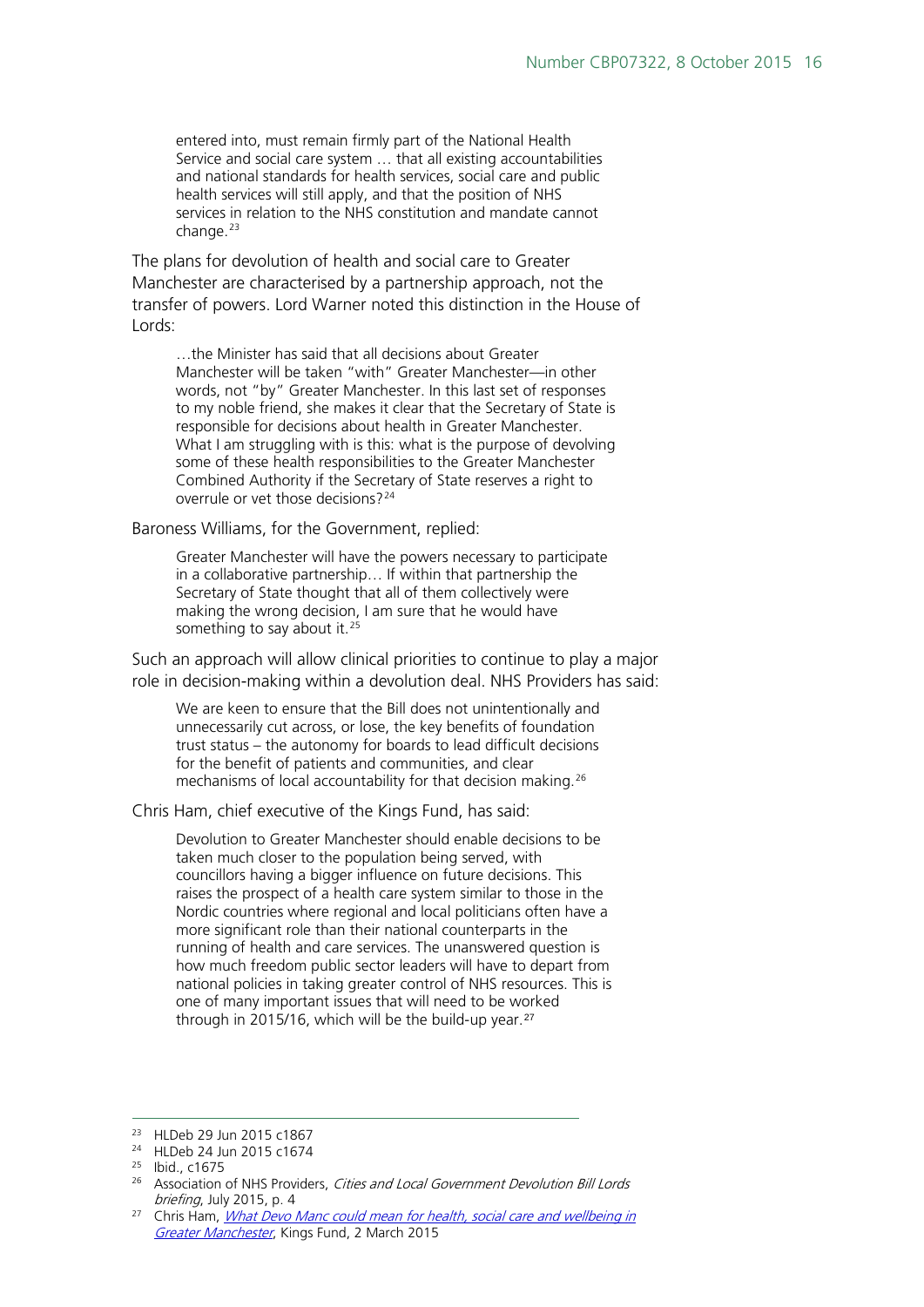## <span id="page-16-0"></span>2.4 Bids under negotiation

The Government has received [38 bids for devolved powers](https://www.gov.uk/government/news/landmark-devolution-bids-submitted-from-right-across-the-country) as of 4 September 2015 (though this figure includes four bids from Scotland and Wales, and the deals with the four areas noted above). This section notes information available from the largest urban areas plus published bids from elsewhere. Outcomes from the ensuing negotiations are expected to be published alongside the Spending Review on 25 November 2015. Therefore it is possible that additional agreements will be published as the Bill progresses through the House of Commons.

Some areas have published bids or 'prospectuses'. The existence of a bid does not guarantee that the Government will agree a deal with the area: indeed, some documents explicitly state that they are intended to begin a discussion with Government rather than representing a final position. Some areas are seeking to establish combined authorities and/or directly-elected mayors, whilst some are not.<sup>[28](#page-16-1)</sup> Additionally, the geographical areas covered overlap in a few cases. For instance, North and East Yorkshire have put forward a bid, including York City Council and seeking to work with Hull City Council; but York and Hull city councils themselves are seeking closer association with West Yorkshire.

The **North-East Combined Authority** produced a [statement of intent](http://www.northeastca.gov.uk/sites/default/files/minutes_document/Devolution%20Statement%20of%20Intent_0.pdf)  in early 2015, setting out its high-level priorities for economic growth and public services. This built on [an initial position paper i](http://www.northeastca.gov.uk/sites/default/files/minutes_document/NECA%20Devolution%20-%20Outline%20proposals.pdf)n late 2014, which sought control over housing, transport and EU funding; business support services; skills funding; and full control over the Work Programme. A media report in October 2015 suggested that the North-East would be the next area (after Greater Manchester and Sheffield) to agree a substantial devolution deal.<sup>[29](#page-16-2)</sup>

The **Liverpool City Region**'s [submission](http://www.lgcplus.com/Journals/2015/09/03/t/s/a/Liverpool-devo-asks-020915.pdf) seeks power over a diverse range of matters, including: creating a Land Commission and a development corporation; business support funding; reshaping skills, back-to-work and employment advice services; retention of 100% of business rates in defined areas; EU structural funds; bus franchising; more control over Mersey Tunnel toll income; a spatial plan; and considering an elected mayor, who could also be Police and Crime Commissioner.<sup>[30](#page-16-3)</sup>

**London boroughs** have put forward a number of plans for subregional devolution within London (to which the Mayor of London is a co-signatory). [31](#page-16-4) These include devolving power to commission employment support to groups of boroughs; devolving small business support and apprenticeships; reshaping the FE system in London; power

<span id="page-16-1"></span><sup>&</sup>lt;sup>28</sup> See David Paine, "Power to shape economies tops devolution demands", *Local* [Government Chronicle](http://www.lgcplus.com/news/devolution/exclusive-power-to-shape-economies-tops-devolution-demands/5090358.article?blocktitle=Latest-Local-Government-News&contentID=2249), 17 September 2015. The online page also includes a link to a spreadsheet showing which powers each area has bid to take over. 29 Rachel Wearmouth, "Northern Powerhouse: Last-minute wrangling with

<span id="page-16-2"></span>Government set to deliver £1.5bn devolution deal", [Newcastle Evening Chronicle](http://www.chroniclelive.co.uk/news/north-east-news/northern-powerhouse-last-minute-wrangling-10193048%23ICID=sharebar_twitter), 5 October 2015

<span id="page-16-3"></span><sup>&</sup>lt;sup>30</sup> Liverpool City Region Combined Authority Proposals for Greater Devolved Powers [and Funding](http://www.lgcplus.com/Journals/2014/11/17/z/j/r/Liverpool-CR-devolution-proposals.pdf), 21 November 2014

<span id="page-16-4"></span><sup>&</sup>lt;sup>31</sup> These proposals have not been formally published. See also the London Assembly report [A New Agreement for London](http://www.london.gov.uk/sites/default/files/A%20New%20Agreement%20for%20London_2.pdf), September 2015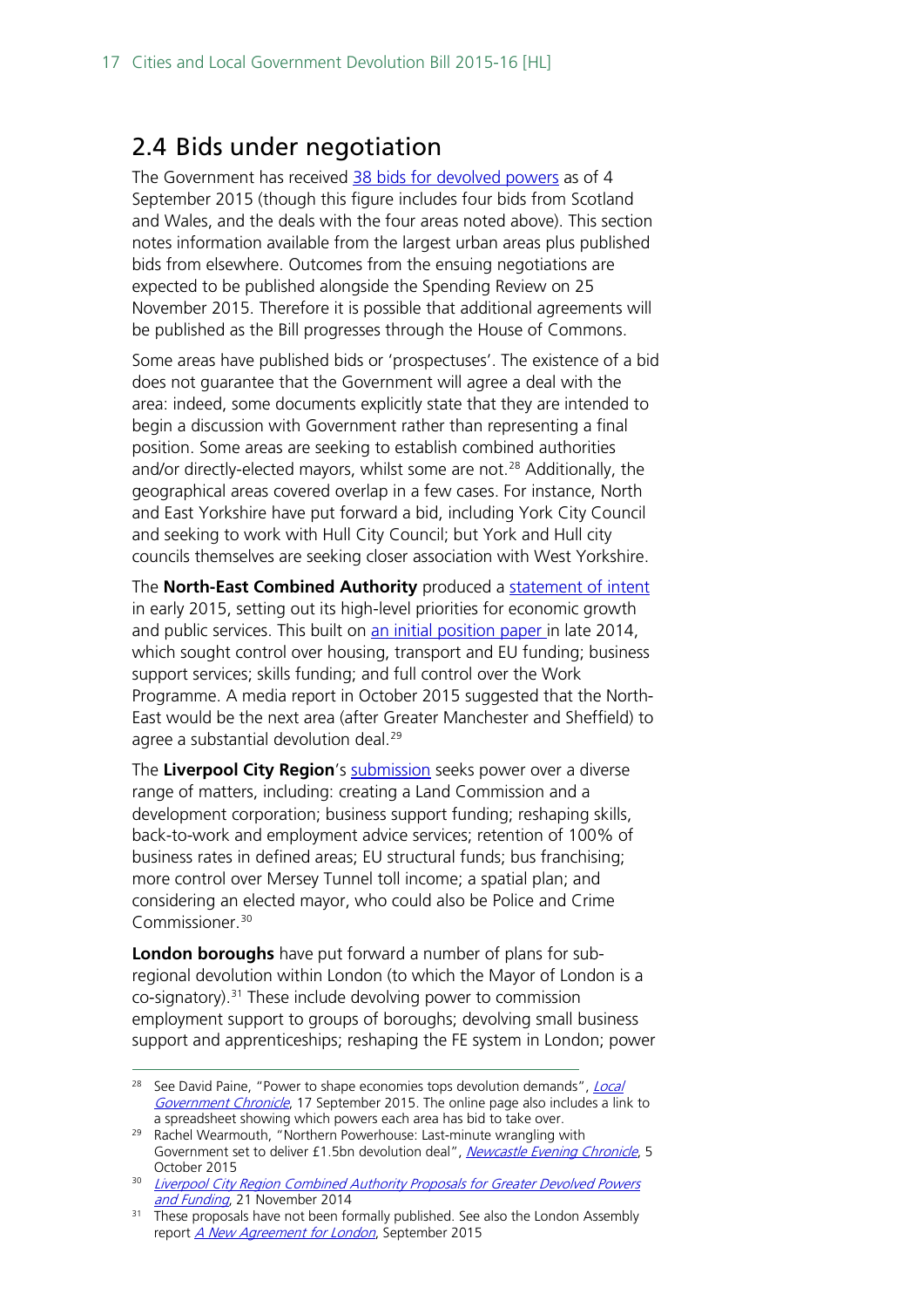to redesign probation, court services, youth offending and community rehabilitation; pooling of health, social care and public health budgets.

**Derbyshire and Nottinghamshire** have both submitted proposals for separate combined authorities to DCLG.<sup>[32](#page-17-0)</sup> The two areas have published [a joint 'devolution prospectus'.](http://www.d2n2lep.org/write/Devolution_Prospectus.pdf) A media report suggested that the Government were keen to see a single combined authority in the area (a single LEP covers both areas), but this has encountered local resistance.<sup>[33](#page-17-1)</sup>

**The Tees Valley** (Middlesbrough, Stockton, Darlington, Redcar & Cleveland, Hartlepool): a consultation document was published in late 2014, and devolution proposals passed to the Government in early 2015.[34](#page-17-2)

**West Midlands**: seven councils (Birmingham, Solihull, Coventry, Sandwell, Dudley, Walsall, Wolverhampton) published a prospectus in July 2015.[35](#page-17-3) Priorities noted by this document include skills, transport, economic intelligence, a collective investment vehicle, strategic management of public sector land, productivity and mental health.

Devolution bids, or expressions of interest / prospectuses, have also been published in [Leicestershire;](http://www.leics.gov.uk/combinedauthority) [Hampshire and the Isle of Wight;](https://www.basingstoke.gov.uk/content/page/40534/Hampshire%20and%20Isle%20of%20Wight%20Devolution%20Prospectus%20September%202015.pdf) [Gloucestershire;](http://www.gloucestershire.gov.uk/CHttpHandler.ashx?id=64009&p=0) [Lincolnshire;](http://www.lincolnshire.gov.uk/Download/89099) [North and East Yorkshire;](http://www.northyorks.gov.uk/article/31125/Devolution-and-North-Yorkshire) [West of England](http://collateral.vuelio.uk.com/RemoteStorage/Bristol/Releases/843/20150904%20West%20of%20England%20-%20Devolution%20Submission.pdf)  (Bristol and surrounding area); [Surrey and Sussex;](http://www.surreycc.gov.uk/__data/assets/pdf_file/0005/66911/WS31256-Three-Counties-DEVOLUTION-Prospectus-v2.pdf) [Greater Essex;](http://www.essex.gov.uk/News/Documents/letter-devolution-2015.pdf) and [Suffolk.](http://www.suffolkcoastal.gov.uk/assets/Images/Council/2015-09-04-Master-Devolution-Proposal.pdf)

The Local Government Chronicle has produced a map of the state of [play i](http://www.lgcplus.com/Journals/2015/09/01/x/k/a/Devolution-map-2015-web.pdf)n different parts of England.

<span id="page-17-0"></span><sup>&</sup>lt;sup>32</sup> See Derbyshire County Council, *[Proposed Derby and Derbyshire combined authority](http://www.derbyshire.gov.uk/council/partnerships/combined-authority/default.asp)*, Nottinghamshire County Council, Nottingham and Nottinghamshire combined [authority](http://www.nottinghamshire.gov.uk/thecouncil/plans/councilplansandpolicies/combined-authority/)

<span id="page-17-1"></span><sup>&</sup>lt;sup>33</sup> David Paine, "Treasury asks combined authorities to rethink boundaries", *Local* [Government Chronicle,](http://www.lgcplus.com/news/devolution/exclusive-treasury-asks-combined-authorities-to-rethink-boundaries/5089250.article) 29 July 2015

<span id="page-17-2"></span><sup>&</sup>lt;sup>34</sup> Tees Valley Unlimited, "Have your say on the proposals for a Tees Valley combined [authority"](https://www.teesvalleyunlimited.gov.uk/media/271276/consultation_document_10_12_14.pdf), December 2014

<span id="page-17-3"></span><sup>&</sup>lt;sup>35</sup> West Midlands Combined Authority, *[Launch Statement](http://www.westmidlandscombinedauthority.org.uk/assets/docs/WestMidlandsCombinedAuthorityLaunchStatement6JULY2015.pdf)*, July 2015, p. 5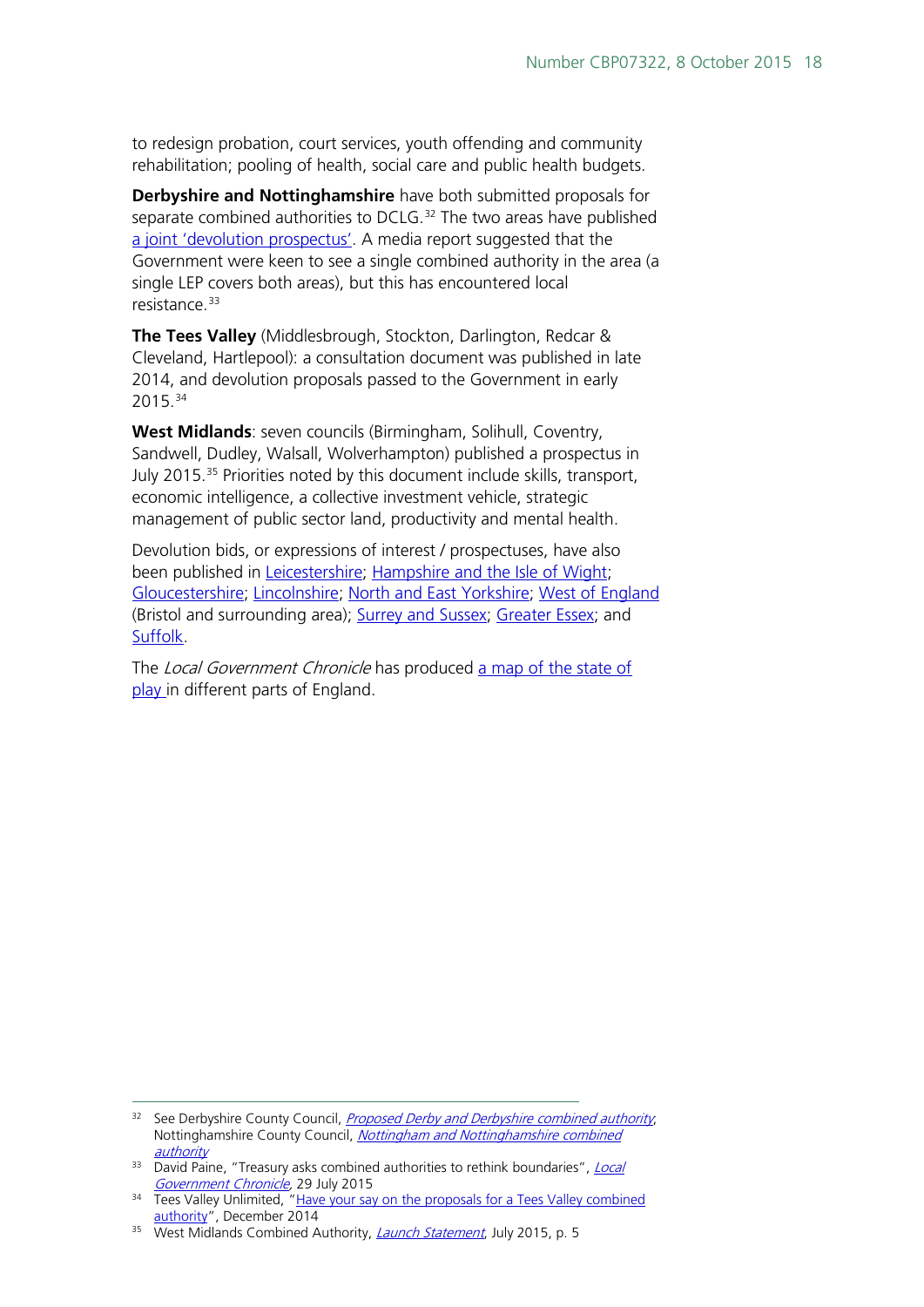# <span id="page-18-0"></span>3. The Bill

## <span id="page-18-1"></span>3.1 The Bill in the context of devolution

The contribution of the Bill to the wider context of the devolution is to introduce elected mayors for combined authorities; and to give statutory authority to decisions to transfer powers to local areas. Much of the Bill consists of amendments to existing law (in particular the combined authority legislation in the Local Democracy, Economic Development [and Construction Act 2009](http://www.legislation.gov.uk/ukpga/2009/20/contents)).

The Bill is mostly technical in nature. It has been described as an 'enabling Bill'. Almost none of the policy areas covered by devolution deals are specifically mentioned on the face of the Bill. The Bill would enable Orders to be made for each local area to transfer powers, where this had been agreed in a devolution deal. The full details of which powers are to be devolved to each locality will be found in any published agreements between local areas and the Government.

## <span id="page-18-2"></span>3.2 Structure of the Bill

The Bill has no separate Chapters or Parts. The different elements of the Bill are defined below by reference to clause and Schedule numbers. The main elements of the Bill are as follows:

- 1 Requirements to report to Parliament on matters related to English devolution;
- 2 Amendments to the Local Democracy, Economic Development and Construction Act 2009 to permit elected mayors of combined authorities, and to allow them to take on the functions of police and crime commissioners;
- 3 Powers to transfer public body functions to combined authorities;
- 4 Requirements for combined authorities to be scrutinised and audited;
- 5 The removal of certain restrictions on the boundaries of combined authorities;
- 6 Powers to devolve public functions to single local authorities, and to fast-track changes to their governance structures.

This section deals with the text of the Bill as introduced to the House of Commons, noting amendments introduced during debate in the House of Lords.

## <span id="page-18-3"></span>3.3 Reporting requirements (clauses 1-2)

The first two clauses of the Bill as it stands are Opposition amendments, on which the Government was defeated at Report stage in the House of Lords.<sup>[36](#page-18-4)</sup> They introduce requirements upon Government to report on the progress of devolution and to assess all future Government Bills for devolution 'compliance'.

<span id="page-18-4"></span> <sup>36</sup> See [HLDeb 13 July 2015](http://www.publications.parliament.uk/pa/ld201516/ldhansrd/text/150713-0001.htm%231507132001603) c359; [HLDeb 13 Jul 2015 c](http://www.publications.parliament.uk/pa/ld201516/ldhansrd/text/150713-0001.htm%231507132001603)362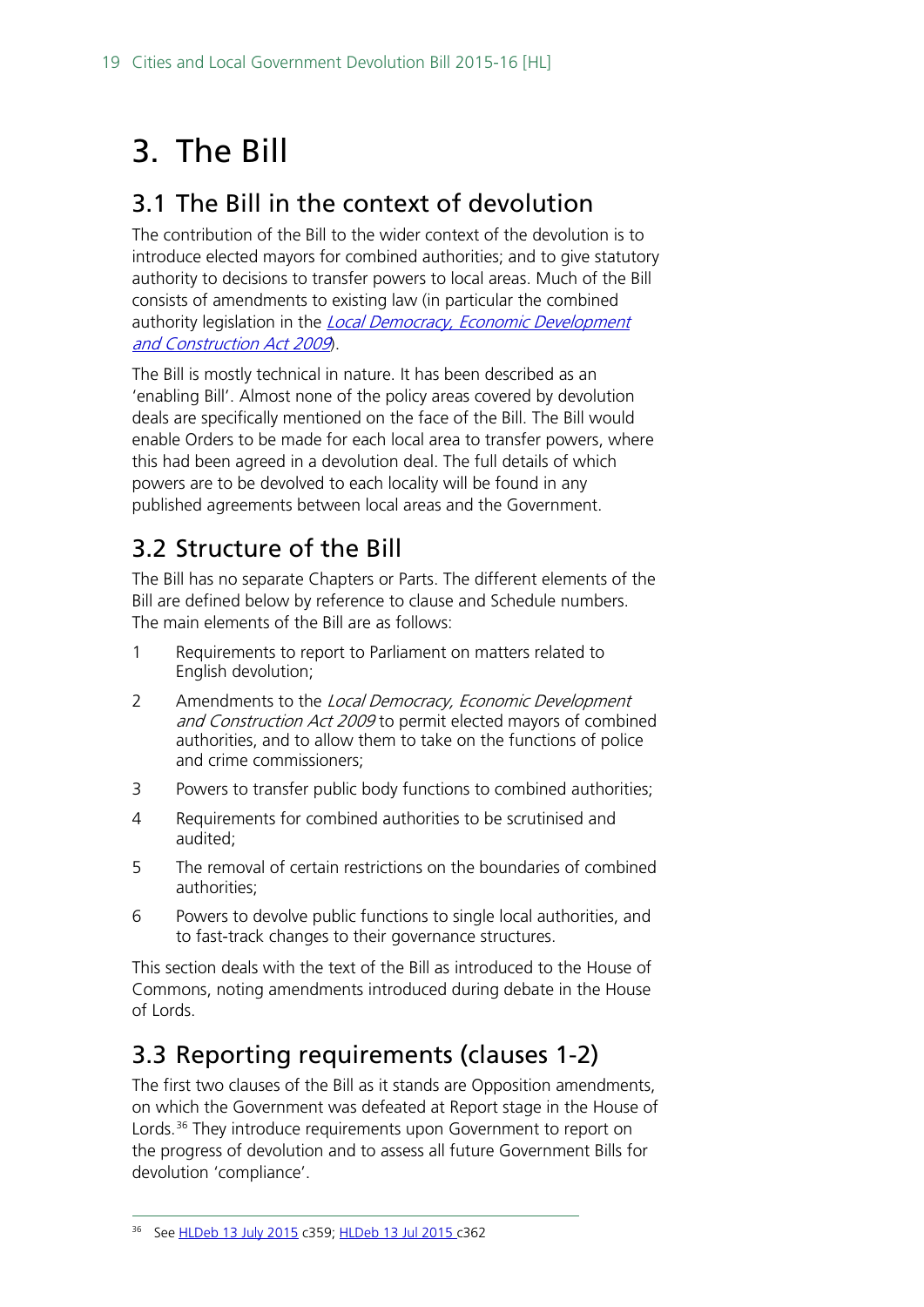**Clause 1** would introduce requirements upon the Secretary of State to submit an annual report to Parliament on the progress of devolution within England. The report must include information on areas where devolution deals have been concluded, and on areas with regard to which negotiations are under way. The report must summarise the funding and functions that have been transferred under any deals agreed, and it must address the application of the principle of 'subsidiarity' outlined in clause 2 (see below). This clause was added via an amendment moved by Lord McKenzie (shadow minister for communities and local government), at Report Stage in the Lords.

Many of the Government's commitments to devolve power are executive decisions and do not require Orders under the Bill's provisions in order to be implemented. The clause seeks to ensure that Parliament has regular and comprehensive updates on the progress of local devolution: a focus purely on Orders under the Bill's provisions would not give a full picture of what was being achieved and expected. Lord McKenzie said:

Much of the proposed health devolution in the case of Greater Manchester does not appear to need the provisions in the Bill at all.

Therefore, the amendment calls for an overall annual report on the progress of the devolution: agreements reached, work in progress, functions transferred and resources devolved. Each year, such a report would provide the opportunity to take stock of progress across the country. It would be an opportunity to see whether and how devolution was working for different types of authorities—the counties as well as the metro cities—how devolution was shaping up in rural and coastal areas, whether all relevant authorities had been able to take advantage of similar functions, and whether devolved funding was fair.<sup>[37](#page-19-0)</sup>

The Government was defeated by 219 votes to 162 on Clause 1. [38](#page-19-1) In opposing the amendment for the Government, Baroness Williams said:

The focus should not be on the process but on the substance of implementing the devolution deals in our major cities, our counties and across the country. The Bill enables the implementation of such bespoke devolution deals and the nature of these deals will be set out individually in orders to implement changes in respect of each proposal approved and brought forward by the Secretary of State. Therefore they will be available for both Houses of Parliament to see and consider under the affirmative procedure.<sup>[39](#page-19-2)</sup>

Baroness Williams argued that the Opposition's concerns were met via Government amendments requiring a report to be laid explaining each Order made under the Bill.<sup>[40](#page-19-3)</sup> The requirements of clause 1 extend wider than reporting on the Orders themselves, to cover the full contents of devolution deals and ongoing negotiations.

<span id="page-19-1"></span><span id="page-19-0"></span> <sup>37</sup> [HLDeb 13 Jul 2015](http://www.publications.parliament.uk/pa/ld201516/ldhansrd/text/150713-0001.htm%231507132001603) c351-2

<sup>38</sup> [HLDeb 13 Jul 2015](http://www.publications.parliament.uk/pa/ld201516/ldhansrd/text/150713-0001.htm%231507132001603) c359&ff

 $39$  Ibid., c356

<span id="page-19-3"></span><span id="page-19-2"></span><sup>&</sup>lt;sup>40</sup> These amendments were agreed without debate and are now new sections 105B (2) and (3) under Clause 8; and clauses 16 (6) and 16 (7)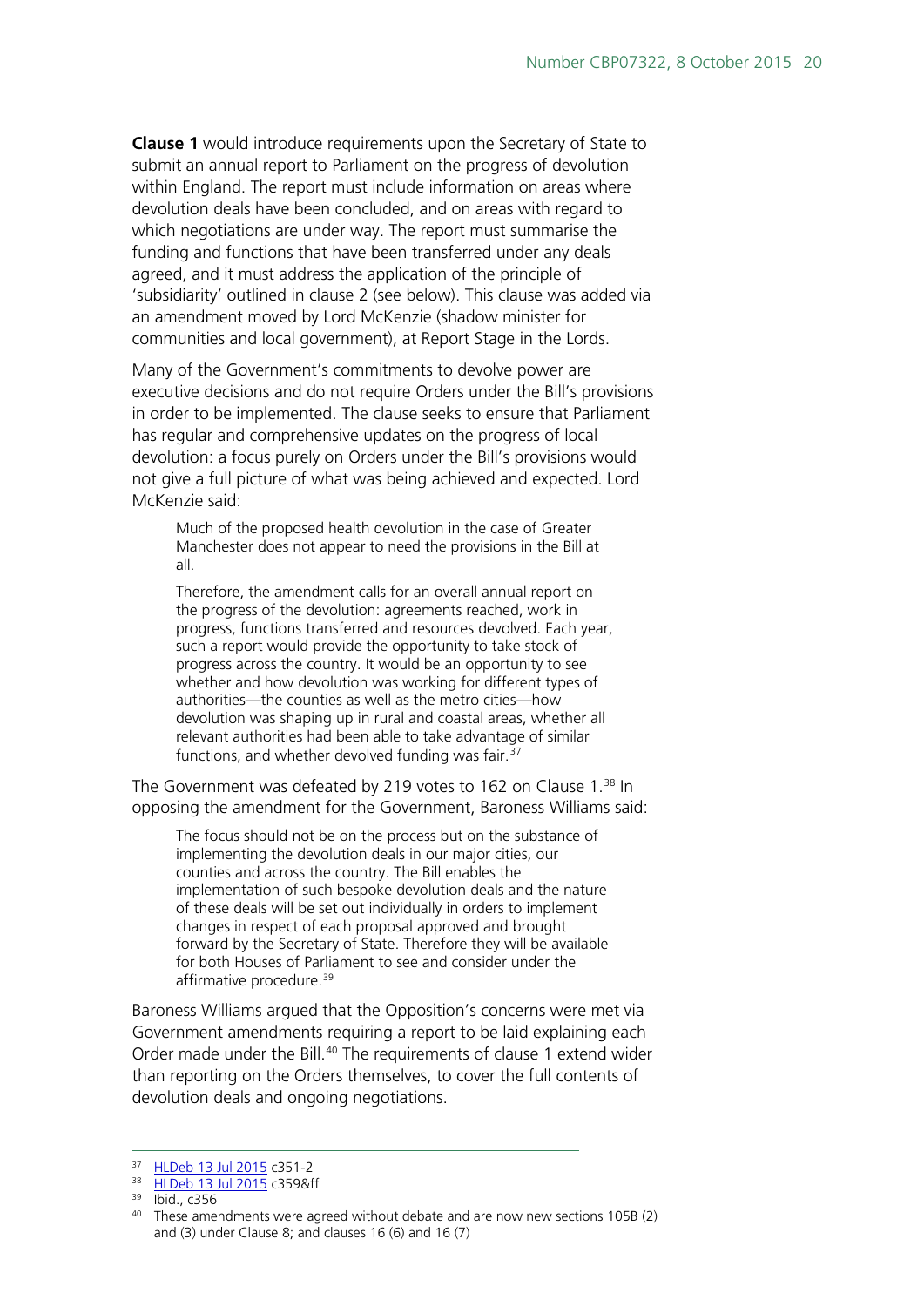**Clause 2** would require every Government Bill introduced into Parliament to include a written 'devolution statement', to be made before the Bill's second reading, stating that:

in his view the provisions of the Bill are compatible with the principle that powers should be devolved to combined authorities or the most appropriate local level except where those powers can more effectively be exercised by central government.<sup>[41](#page-20-1)</sup>

This clause too was introduced by Lord McKenzie at Report Stage in the House of Lords. The Government was defeated by 224 votes to 158.[42](#page-20-2) Baroness Williams, for the Government, opposed the amendment:

Whatever the superficial attractions of such an approach, in practice it would descend into another tick-box process. It risks being a distraction from delivering the substance of real bespoke deals in places. Accordingly, such a requirement is unnecessary. If Members of either House feel that the Government are being inconsistent in their approach, they will have the opportunity to raise the issue with them.<sup>[43](#page-20-3)</sup>

## <span id="page-20-0"></span>3.4 Mayoral combined authorities (clauses 3- 6)

A key element of the devolution deal for Greater Manchester has been the requirement for a directly-elected mayor, covering the entire Greater Manchester area, to be established. Clauses 3-6 of the Bill would permit combined authorities to establish directly-elected mayors, make provisions regarding their election, and allow Orders setting up combined authorities to determine which powers would belong to the mayor and which to the combined authority itself.

The *Local Government Act 2000* introduced the power to create a directly-elected mayor within local authorities in England and Wales. Few authorities, or electorates, have decided to establish a mayor. At the time of writing, sixteen elected mayors exist in England, amongst 352 local authorities.<sup>[44](#page-20-4)</sup>

The Coalition Government mandated referendums in the ten largest English city authorities in May 2012. This was intended to accompany the agreement of city deals with these areas. In the event, nine voted against an elected mayor.<sup>[45](#page-20-5)</sup>

No power exists to establish a single mayor for combined authorities or across more than one local government area. This idea was first proposed in the current debate in 2011,  $46$  and repeated in the report  $N_Q$ 

<span id="page-20-1"></span> <sup>41</sup> Cities and Local Government Devolution Bill 2015-16 [HL], clause 2 (1)

<span id="page-20-2"></span><sup>42</sup> [HLDeb 13 Jul 2015](http://www.publications.parliament.uk/pa/ld201516/ldhansrd/text/150713-0001.htm%231507132001603) c362

<span id="page-20-3"></span><sup>&</sup>lt;sup>43</sup> [HLDeb 13 Jul 2015](http://www.publications.parliament.uk/pa/ld201516/ldhansrd/text/150713-0001.htm%231507132001603) c357. Clause 1 was accepted by 219 votes to 162; Clause 2 by 224 to 158.

<span id="page-20-4"></span><sup>44</sup> Details can be found in the Library briefing paper Directly-elected mayors. A referendum is due in Bath and North-East Somerset in 2016, and one is also due in 2016 on abolishing the Torbay mayoralty. The figure of 16 mayors does not include the Mayor of London.

<span id="page-20-6"></span><span id="page-20-5"></span><sup>&</sup>lt;sup>45</sup> See the Library briefing paper on *Directly-elected mayors*.  $\frac{46}{100}$  See Institute for Government/Centre for Cities, *[Big Shot or long shot](http://www.instituteforgovernment.org.uk/sites/default/files/publications/Big%20Shot%20or%20Long%20Shot.pdf)*, 2011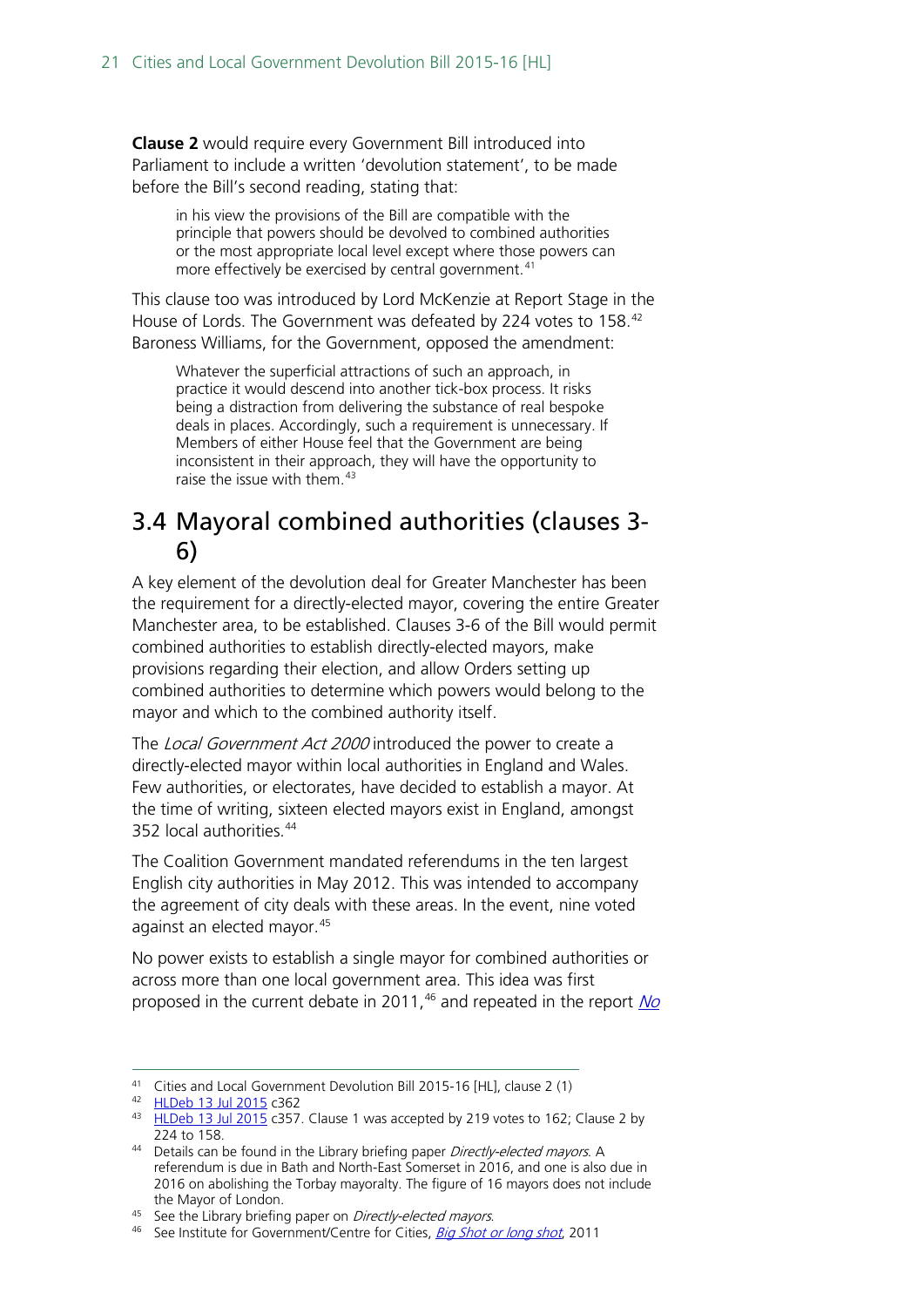[Stone Unturned](https://www.gov.uk/government/uploads/system/uploads/attachment_data/file/34648/12-1213-no-stone-unturned-in-pursuit-of-growth.pdf).<sup>[47](#page-21-1)</sup> It became a core element of the devolution agenda with the publication of the Greater Manchester Agreement.

#### <span id="page-21-0"></span>Concerns about directly-elected mayors

After the announcement of the Greater Manchester agreement, leaders of the combined authorities in Liverpool, Sheffield, Leeds and the North-East had opposed the introduction of combined authority elected mayors, with other aspiring areas (e.g. Birmingham) being lukewarm about the idea. Nick Forbes, leader of Newcastle City Council, has said:

I have got serious questions that need to be answered about how a mayor covering the area from Berwick-upon-Tweed to Newton Aycliffe would have political legitimacy.<sup>[48](#page-21-2)</sup>

However, there have been suggestions in the local government press that some are reconsidering this position in order to win more devolved powers.[49](#page-21-3) Tim Swift, leader of Calderdale Borough Council, has said:

There are also real practical issues in how a single mayoral figure would relate to an area like Leeds and West Yorkshire, an economic area that is not simply dominated by one city but actually contains three cities and a host of proudly independent towns and communities.

On the other hand, the benefits of much greater local control over spending and decisions, even in the constrained form, the Government is granting Greater Manchester, are very real.

Some difficult choices lie ahead. [50](#page-21-4)

This is reflected in the decision of Sheffield City Region to agree to a directly-elected mayor.

Some commentators have also referred back to the May 2012 referendums, many of which took place in city councils that now form part of wider areas seeking devolution. The argument made is that it would be inappropriate for a mayor to be imposed on an area that voted 'no' at that time.<sup>51</sup> However, the 2012 referendums took place in city council areas, whilst combined authority mayors would cover wider groups of local authorities.

Concerns have also been expressed that an elected mayoralty for a large area would concentrate too much power in the hands of one individual. Lord Shipley said:

<span id="page-21-1"></span><sup>&</sup>lt;sup>47</sup> Lord Heseltine, *[No Stone Unturned in Pursuit of Growth](https://www.gov.uk/government/uploads/system/uploads/attachment_data/file/34648/12-1213-no-stone-unturned-in-pursuit-of-growth.pdf)*, HM Treasury, 2012, p. 57. The Government formally accepted this recommendation: see HM Treasury, [Government's response to the Heseltine Review](http://www.hm-treasury.gov.uk/d/PU1465_Govt_response_to_Heseltine_review.pdf), 2013, p.47. See also the City Growth Commission, [Powers to Grow](http://www.citygrowthcommission.com/wp-content/uploads/2014/09/City-Growth-Commission-Powers-to-Grow.pdf), 2014, p. 26; Centre for Cities, Breaking

<span id="page-21-2"></span>Boundaries[,](http://www.centreforcities.org/assets/files/2014/14-03-27-City-Money-Breaking-Boundaries.pdf) 2014, p. 17<br><sup>48</sup> Rob Merrick, "North-East authorities hold out over 'metro mayors' plan", Northern *[Echo](http://www.thenorthernecho.co.uk/news/12952478.North_East_authorities_hold_out_over__metro_mayors__plan/)*, 15 May 2015

<span id="page-21-3"></span><sup>&</sup>lt;sup>49</sup> See Sarah Calkin, "Northern leaders indicate willingness to reconsider elected mayors", *[Local Government Chronicle](http://www.lgcplus.com/news/devolution/northern-cities-indicate-willingness-to-reconsider-elected-mayors/5085024.article)*, 14 May 2015; Richard Johnstone, "North East open to adopting elected mayor", *[Public Finance](http://www.publicfinance.co.uk/news/2015/07/north-east-open-adopting-elected-mayor)*, 20 July 2015; Mike Kelly, "North East council leaders say they will now consider an elected Mayor"[, Evening](http://www.chroniclelive.co.uk/news/north-east-news/north-east-council-leaders-say-9682399)  [Chronicle,](http://www.chroniclelive.co.uk/news/north-east-news/north-east-council-leaders-say-9682399) 18 July 2015; Claire Wilde, "West Yorkshire moves step closer to having elected mayor", *Bradford Telegraph & Argus*, 14 May 2015

<span id="page-21-4"></span><sup>&</sup>lt;sup>50</sup> Jon Cronshaw, "Elected mayors may be unwanted, but necessary, step towards devolution", *Wakefield Express*, 25 May 2015

<span id="page-21-5"></span><sup>51</sup> David Paine, "Yorkshire leaders: Osborne wrong to tie health devolution to mayors", [Local Government Chronicle](http://www.lgcplus.com/news/devolution/yorkshire-leaders-osborne-wrong-to-tie-health-devolution-to-mayors/5082830.article), 27 February 2015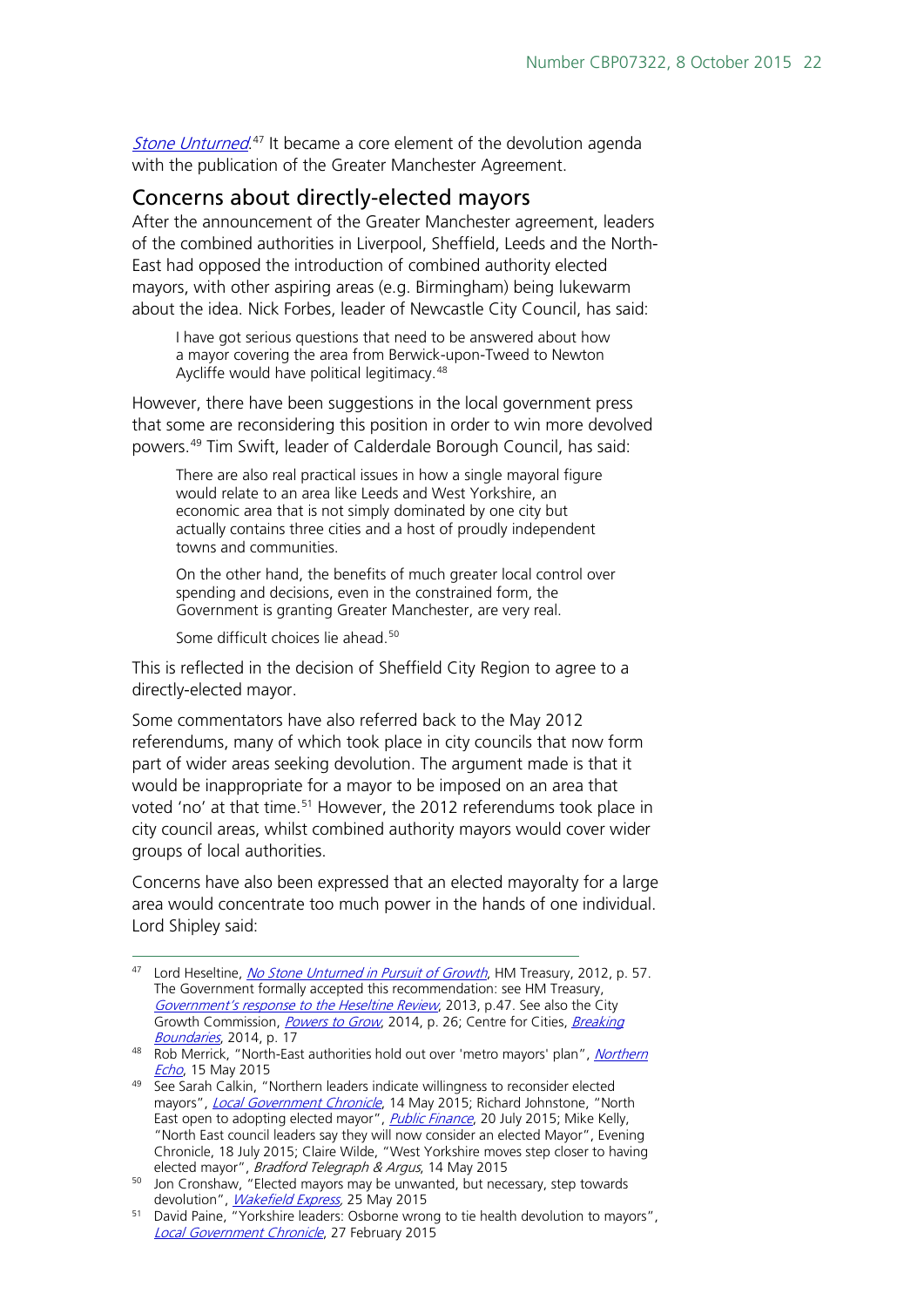…the range of powers is potentially so vast that I doubt one person can do it all, which means in practice that much will be delegated. We need to think very carefully about running policing, social care and health, strategic planning, housing, skills, transport, economic development and regeneration all through one person.<sup>[52](#page-22-1)</sup>

### <span id="page-22-0"></span>How central are mayors to the devolution of power?

The Government has consistently linked directly-elected mayors to devolving a full package of powers to local areas. In May 2015, the Chancellor, George Osborne, said:

We will hand power from the centre to cities to give you greater control over your local transport, housing, skills and healthcare. And we'll give the levers you need to grow your local economy and make sure local people keep the rewards.

But it's right people have a single point of accountability: someone they elect, who takes the decisions and carries the can.

So with these new powers for cities must come new city-wide elected mayors who work with local councils.

I will not impose this model on anyone. But nor will I settle for less.<sup>[53](#page-22-2)</sup>

Greater Manchester, which has agreed to have an elected mayor, has been offered the broadest devolution deal. Sheffield has been offered more powers after agreeing to a directly-elected mayor. However, Cornwall has been offered a multi-year transport budget and bus franchising powers without being required to establish an elected mayor.

The Government has refused to be drawn on the question of which powers require a directly-elected mayor to be in place in order to be devolved and which do not. It was challenged on this point in debates on the Bill in the House of Lords. For instance, Lord Woolmer of Leeds said:

If the Government are clear about what it is essential to have a mayor for and what powers would tip the balance, they should be able to say. If local authorities are left in the dark, each one will bid a different thing. If each asks a different question, they might get a different answer. That makes no sense. If the Government are clear that a mayor is essential, at least in the large metropolitan conurbations, I would like to be much clearer, certainly in Committee, about the tipping point—the critical power that the local authorities would get that led to a mayor being appointed.<sup>[54](#page-22-3)</sup>

For the Government, Baroness Williams replied:

We have deliberately avoided specifying and putting down criteria because it is a bespoke deal between local areas and the Secretary

<span id="page-22-1"></span> <sup>52</sup> HLDeb 8 Jun 2015 c659

<span id="page-22-2"></span><sup>&</sup>lt;sup>53</sup> HM Treasury, ["Chancellor on building a Northern powerhouse",](https://www.gov.uk/government/speeches/chancellor-on-building-a-northern-powerhouse) 14 May 2015. See also HLDeb 8 Jun 2015 c653

<span id="page-22-3"></span><sup>54</sup> HLDeb 8 Jun 2015 c688. See also [HLDeb 22 Jun 2015 c](http://www.publications.parliament.uk/pa/ld201516/ldhansrd/text/150622-0001.htm%231506229000431)1420; [HLDeb 13 Jul 2015](http://www.publications.parliament.uk/pa/ld201516/ldhansrd/text/150713-0001.htm%231507132001603)  c381.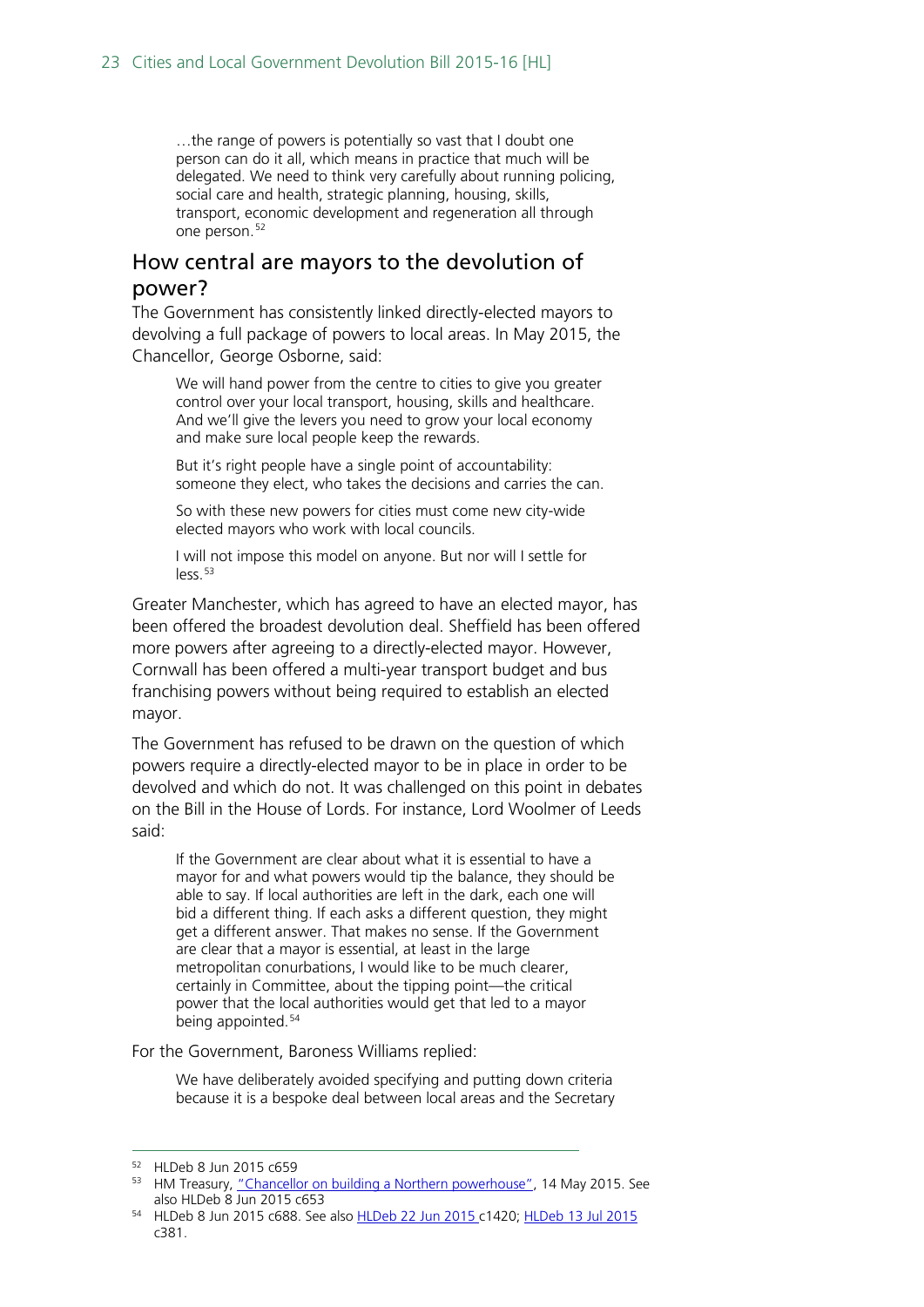of State. So no prescriptions are laid down; it is a matter for discussion between the local areas and the Secretary of State.<sup>[55](#page-23-1)</sup>

### <span id="page-23-0"></span>Provisions for mayors in the Bill

**Clauses 3 to 6**, and **Schedules 1 and 2**, would introduce amendments to the Local Democracy, Economic Development and Construction Act 2009 to permit the introduction of a directly-elected mayor of a combined authority. They specify the procedure through which an elected mayor for a combined authority may be established; the functions that would be available to an elected mayor; and the financial powers that would be available to him/her.

**Clause 3** would introduce a new section 107A into the Local Democracy, Economic Development and Construction Act 2009. It would permit the Secretary of State to make an Order establishing a directly-elected mayor for a new, or an existing, combined authority. The mayor would be elected by the local government electors for the area (sub-section (3)). The mayor will both chair and be a member of the combined authority (sub-section (7)). [56](#page-23-2) If a combined authority were to adopt a directly-elected mayor, it could not revert to being a nonmayoral combined authority (sub-section (8)). The only way to abolish the mayoralty would be to abolish the combined authority altogether.

Sub-section (2) of section 107A was added via an Opposition amendment in the House of Lords. It would provide that making an order for a directly-elected mayor could not be used as a condition for the transfer of functions to the local level. This followed perceptions that Greater Manchester had been obliged to adopt an elected mayor in order to obtain its devolution deal.<sup>[57](#page-23-3)</sup> The Government was defeated by 240 votes to 175.

Clause 3 would also introduce new section 107B into the 2009 Act. This allows the Secretary of State to introduce an elected mayor for a combined authority if it and its member authorities (or prospective member authorities) agree. This provides an alternative option to the requirement in the 2009 Act to undertake a review, agree upon a written 'scheme', and consult upon it, in order to make this change. Thus, this clause would simplify and speed up the introduction of a mayor. If one of the combined authority's member authorities does not want to establish a mayor, then an Order can be made to remove it from the combined authority and to set up an elected mayor for the remainder of the area (new section 107B (3) and (4)).

**Schedule 1** makes further provision about elections for combined authority mayors. The standard mayoral term of office is to be four years (paragraph 2), and elections are to coincide with local authority

<span id="page-23-1"></span> <sup>55</sup> [HLDeb 22 Jun 2015](http://www.publications.parliament.uk/pa/ld201516/ldhansrd/text/150622-0002.htm) c1420

<span id="page-23-2"></span><sup>56</sup> Sub-section (6) provides that the mayor may call him- or herself 'mayor'. A media article in July 2015 suggested that county authorities seeking devolution deals might be more willing to accept a single-person executive which was not called a mayor. The term 'sheriff' was suggested in the article. See Dan Peters, "Counties keen on sheriffs", Municipal Journal, 30 Jul 2015, p. 4

<span id="page-23-3"></span> $57$  See, for instance, Lord Smith of Leigh's statement that "... the price to pay was to have the elected mayor. …I am not the greatest fan of the elected mayoral model but, quite frankly, the prize was worth it.": [HLDeb 22 Jun 2015 c](http://www.publications.parliament.uk/pa/ld201516/ldhansrd/text/150622-0002.htm%2315062212000058)1413.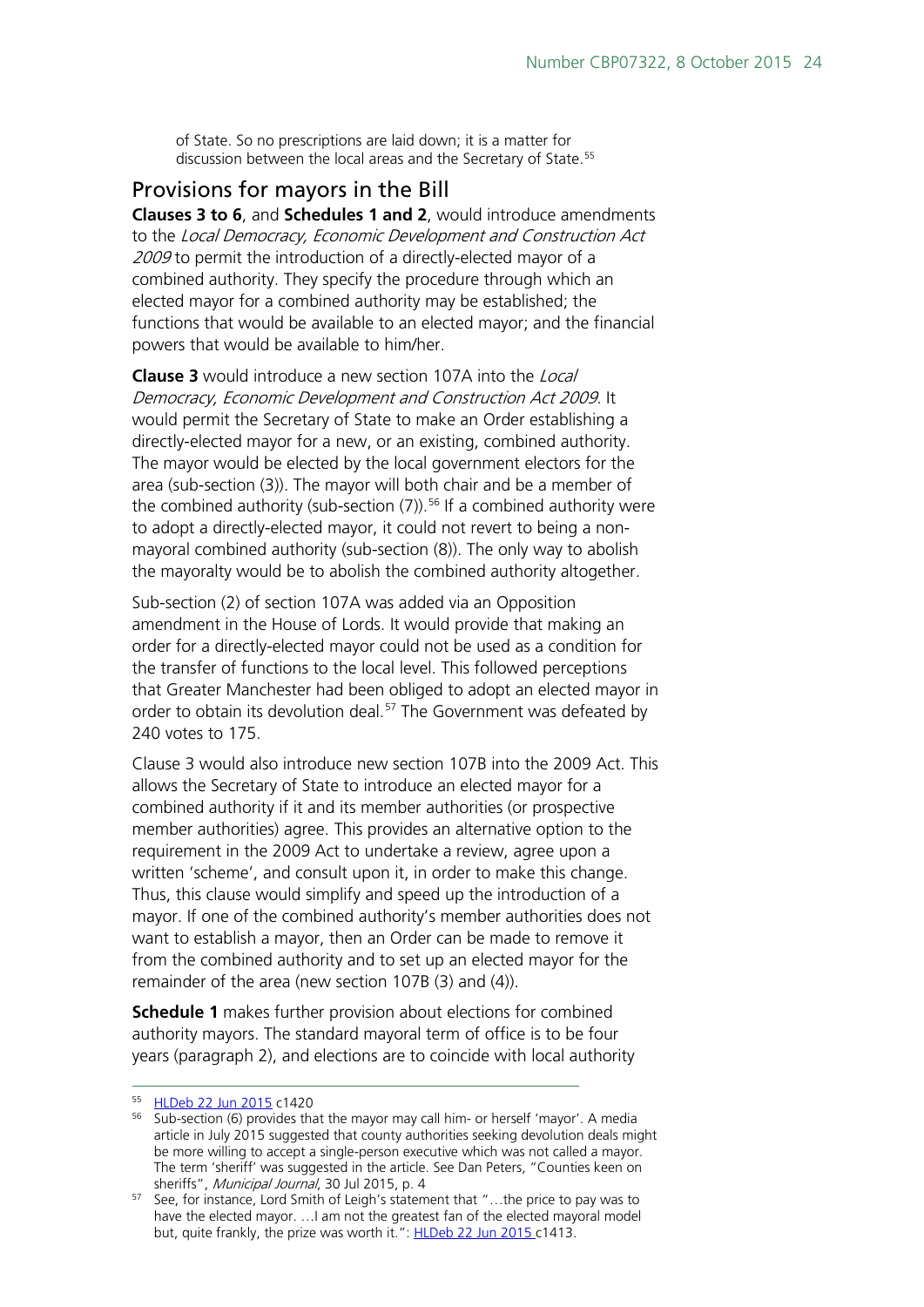elections. The first mayoral election must take place not less than six months after an order brings the position of elected mayor into existence. These standard provisions can be adjusted by order (paragraph 3), to enable election timetables to be harmonised if necessary. [58](#page-24-0)

Combined authority mayors would be elected by the supplementary vote system (paragraphs 4 and 5). A combined authority mayor cannot be a councillor in a constituent council of the combined authority, and their council seat will become vacant on their election as mayor (paragraph 7): but this provision would not stop an existing local authority mayor from simultaneously being mayor of the combined authority. Mayoral candidates face the same range of disqualifications as local authority election candidates (paragraphs 8 and 9).

**Clause 4** would insert section 107C into the 2009 Act, making provisions concerning deputy mayors. A directly-elected mayor would have to appoint a deputy mayor from amongst the other members of the combined authority (sub-section (1)), and their terms of office will coincide (sub-section (3)). The deputy mayor must act if the mayor cannot (sub-section (5)); for instance, if the mayor is ill or has resigned his/her post. This resembles the system in the Greater London Authority, where the Mayor must appoint a deputy mayor from the London Assembly who must act if the Mayor cannot.

**Clause 5** would introduce provisions regarding the powers that can be exercised **only** by the elected mayor in the context of a combined authority. This is accomplished via inserting new sections 107D and 107E into the 2009 Act. The new section 107D makes a distinction between three types of power: the mayor's powers; the powers that belong to the combined authority as a whole; and the mayor's powers as the Police and Crime Commissioner (PCC: see below).

The Order establishing the combined authority must specify which functions are to belong to the mayor and which to the combined authority; but the combined authority must assent to this division of powers (sub-section (8)). The mayor will exercise 'general functions', though s/he may delegate them to officers or members of the combined authority (sub-section (3)). This power reflects that available in local authorities, where an elected mayor or leader may delegate functions to cabinet members, councillors or officers.<sup>[59](#page-24-1)</sup> However, sub-section (4) permits the Secretary of State to specify by order the functions that a mayor may delegate, and/or those that the mayor may not delegate.

Sub-section (6) provides that the order establishing a mayoral combined authority may provide for members or officers of the combined authority to assist the mayor with regard to 'general functions'; give the mayor ancillary powers to the general functions; and permit the mayor

<span id="page-24-0"></span><sup>&</sup>lt;sup>58</sup> The standard provisions were introduced into the Bill by means of Government amendments in the Lords: previously all these matters were to be settled by orders. This followed criticism from the Delegated Powers and Regulatory Reform Committee's 1st [Report, 2015-16](http://www.publications.parliament.uk/pa/ld201516/ldselect/lddelreg/8/8.pdf): see paragraphs 3-6

<span id="page-24-1"></span><sup>&</sup>lt;sup>59</sup> A general power to this end can be found in section 101 of the Local Government Act 1972.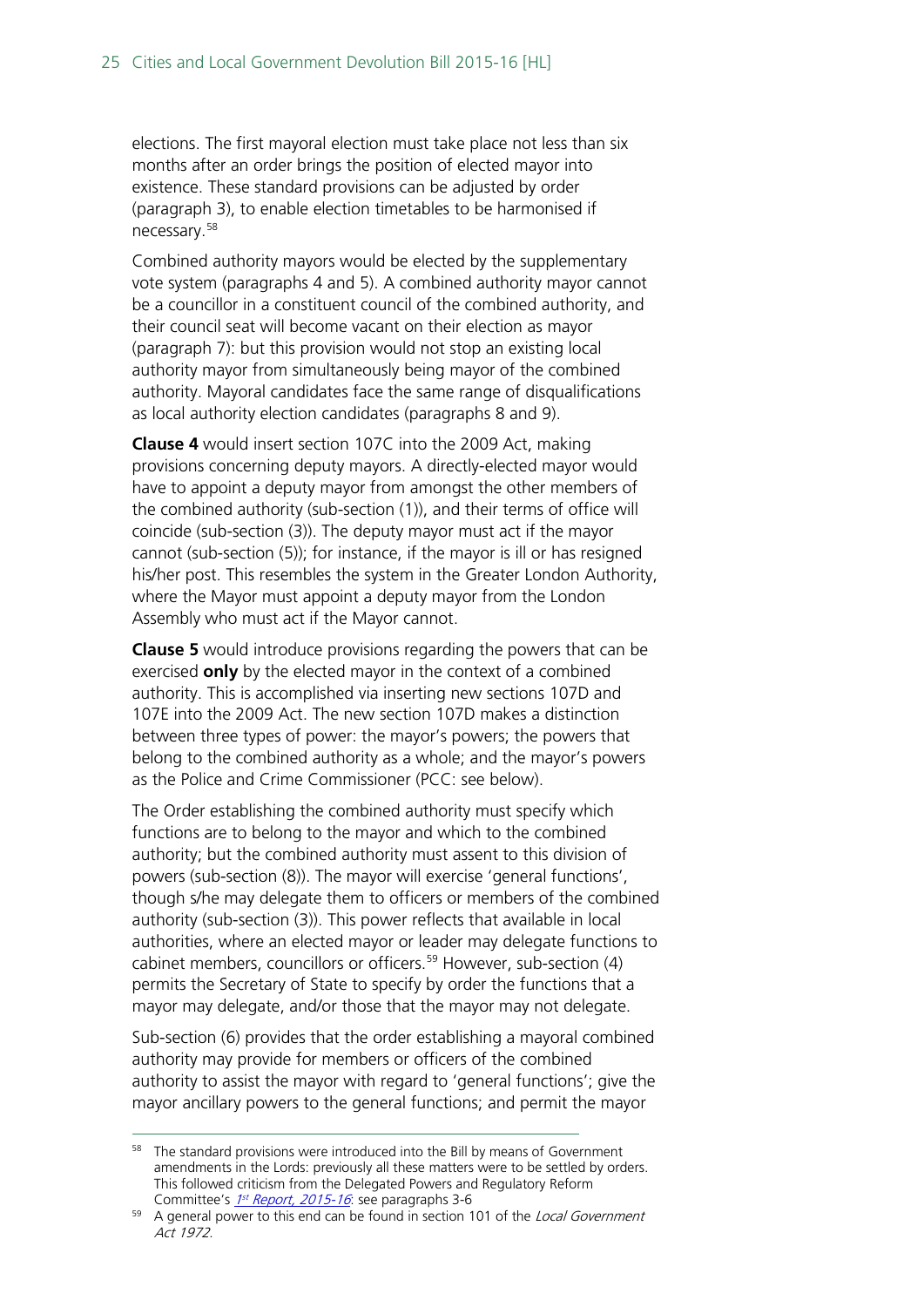to appoint a political adviser, also setting the terms and conditions of that appointment. Sub-section (7) provides that the ancillary powers may not include the power to borrow money.

### <span id="page-25-0"></span>Power for mayors to become Police and Crime Commissioners

**Clause 5** would also introduce new section 107E into the 2009 Act. This would permit the combined authority mayor to become the Police and Crime Commissioner (PCC) for the area of the combined authority (sub-section (1)), with the consent of the combined authority and its members (sub-section (4)). All or some of the functions of a PCC may be transferred to the mayor, but there is no obligation in the Bill for an elected mayor to become the PCC. [60](#page-25-1)

If the Mayor does become the PCC for an area, certain core functions must be passed to the mayor, such as issuing a police and crime plan; holding the chief constable to account; and appointing and (if necessary) suspending or removing the chief constable.<sup>[61](#page-25-2)</sup> The regulations must also apply the main aspects of the legal framework covering PCCs to mayors acting as PCCs. For example, there must be a police and crime panel to scrutinise the Mayor; the Mayor must maintain a fund, and produce an annual budget, in relation to PCC functions; and the Mayor must have regard, when exercising PCC functions, to the [Policing Protocol](http://www.legislation.gov.uk/uksi/2011/2744/schedule/made) which sets out the respective roles of the Home Secretary, the Chief Constable and the PCC.

In the Lords, Baroness Williams stated that the Government's intention is either to pass all PCC powers or none of them to the elected mayor, depending on whether PCC and combined authority boundaries align:

On this basis, we have set out in the Bill specific functions that will be applied to every mayor for a combined authority area that takes on police and crime commissioner functions. We envisage that, generally, all remaining functions will transfer across. … We will ensure that the level of accountability, transparency and service applied to a mayor taking on a PCC function will be the same as is the case for PCCs across the rest of England and Wales.

… [If] there was a combined authority with a mayor for part of a police force area and that mayor was given police and crime commissioner powers to exercise …there would need to be an adjustment of force areas as necessary … If a mayor's area did not make sense in policing terms, the mayor would not be given policing powers.<sup>[62](#page-25-3)</sup>

Under sub-section (5), the Secretary of State must cancel a PCC election if the PCC is to be abolished and its functions transferred to the mayor. In Greater Manchester, the PCC's term of office ends in May 2016.

<span id="page-25-3"></span>62 HLDeb 24 Jun 2015 c1620-2

<span id="page-25-1"></span> $60$  Many combined authority areas may not wish to exercise this function, as the police authority covering their area may not be co-terminous with (i.e. covering the same boundaries as) the area of the proposed or existing combined authority.

<span id="page-25-2"></span><sup>&</sup>lt;sup>61</sup> The police and crime panel's powers to suspend a mayor who is a PCC would only apply if the mayor has been charged with a serious criminal offence. The power to suspend would extend to the mayor's actions with regard to PCC matters only, not to the mayor's general functions.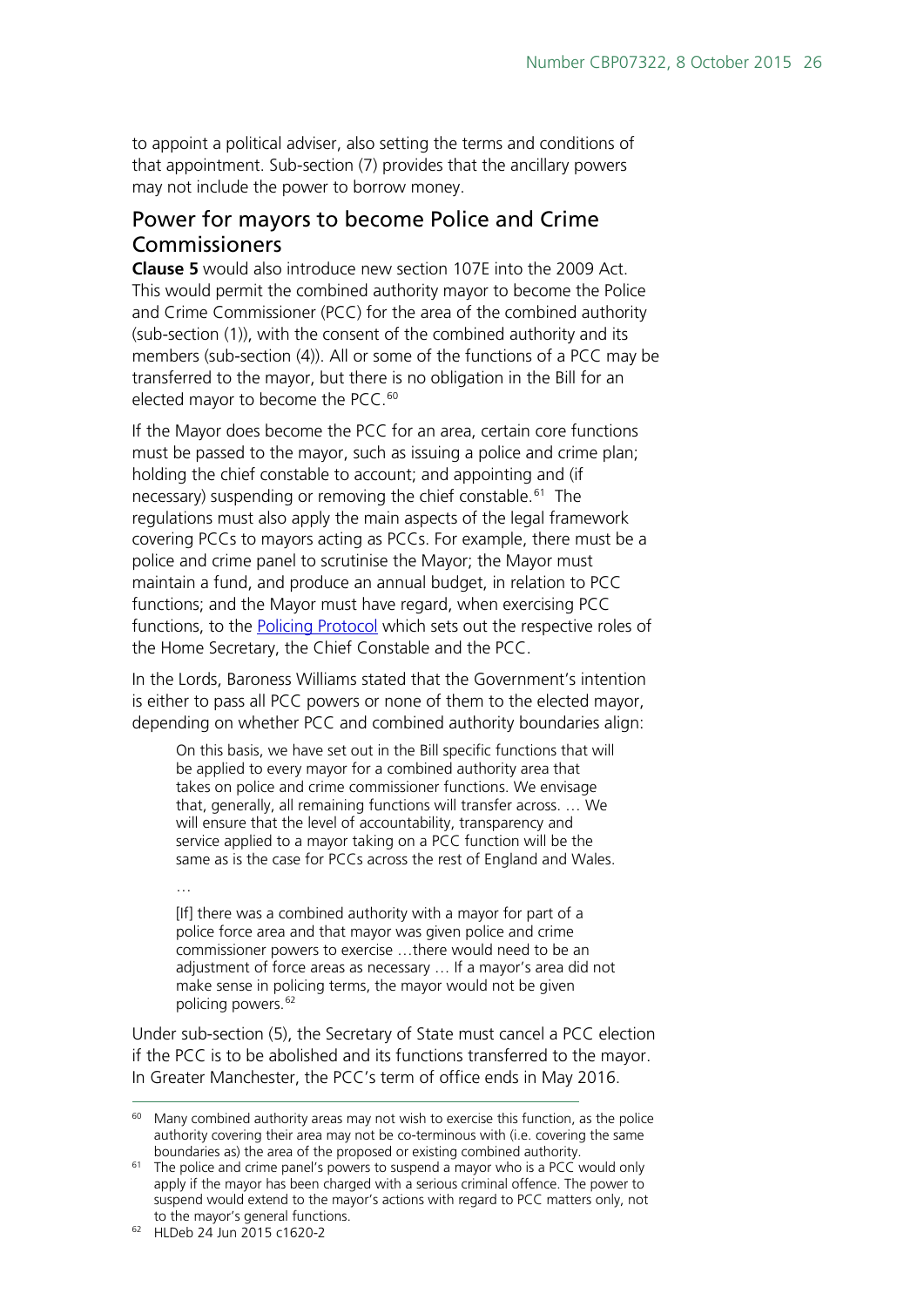Indications so far from the Government are that the first election for the mayor of Greater Manchester is expected in May 2017. To avert two elections to the PCC role taking place in quick succession, the Secretary of State can postpone or cancel a PCC election by order (sub-sections (5) and (6)). [63](#page-26-2)

The mayor can appoint a deputy mayor to exercise PCC functions on his behalf, though this cannot be the same person as the deputy mayor appointed under clause 4 (schedule 2 paragraph 3).

### <span id="page-26-0"></span>Power for mayor to raise council tax precept

**Clause 6** would permit a mayoral combined authority to introduce a precept on the council tax bills of residents in the combined authority area. This gives the mayor an independent source of finance, and the revenue must be used for the Mayor's 'general functions' (sub-section (2)). Mayors who are PCCs will also set the PCC precept, but this must be kept separate (this will be achieved by regulations under sub-section (3)). The mayor's precept would be covered by the council tax referendum regime.<sup>[64](#page-26-3)</sup> The Secretary of State will be able to make orders regarding the Mayor's budget and how it should be scrutinised (subsections (5) and (6)).

## <span id="page-26-1"></span>3.5 Combined authority functions (clauses 7- 8)

This part of the Bill would create a power to transfer functions from other public bodies to combined authorities, where this is necessary to implement a devolution deal.

Exactly which statutory functions will be transferred to which areas will not become clear until Orders are made in respect of the individual devolution deals agreed. Some transfers of powers will be achieved by other routes. For instance, the integration of health and social care in Greater Manchester is to proceed via joint arrangements under section 75 of the National Health Service Act 2006.

As a result, there are few references to specific functions or policy areas within the Bill. The provisions which allow a mayor to become the PCC for a relevant area, plus the restrictions regarding health functions in clause 19 (see below), are the only points at which reference is made to specific policy areas.

**Clauses 7 and 8** would provide the framework within which functions may be transferred to combined authorities. Functions would be transferable from central government or from local government; and could be transferred to new or existing combined authorities.

The Local Democracy, Economic Development and Construction Act 2009 already permits local authorities to transfer their functions to a

<span id="page-26-2"></span><sup>63</sup> Tony Lloyd was also selected as 'interim mayor' by the members of the Greater Manchester Combined Authority, on 29 May 2015. The post of interim mayor, to which an appointment may be made for up to two years, is intended as a stop-gap until the directly-elected mayor can be elected.

<span id="page-26-3"></span><sup>&</sup>lt;sup>64</sup> See the Library briefing note *[Council tax: local referendums](http://researchbriefings.parliament.uk/ResearchBriefing/Summary/SN05682)* (SN05682) for more details on the council tax referendum system.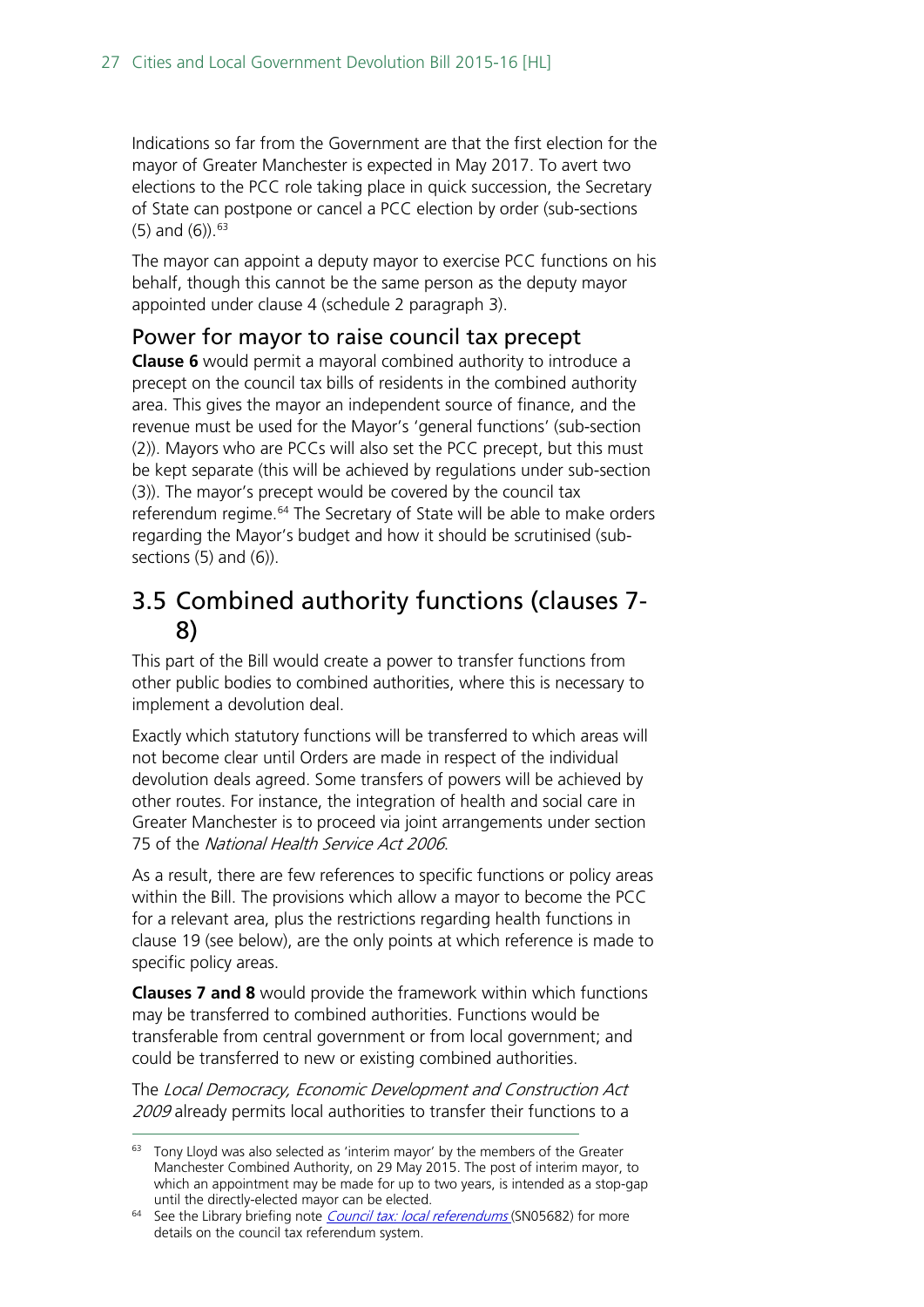combined authority of which they are a member. Currently, this must be done via an Order made by the Secretary of State, and the functions must promote the economic development and regeneration of the area.<sup>[65](#page-27-0)</sup> It must also be preceded by a governance review and a published 'scheme'. **Clause 7** would remove the references to economic development and regeneration in the 2009 Act, permitting regulations to be made to pass any local authority functions to the combined authority (sub-section (2)).

**Clause 8** would provide a general power for the Secretary of State to transfer public bodies' functions to a combined authority by order. It would introduce new sections 105A and 105B into the 2009 Act. Orders could provide for functions to be exercised jointly or concurrently by the combined authority and the public body (sub-section (3) of new section 105A); or for the public body to be abolished, and/or its property to be transferred to the combined authority (sub-section (4)).

The scope of this clause is extremely wide, as the Delegated Powers and Regulatory Reform Committee noted:

Paragraph 28 of the [departmental] memorandum [on the Bill's powers of delegation] states that the purpose of the power is to widen the scope of the functions which may be conferred on a combined authority; and that the order-making power is necessary to give effect to devolution agreements between the Government and a particular city or other area. But it says nothing about how in practice these powers might be used, or why it is not appropriate or practicable to include a description of the types of function covered by the power on the face of the Bill.<sup>[66](#page-27-1)</sup>

In principle, a very large number of public authorities could see their functions transferred to local authorities under these provisions. Of particular interest is new section 105A (1), which permits the Secretary of State to "make provision for conferring on a combined authority in relation to its area a function corresponding to a function that a public authority has in relation to another area". This would allow the Secretary of State to create a power in a combined authority that currently only exists elsewhere: in other words, to 'copy and paste' powers from other localities. For instance, the Government's intention is to use this clause to create a statutory spatial strategy in Greater Manchester, a power currently only available to the Mayor of London and the GLA (hence avoiding the need for further legislation to create a statutory strategy for Greater Manchester).

Sub-section (5) specifies that a combined authority cannot take on, through this procedure, the function of regulating an activity that it itself performs. This provision was introduced by the Government at Report Stage in the House of Lords. Baroness Williams, for the Government, said:

I can see a case for excluding from the scope of Clause 6 the functions of any national regulatory or supervisory body

<span id="page-27-0"></span> $65$  See section 105 (2) and section 91 (5) of the *Local Democracy, Economic* Development and Construction Act 2009.

<span id="page-27-1"></span><sup>&</sup>lt;sup>66</sup> Delegated Powers and Regulatory Reform Committee,  $1<sup>st</sup>$  [Report, 2015-16](http://www.publications.parliament.uk/pa/ld201516/ldselect/lddelreg/8/8.pdf), paragraph 10.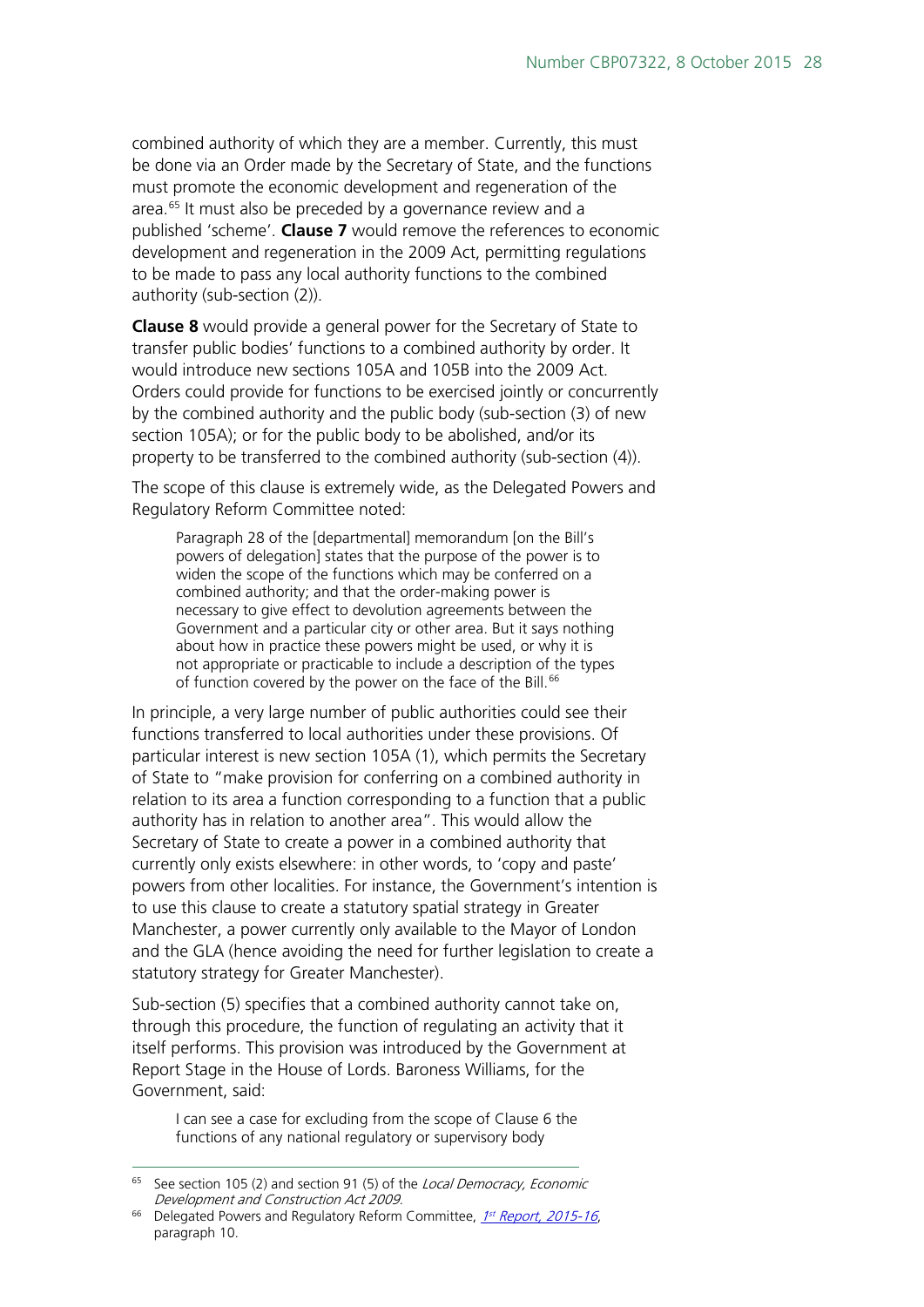overseeing the exercise of functions by public authorities. Such an exclusion would put it beyond any doubt that the regulator responsibilities of, say, Monitor and the Care Quality Commission could not be devolved to combined authorities. Moreover, if a combined authority is provided, by order, health functions, perhaps to be exercised jointly with the local clinical commissioning groups, the combined authority should not also be conferred with the functions of the clinical commissioning groups' regulators.<sup>[67](#page-28-1)</sup>

An amendment introduced by Lord Warner, which strengthens further the prohibition of functions and their regulation being devolved to the same body, was also passed in the Lords: see section 3.9 below.

New section 105B would allow powers to be transferred either to a new or existing combined authority. The combined authority must consent to this (sub-section 1 (b)). An order transferring powers must be accompanied by a report explaining why the Secretary of State considers it appropriate, the effect of the order, plus any consultation undertaken and responses received (sub-sections (2) and (3)).

## <span id="page-28-0"></span>3.6 Scrutiny and audit (clauses 9-11)

These clauses of the Bill would apply provisions for audit, and overview and scrutiny, to combined authorities. Provisions would be applied in the Order setting up, or amending, each combined authority. The provisions would be likely to resemble existing practice in local government.

Local authorities are required to have in place overview and scrutiny committees, which must monitor the decisions and performance of the executive. Each council must establish at least one overview and scrutiny committee, and the powers available to such committees are set out in Schedule 2 of the *Localism Act 2011*. Overview and scrutiny committees consist of councillors who are not part of the council's executive, and their membership must reflect the number of seats held by the political parties represented on the council.

Combined authorities are joint bodies, managed by boards or 'cabinets' of the leaders (or other representatives) of the member councils. The cabinet is in effect the 'executive' of the combined authority, and it would therefore not be able to exercise independent scrutiny of its own decisions. Thus arrangements for the scrutiny of combined authorities must take a different form.

<span id="page-28-1"></span>Of the existing combined authorities, four (North-East, Liverpool, Sheffield and West Yorkshire) have arrangements for overview and scrutiny set out in the Orders establishing them. In each case, backbench councillors from the local authorities across the area sit together in a scrutiny committee. The membership takes account of the political balance across the combined authority area. Similar arrangements apply in Greater Manchester (though these are not specified in its Order).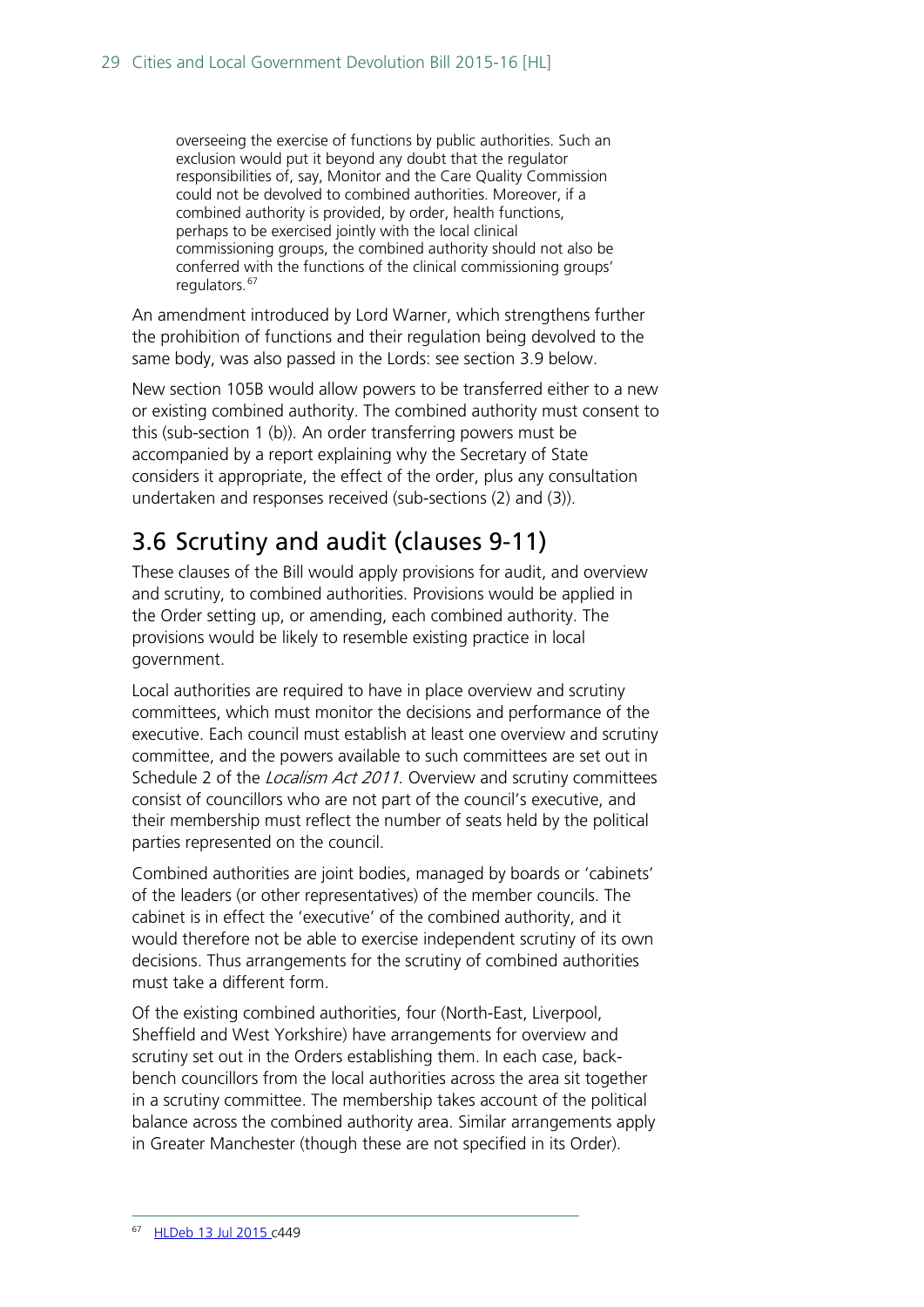**Clause 9** of the Bill, and Schedule 3, would require each combined authority to appoint at least one overview and scrutiny committee and an audit committee.<sup>[68](#page-29-0)</sup>

The overview and scrutiny committee may review the decisions of the authority and produce reports and recommendations, and it may also report on "matters that affect the authority's area or the inhabitants of the area" (paragraph  $1$  (2)).<sup>[69](#page-29-1)</sup>

An overview and scrutiny committee would have to publish a document setting out its approach to scrutiny (paragraph 1 (5)), for which it would have to obtain approval from the combined authority (paragraph 1 (6)). The committee would be able to require members and officers of the authority to attend to answer questions (paragraph 2 (6)). It would have an explicit power to halt a decision of the combined authority or mayor whilst it is under review (paragraph 1 (4)). This mirrors the 'call-in' power available to overview and scrutiny committees in local authorities. The exact terms under which this power can be used are expected to be agreed locally, though the Secretary of State will be able to make regulations concerning this (paragraph 3 (2) (h)).

The committee's membership may include members who are not councillors from the combined authority's constituent members (paragraph 2 (5), though such members may not form a majority (paragraph 3 (3)). However, it may not include members of the combined authority itself (i.e. the members of the 'cabinet' or board, as noted above). The chair of the committee may not be from the same party as the elected mayor (or, if there is no mayor, as the majority party on the combined authority: paragraph 3 (4-5)). The scrutiny committee would be subject to the standard transparency requirements for local authority committees (paragraph 2 (4)).

The Secretary of State may issue guidance regarding the exercise of the overview and scrutiny committee's functions, and may also make more detailed provisions regarding them by order, including membership, chairs, scrutiny officers, and requirements for the combined authority to respond to their reports.

Paragraph 4 (1) requires combined authorities to appoint an audit committee, and paragraph 4 (2) specifies its functions. The Explanatory Notes to the Bill state that the audit committee's role would be:

…to review and scrutinise the authority's financial affairs, and review and assess the authority's risk management, internal control, corporate governance arrangements, and the economy, efficiency and effectiveness with which resources have been used.[70](#page-29-2)

Paragraph 4 (3) permits the Secretary of State to make provisions regarding the appointment of the committee's members, and

<span id="page-29-0"></span> $68$  Under this provision, a combined authority would need to appoint these committees irrespective of whether they were provided for in the Order setting the combined authority up; but this would not prevent the Order containing further requirements.

<span id="page-29-1"></span><sup>&</sup>lt;sup>69</sup> This reflects the provision in the *Greater London Authority Act 1999* that allows the London Assembly to investigate 'issues of importance to Londoners'.

<span id="page-29-2"></span><sup>&</sup>lt;sup>70</sup> [Cities and Local Government Devolution Bill Explanatory Notes](http://www.publications.parliament.uk/pa/bills/cbill/2015-2016/0064/en/16064en.pdf), 2015, p. 14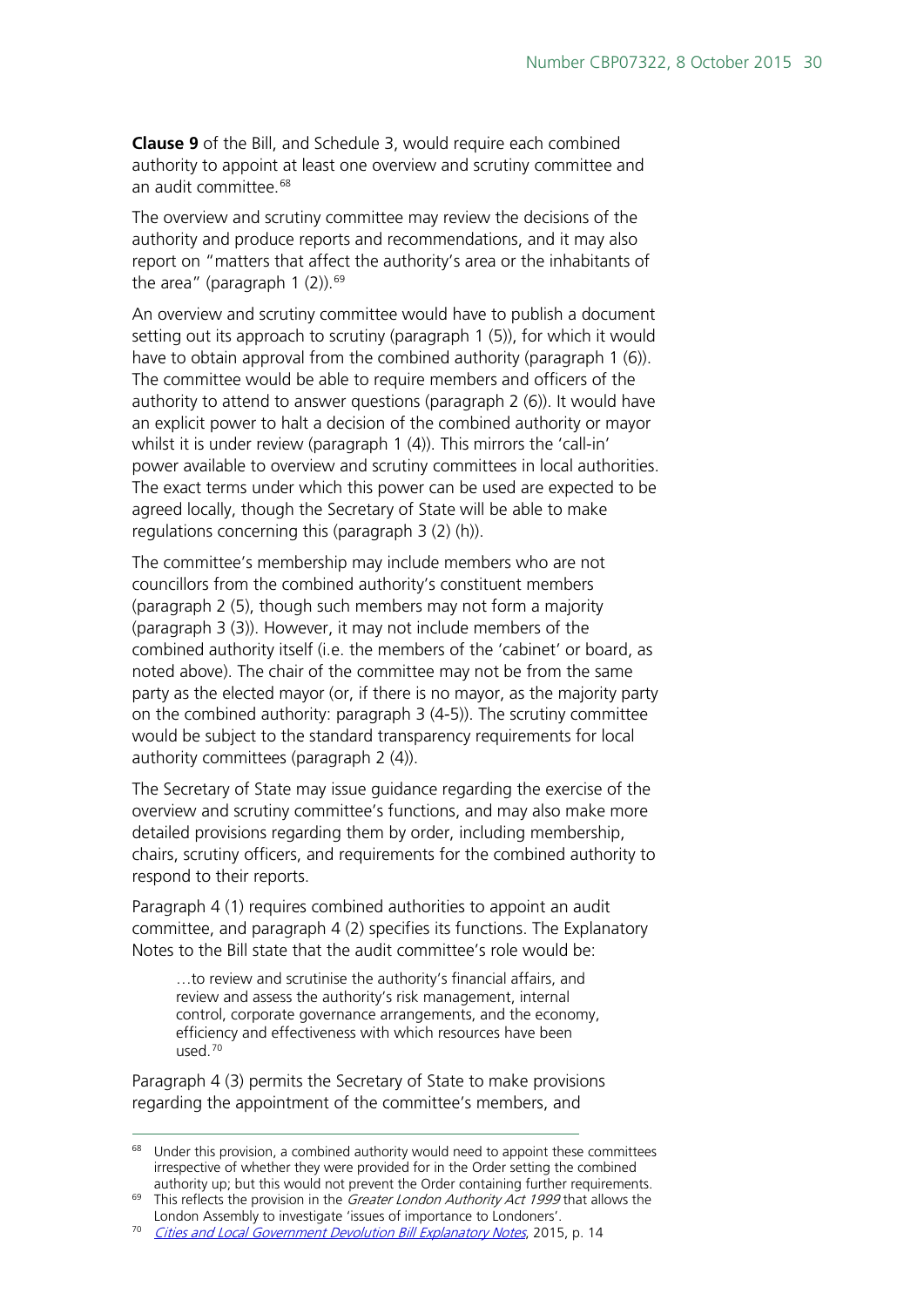paragraph 4 (4) provides that at least one member must be independent (with the nature of 'independence' to be defined by the order). The requirement for an audit committee was introduced via a Government amendment. Lord Beecham, who had previously tabled a similar amendment, said:

Given the potential role of the combined authorities, part of whose raison d'être will of course be to achieve economies of scale and ensure the most effective use of resources devolved by government departments and public bodies, something akin to a local version of the Public Accounts Committee would be a highly desirable addition to the role of overview and scrutiny, especially if independently chaired.<sup>[71](#page-30-0)</sup>

**Clause 10** would extend the power of combined authorities to impose levies on their constituent councils. They may already impose levies, but only for transport-related purposes. Clause 10 (1) provides that combined authorities may levy in respect of exercising any of their functions (including transport).

The levying power is separate from the power to *precept* that the Bill would make available to an elected mayor (see the discussion of clause 6, above). Clause 10 (2) provides that levy revenue may not be used to exercise the mayor's 'general functions' set out in clause 5.

Clause 10 (3) would allow regulations to be made permitting combined authorities to borrow money, for purposes to be set out in the regulations. The consent of all member authorities to the making of the regulations would be required. Borrowing powers can be made available to either mayoral or non-mayoral combined authorities. In either case, the borrowing would be subject to the Prudential Code and it would have to be related to the combined authority's functions.

**Clause 11** would include a power for the Secretary of State to apply the general power of competence, available to local authorities, to combined authorities by Order. The general power of competence, introduced in 2011, is a power for local authorities to do "anything that individuals generally may do". Further details can be found in the Library briefing paper *Local authorities; the general power of* [competence.](http://researchbriefings.parliament.uk/ResearchBriefing/Summary/SN05687)

Currently, combined authorities have a more restricted version of the power of general competence:

(1) An EPB or combined authority may do—

(a) anything it considers appropriate for the purposes of the carrying-out of any of its functions (its "functional purposes"),

(b) anything it considers appropriate for purposes incidental to its functional purposes,

<span id="page-30-0"></span><sup>&</sup>lt;sup>71</sup> HLDeb 24 Jun 2015 c 1682; see also HLDeb 21 Jul 2015 c1041. The concept of a 'local public accounts committee', supported by the Labour Party before the 2015 general election, originated in a report from the Centre for Public Scrutiny, A local [public accounts committee for every place: a CfPS proposal](http://www.cfps.org.uk/publications?item=11575&offset=0), December 2013.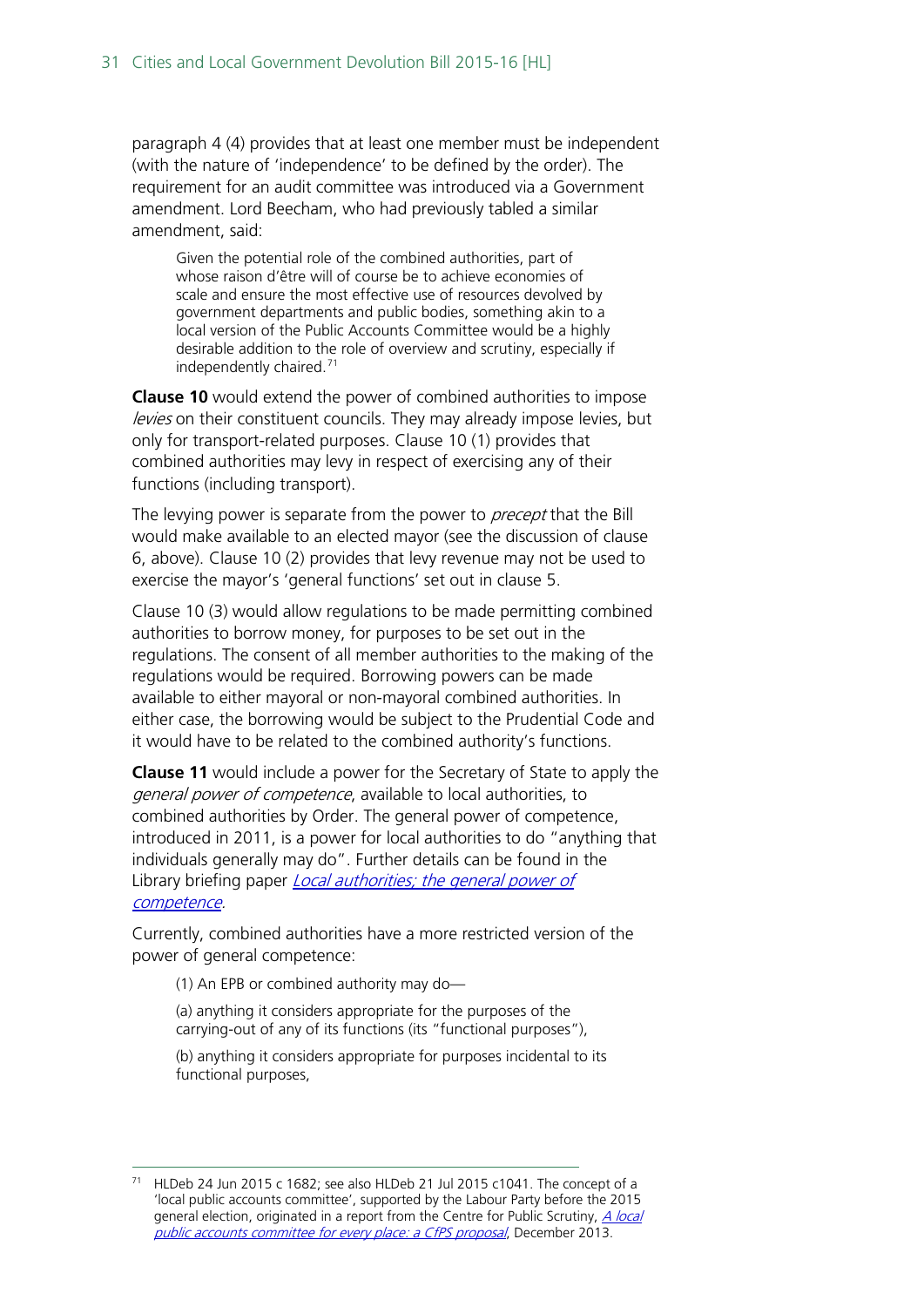(c) anything it considers appropriate for purposes indirectly incidental to its functional purposes through any number of removes…[72](#page-31-1)

In other words, at present combined authorities' use of their general power must relate to the exercise of their functional purposes as set out in the 2009 Act: economic development, regeneration and transport. Clause 11 would allow the Secretary of State to extend combined authorities' general power to any function that they exercise in the future. All of the member councils of the combined authority must agree to this for it to be done.

### <span id="page-31-0"></span>3.7 Geographical restrictions on combined authorities (clauses 12-15)

These clauses of the Bill would enable new combined authorities to cover a more diverse range of boundaries than is currently possible.

Currently, combined authorities may not include areas which are geographically detached. Hence, York City Council cannot currently be a full member of the West Yorkshire Combined Authority, as the two are separated by the area of North Yorkshire County Council. Instead it is an 'associate member' of the West Yorkshire Combined Authority. Combined authorities also may not form a 'doughnut' shape i.e. entirely surrounding a council that is not a member of the combined authority.<sup>73</sup>

The Government issued a consultation in April 2014 on removing both these prohibitions on combined authorities via a Legislative Reform Order,<sup>[74](#page-31-3)</sup> and a subsequent consultation in December 2014. On 27 March 2015, a draft Order and explanatory note were published.<sup>[75](#page-31-4)</sup> The draft Order would have removed the prohibitions noted above.<sup>76</sup>

The Delegated Powers and Regulatory Reform Committee noted that the LRO had been laid before Parliament at the same time that the Bill had been introduced into the House of Lords:

It seems to us that operating in one policy area through two separate legislative vehicles, which are progressing in parallel though at different speeds, presents particular difficulties to the House in considering the combined effects of the changes proposed.[77](#page-31-6)

<span id="page-31-1"></span> <sup>72</sup> [Local Democracy, Economic Development and Construction Act 2009,](http://www.legislation.gov.uk/ukpga/2009/20/contents) s113A, inserted by section 13 of the Localism Act 2011.

<span id="page-31-2"></span> $73$  These restrictions also apply to Economic Prosperity Boards (EPBs), a more limited legal vehicle for joint working that was also included in the 2009 Act. One has been set up so far, in Cheshire and Warrington. The Government's proposals to remove

<span id="page-31-3"></span>the restrictions applied equally to EPBs and to combined authorities.<br><sup>74</sup> DCLG, *Proposal to amend legislation relating to combined authorities and economic* [prosperity boards](https://www.gov.uk/government/consultations/proposals-to-amend-legislation-relating-to-combined-authorities-and-economic-prosperity-boards), 30 April 2014; see also DCLG, Proposal to use a Legislative [Reform Order to give local authorities greater flexibility in forming a combined](https://www.gov.uk/government/consultations/proposal-to-use-a-legislative-reform-order-in-forming-a-combined-authority-or-economic-prosperity-board)  [authority or economic prosperity board: consultation,](https://www.gov.uk/government/consultations/proposal-to-use-a-legislative-reform-order-in-forming-a-combined-authority-or-economic-prosperity-board) December 2014

<span id="page-31-4"></span><sup>&</sup>lt;sup>75</sup> DCLG, *Proposal to use a Legislative Reform Order in forming a combined authority* [or economic prosperity board,](https://www.gov.uk/government/consultations/proposal-to-use-a-legislative-reform-order-in-forming-a-combined-authority-or-economic-prosperity-board) March 2015; see also the draft Legislative Reform [\(Combined Authorities and Economic Prosperity Boards\) \(England\) Order 2015](http://www.legislation.gov.uk/ukdsi/2015/9780111135419/contents)

<span id="page-31-5"></span> $76$  Ibid., p. 10-11

<span id="page-31-6"></span><sup>&</sup>lt;sup>77</sup> Delegated Powers and Regulatory Reform Committee,  $1^{st}$  [report 2015-16](http://www.publications.parliament.uk/pa/ld201516/ldselect/lddelreg/8/8.pdf), HL Paper 8, 19 June 2015, p. 17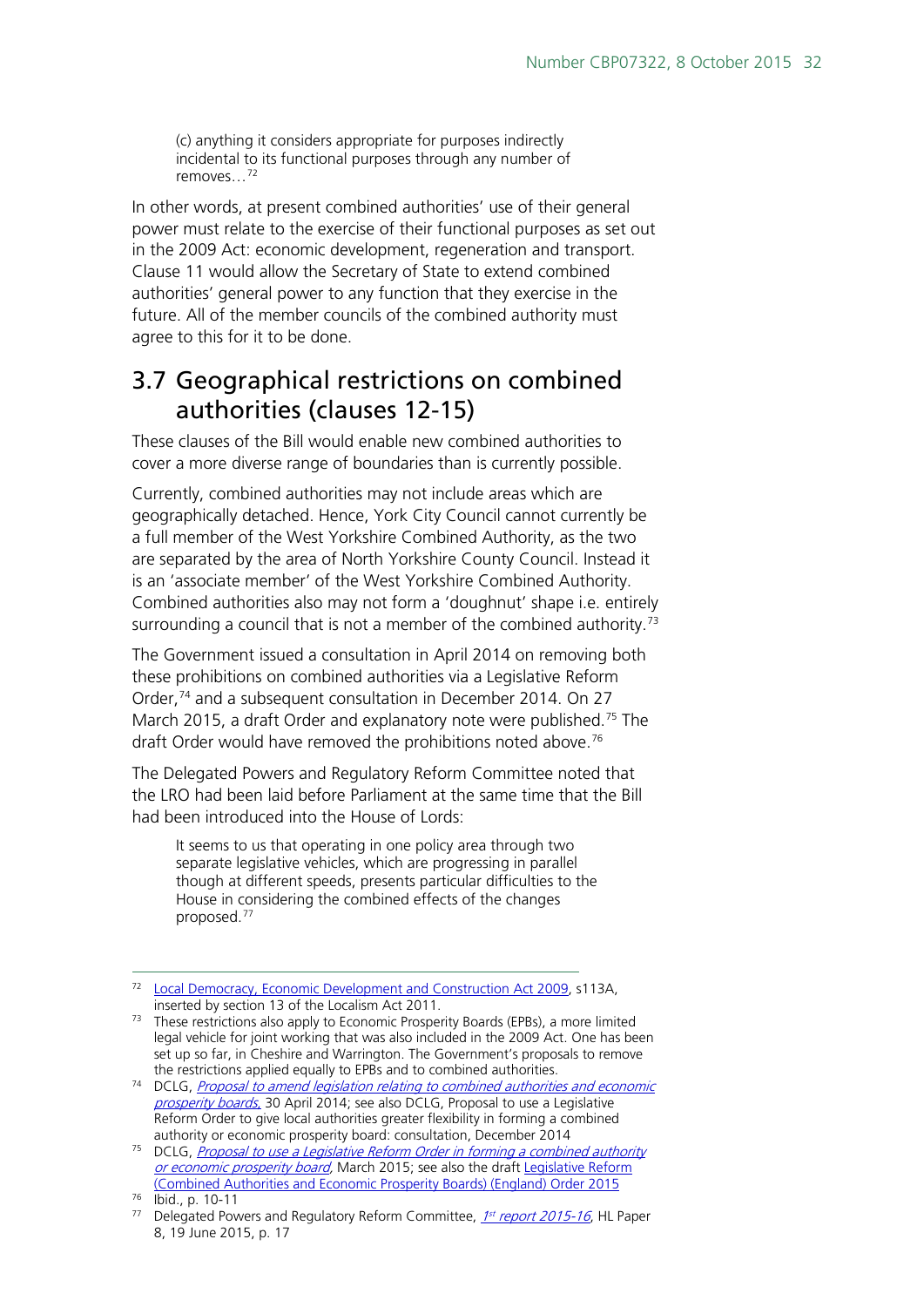As a result, the Government decided to incorporate aspects of the draft Order on the face of the Bill, and to withdraw the draft Order.

Combined authorities also may not include only part of a county council within their area without the consent of the county council. This is a potential obstacle for some of the current combined authority areas, as the Local Enterprise Partnerships (LEPs) associated with them cover wider 'functional economic areas'. The Sheffield City Region combined authority includes a number of district councils from north Derbyshire and Nottinghamshire as 'associate members'.

**Clause 13** would remove the requirement for the constituent authorities of a combined authority to be geographically contiguous, and the requirement that they do not form a 'doughnut' shape around another local authority or authorities. The Secretary of State must consider the likely effects of such a combined authority on the exercise of equivalent functions in neighbouring areas (sub-sections (5) and (6)): this requirement applies both to new combined authorities and proposed changes to existing combined authority boundaries. **Clause 12** would make an equivalent provision for Economic Prosperity Boards (EPBs). [78](#page-32-0) Additionally, the 2009 Act's prohibition on transport functions for part of a county area being transferred to a combined authority is removed, by Schedule 4 paragraph 4.

**Clause 14** would allow the member authorities of an EPB to apply to the Secretary of State for an order be made altering the nature of the EPB's constitution, its functions, or its funding. This is achieved by adding a new section 101A to the 2009 Act. Sub-section (5) of section 101A provides that the Secretary of State may make such an order if he believes that it will improve the exercise of statutory functions regarding economic development or regeneration in those areas.

**Clause 15** would amend the 2009 Act to provide for a streamlined procedure to create a combined authority, or to amend the structure of an existing combined authority. It would provide an alternative to the current statutory requirement for the relevant local authorities to produce a 'scheme'; under clause 15, the Secretary of State may simply make an order to establish a combined authority, though s/he must have regard to any scheme that has been published. This provision will permit an agreed scheme for a combined authority to be introduced more quickly than at present. If such an order is made, the Secretary of State must consult the public in the relevant area, unless this has already been done by the relevant local authorities or the combined authority (sub-section (4)).

<span id="page-32-0"></span> <sup>78</sup> Economic Prosperity Boards are an alternative form of joint governance for local authorities, established under the Local Democracy, Economic Development and Construction Act 2009. One has been established at the time of writing, covering Cheshire and Warrington, with a shadow board operating in Coventry and Warwickshire.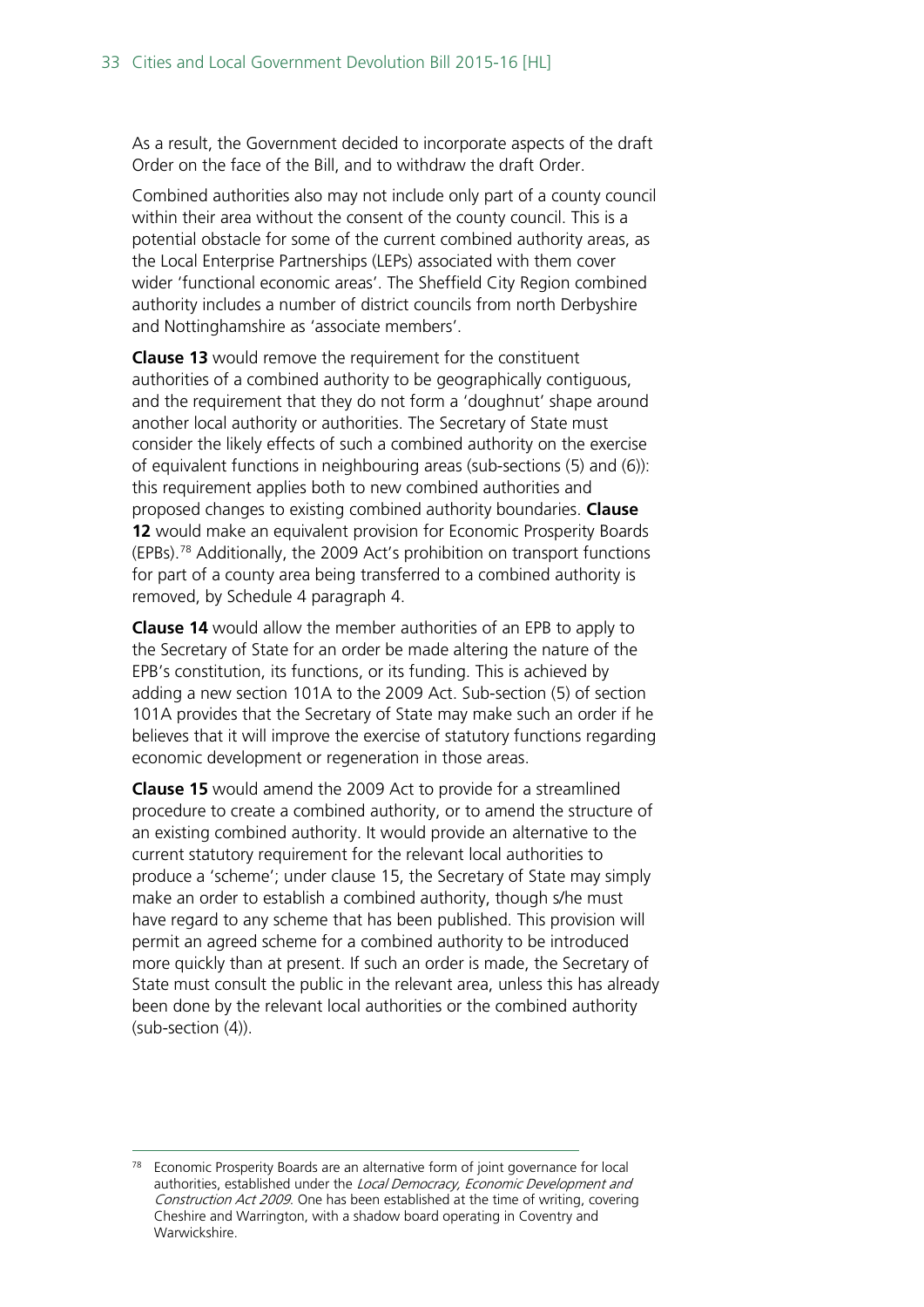## <span id="page-33-0"></span>3.8 Devolution to single local authorities (clauses 16-18)

In some parts of England, there is no strong drive to establish combined authorities, due to a lack of agreement over area boundaries or due to the structure of local government. Therefore, the Bill includes provisions to devolve the functions and powers of public bodies to single local authorities acting alone. These are equivalent to the powers to devolve functions to combined authorities found in clauses 7-8.

**Clause 16** would allow orders to be made to introduce fast-track changes to local authority structures in respect of boundary reviews and local authority governance. The Explanatory Notes to the Bill explain what matters this would cover:

….Governance arrangements mean the arrangements an authority operates for taking decisions ‐ executive arrangements, the committee system, or prescribed arrangements as provided for under Part 1A of the Local Government Act 2000.

… For structural, boundary, or other changes, the context in which this power could be used is where Devolution Deals. conferring powers and budgets on an area, are agreed by Government with areas where it may not be appropriate simply for the existing councils to establish a combined authority, or indeed where a combined authority is not appropriate.

… An example may be where a single county, which may or may not be a unitary authority, covers a functional economic area which may be the basis for a Devolution Deal, and all the constituent councils involved agree that the strong and accountable governance needed for the new powers and budgets to be conferred on the area necessitates simplifying the local government structures for the area. That may involve mergers of councils, moves to unitary structures, or changing the democratic representation of the area with different electoral cycles and fewer councillors (i.e. mayoral, cabinet and overview and scrutiny structures).<sup>[79](#page-33-1)</sup>

Any such orders must be agreed to by the relevant local council (subsection (3)), and a report explaining the orders must accompany them when they are laid before Parliament (sub-section (5)).

Baroness Williams explained during debates in the Lords that the effect of this clause is to speed up existing procedures, not to introduce new procedures:

The regulations….are not themselves about creating new governance structures, for example creating new unitary councils or merging councils. Rather, the regulations are about modifying the processes in particular cases. An example would be enabling, in the case of a particular deal, the processes for establishing new governance arrangements to be fast-tracked if all the councils involved consent. …. It may be that a bespoke devolution deal is agreed with an area which involves changing the governance arrangements in the area in a way that results in a move to more

<span id="page-33-1"></span>79 [Cities and Local Government Devolution Bill Explanatory Notes](http://www.publications.parliament.uk/pa/bills/cbill/2015-2016/0064/en/16064en.pdf), 2015, p. 11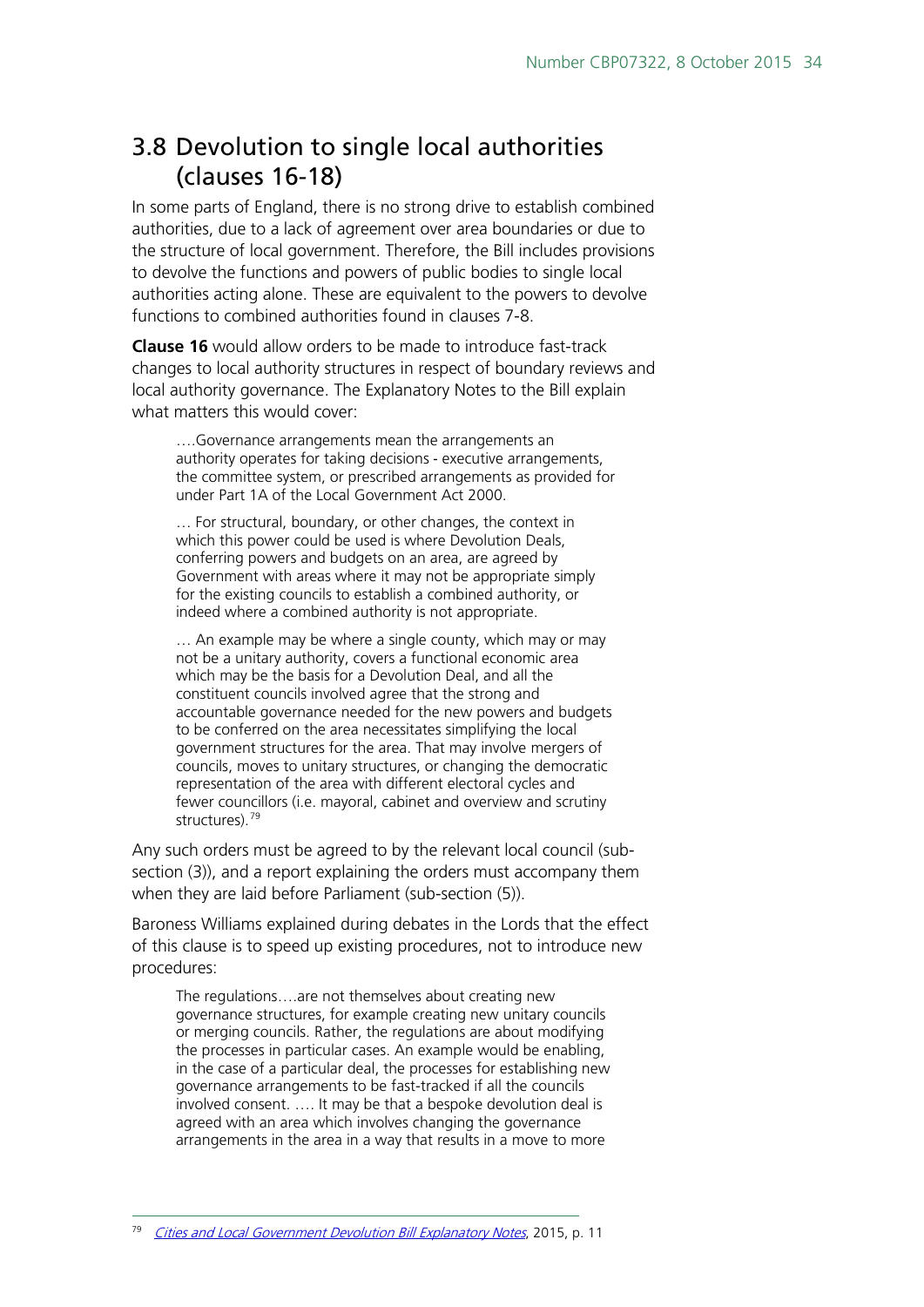unitary structures, perhaps also involving some merging of authorities.<sup>[80](#page-34-1)</sup>

**Clause 17** contains a general power that would allow the Secretary of State to transfer the functions of public bodies to local authorities by order, reflecting the power in respect of combined authorities found in Clause 8. As with Clause 8, the function may be fully transferred, jointly held, or concurrent, and public bodies may be abolished if they no longer have any functions. Local authorities may not take on regulatory powers over functions that they exercise. 'Conditions or limitations' may also be applied to the exercise of transferred powers (sub-section (2)). Clause 17 does not apply to London boroughs.

**Clause 18** would provide that the local authority must consent to any transfer order under clause 17 (sub-section (1)), and that the Secretary of State must believe that the order will improve the exercise of statutory functions in the area. A report must be laid before Parliament alongside any such order, explaining why it has been made and what effect it will have (sub-sections (4-5)), and including any representations made about the order.

## <span id="page-34-0"></span>3.9 Miscellaneous

**Clause 19** of the Bill was introduced via an amendment in the House of Lords, by Lord Warner. The Government was defeated by 217 votes to 152 on its introduction. It would ensure that, if any orders were made to devolve NHS functions to local authorities, the Secretary of State would remain responsible for fulfilling his/her statutory duties (subsection (1)); would not be able to transfer regulatory or supervisory functions belonging to national bodies (sub-section (2)); and would be responsible for ensuring that bodies carrying out health functions adhered to the applicable national standards and accountability obligations (sub-section (3)).

Lord Warner stated:

I am not opposed to using the Bill for devolving NHS functions to properly accountable combined authorities or new public bodies. I just want the Bill to contain clear safeguards which recognise that some essential national characteristics of the NHS should continue to function. I do not think it sufficient, as many of us have tried to explain to the Minister, to use individual transfer of function orders to reserve certain functions to the Secretary of State. That pays insufficient attention to the statutory NHS duties placed on the Secretary of State for Health that he simply cannot offload on to other bodies.<sup>[81](#page-34-2)</sup>

Baroness Williams, for the Government, responded:

As I have made clear, there is no intention or possibility of the Bill changing these duties of the Secretary of State…. if a combined authority were, for example, to have conferred upon it a function to commission certain health services, the provision in Clause 8 … would allow us to require that the combined authority, when

<span id="page-34-1"></span> <sup>80</sup> HLDeb 29 Jun 2015 c1901

<span id="page-34-2"></span><sup>81</sup> [HLDeb 21 Jul 2015](http://www.publications.parliament.uk/pa/ld201516/ldhansrd/text/150721-0002.htm) c1048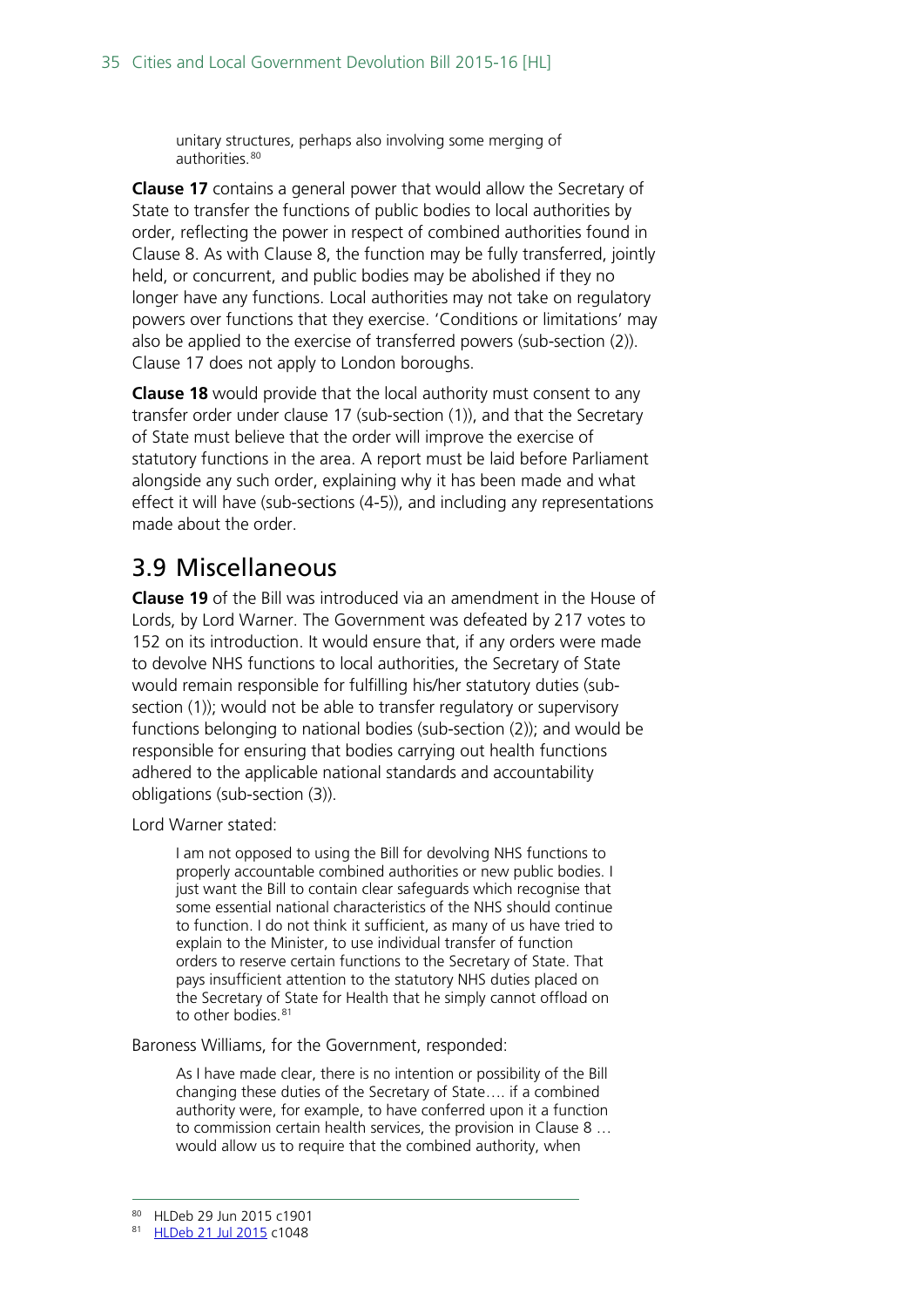exercising its commissioning functions, must likewise be subject to these core NHS duties, such as to promote the NHS constitution.<sup>[82](#page-35-0)</sup>

The clause would provide a wider safeguard than the provisions in clause 8 (5) and clause 17 (5), which prevent a body from exercising a regulatory power over a function that it itself performs.

As noted earlier, the health and social care devolution plans for Greater Manchester were expected to take place via section 75 of the National Health Service Act 2006. It is not clear therefore that this clause would impact upon the Greater Manchester plans. However, functions could be transferred to combined authorities from the NHS in future under the Bill.

**Clause 20** was introduced as an amendment by Lord Tyler (Liberal Democrat spokesperson for political and constitutional reform) in the House of Lords. It would change the voting age for all local authority elections from 18 to 16. The Government opposed the amendment, but was defeated by 221 votes to 154. [83](#page-35-1) Baroness Williams, for the Government, stated:

It is clear that lowering the voting age to 16 for local elections in England and Wales is a major change to the fundamental building blocks of the country's democracy. The starting point for making such change would seem to be that those democratically elected to represent the people of this country consider all the issues involved, seek the views of those they represent, and seek to recognise where public opinion stands on the issue and what would maintain confidence in ensuring that the elections are free and fair and give genuine voice to the people. They discuss the issues and, having carefully weighed the argument and recognised where consensus and opinion lie across the country, decide whether or not to make the change. This should be the approach to deciding whether to make fundamental changes to our election systems.<sup>[84](#page-35-2)</sup>

This clause, uniquely in the Bill, would have effect in Wales as well as England.

**Clause 21** amends a feature of the provisions for elected mayors introduced by the *Localism Act 2011*. This Act provided that, where a local authority was directed by the Government to hold a referendum on an elected mayor and the outcome was a 'yes' vote, the local authority could not hold a further referendum or resolve to abolish the mayor. The only authority currently affected by this provision is Bristol City Council, where the electorate voted in favour of an elected mayor in May 2012 after the Government directed that referendums be held in England's ten largest city authorities.

Clause 21 removes this feature of the 2011 Act, providing that an authority in this position has the same right to hold a further referendum as any other authority. The amendment was introduced in

<span id="page-35-0"></span> <sup>82</sup> HLDeb 21 Jul 2015 c1053

<span id="page-35-2"></span><span id="page-35-1"></span><sup>83</sup> [HLDeb 15 Jul 2015](http://www.publications.parliament.uk/pa/ld201516/ldhansrd/text/150715-0002.htm) c625

<sup>84</sup> HLDeb 15 Jul 2015 c633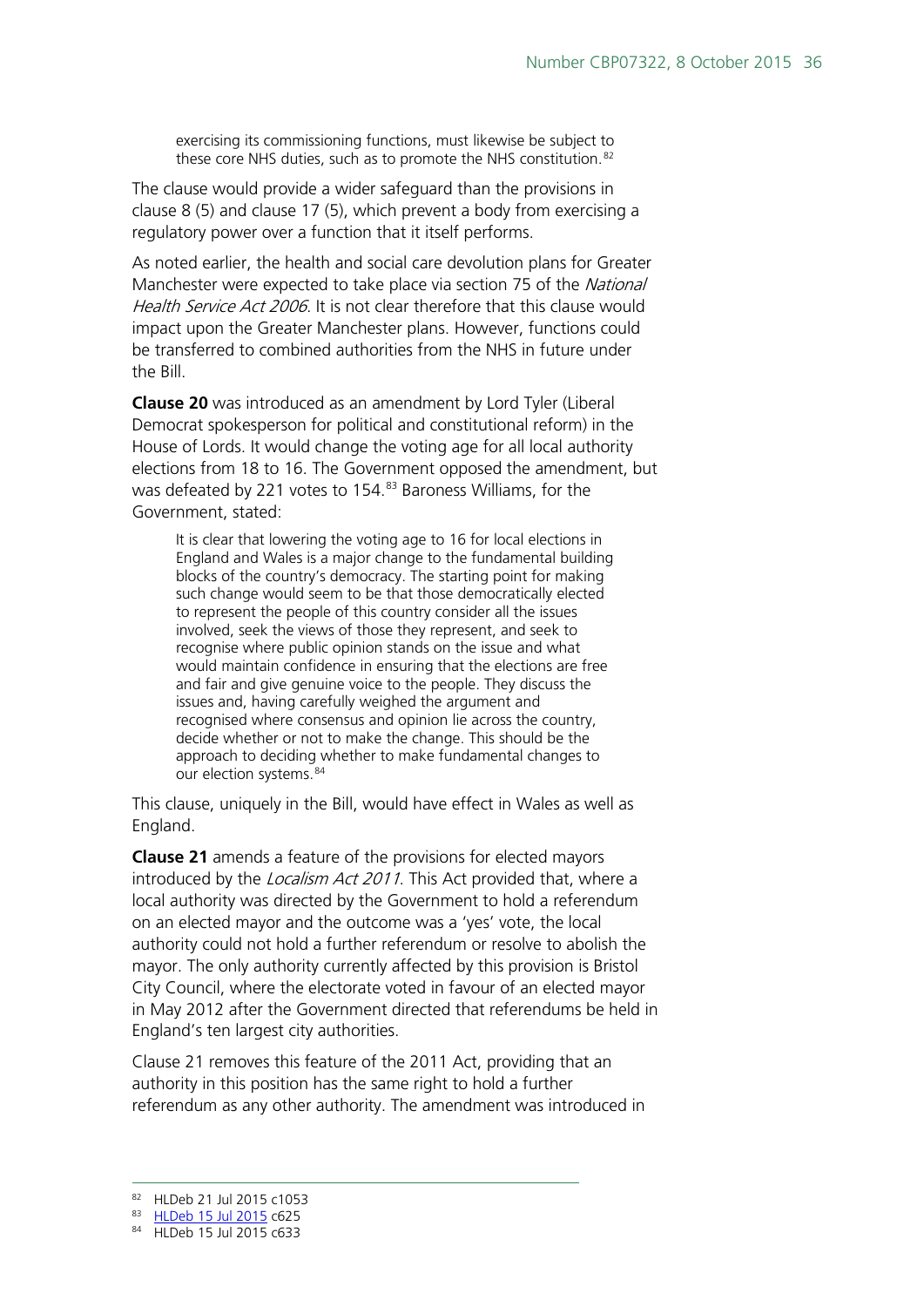the Lords by Baroness Barbara Janke, a former leader of Bristol City Council.[85](#page-36-0)

Baroness Williams, opposing the amendment on behalf of the Government, said:

The situation in Bristol is that Parliament agreed that there should be a referendum on whether to have a mayor, and the people of Bristol voted to have one. Accordingly … I cannot accept this amendment on the grounds of both precedent and principle.<sup>[86](#page-36-1)</sup>

The Government opposed the amendment, but was defeated by 182 votes to 141.[87](#page-36-2)

**Clauses 22-25** contain minor and consequential amendments, territorial extent, commencement and short title.

<span id="page-36-0"></span> <sup>85</sup> [HLDeb 15 Jul 2015 c](http://www.publications.parliament.uk/pa/ld201516/ldhansrd/text/150715-0002.htm)638&ff

<span id="page-36-1"></span><sup>86</sup> [HLDeb 15 July 2015](http://www.publications.parliament.uk/pa/ld201516/ldhansrd/text/150715-0002.htm) c640

<span id="page-36-2"></span><sup>87</sup> [HLDeb 15 July 2015](http://www.publications.parliament.uk/pa/ld201516/ldhansrd/text/150715-0002.htm) c641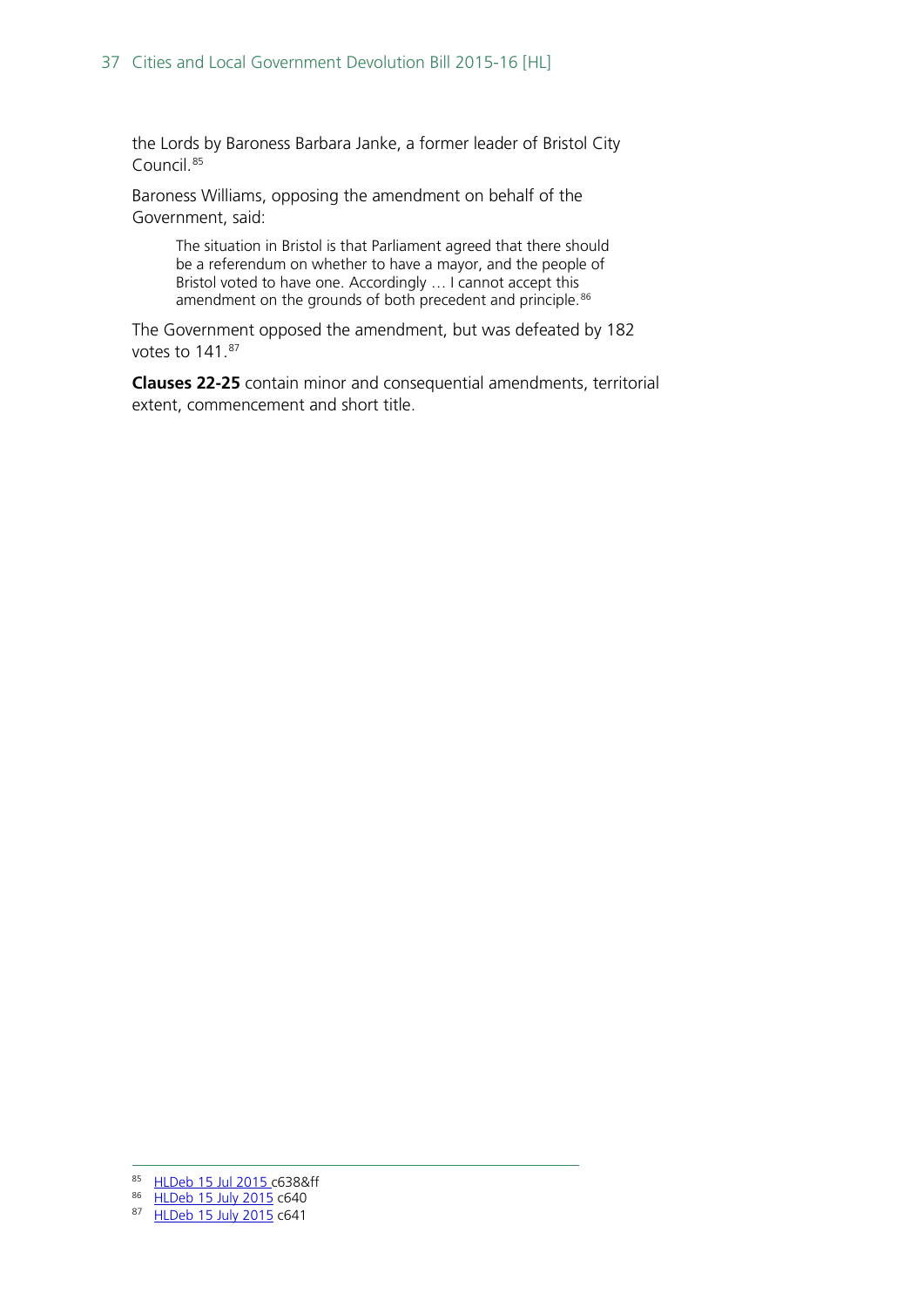# <span id="page-37-0"></span>4. Further reading

## <span id="page-37-1"></span>4.1 Relevant documents

Communities and Local Government Committee, [Devolution in England:](http://www.publications.parliament.uk/pa/cm201415/cmselect/cmcomloc/503/503.pdf)  [the case for local government,](http://www.publications.parliament.uk/pa/cm201415/cmselect/cmcomloc/503/503.pdf) HC-503 2014-15, 2014

Commons Briefing Paper CBP07029, [Devolution to local government in](http://researchbriefings.parliament.uk/ResearchBriefing/Summary/SN07029)  **[England](http://researchbriefings.parliament.uk/ResearchBriefing/Summary/SN07029)** 

Commons Briefing Paper CBP07065, [Local government devolution:](http://www.parliament.uk/business/publications/research/briefing-papers/SN07065/local-government-devolution-policy-proposals)  [policy proposals](http://www.parliament.uk/business/publications/research/briefing-papers/SN07065/local-government-devolution-policy-proposals)

Commons Briefing Paper CBP07046, [Local government devolution:](http://www.parliament.uk/business/publications/research/briefing-papers/SN07046/local-government-devolution-fiscal-proposals)  [fiscal proposals.](http://www.parliament.uk/business/publications/research/briefing-papers/SN07046/local-government-devolution-fiscal-proposals)

[Greater Manchester Agreement](https://www.gov.uk/government/publications/devolution-to-the-greater-manchester-combined-authority-and-transition-to-a-directly-elected-mayor)

[Greater Manchester Health and Social Care Devolution Memorandum of](http://www.agma.gov.uk/cms_media/files/mou.pdf)  [Understanding](http://www.agma.gov.uk/cms_media/files/mou.pdf)

[Further devolution to the Greater Manchester Combined Authority](https://www.gov.uk/government/uploads/system/uploads/attachment_data/file/443087/Greater_Manchester_Further_Devolution.pdf)

[Sheffield City Region Devolution Agreement](https://www.gov.uk/government/uploads/system/uploads/attachment_data/file/465340/Sheffield_devolution_deal_02102015.pdf) (October 2015)

[Sheffield City Region Agreement on Devolution](http://sheffieldcityregion.org.uk/wp-content/uploads/2014/12/SCR-Devolution-Deal.pdf) (December 2014)

[Leeds City Region and West Yorkshire Agreement on Devolution](https://depositedpapers.parliament.uk/depositedpaper/view/2275871) 

[Cornwall Devolution Deal](https://www.gov.uk/government/uploads/system/uploads/attachment_data/file/447419/20150715_Cornwall_Devolution_Deal_-_FINAL_-_reformatted.pdf)

## <span id="page-37-2"></span>4.2 Devolution reports in 2014-15

The following is a selection of reports from think-tanks, representative organisations and commentators proposing devolution to local areas in England.

Centre for Cities, A manifesto for a more prosperous urban Britain, September 2014

Centre for Cities, [Breaking boundaries,](http://www.centreforcities.org/publication/breaking-boundaries-empowering-city-growth-through-cross-border-collaboration/) March 2014

Centre for London, [The Brightest Star: A Manifesto for London,](http://centreforlondon.org/publication/brightest-star-manifesto-london/) October 2014

CIPFA, [Things can only get worse: a call for sustainable public finance,](http://www.cipfa.org/about-cipfa/manifesto2015) October 2014

City Growth Commission, [Human Capitals](http://www.citygrowthcommission.com/publication/human-capitals-driving-uk-metro-growth-through-workforce-investment/), [Connected Cities,](http://www.citygrowthcommission.com/publication/connected-cities-the-link-to-growth/) [Powers to](http://www.citygrowthcommission.com/publication/powers-to-grow-city-finance-and-governance/)  [Grow,](http://www.citygrowthcommission.com/publication/powers-to-grow-city-finance-and-governance/) [Unleashing Metro Growth](http://www.thersa.org/__data/assets/pdf_file/0009/1548090/Final-Report-Unleashing-Metro-Growth.pdf) [four papers], RSA/Core Cities Group, 2014

Commission on Non-Metropolitan England, [How the other half grows,](http://www.local.gov.uk/people-and-places-board/-/journal_content/56/10180/6718910/ARTICLE) November 2014

Core Cities Group, [Competitive Cities, Prosperous People,](http://www.corecities.com/what-we-do/publications/core-cities-growth-prospectus-competitive-cities-prosperous-people) 2015

County Councils Network, [County Devolution: Interim Findings,](http://www.countycouncilsnetwork.org.uk/library/) November 2014

County Councils Network, [Our Plan for Government 2015-2020,](http://www.countycouncilsnetwork.org.uk/library/july-2013/file79/) 2014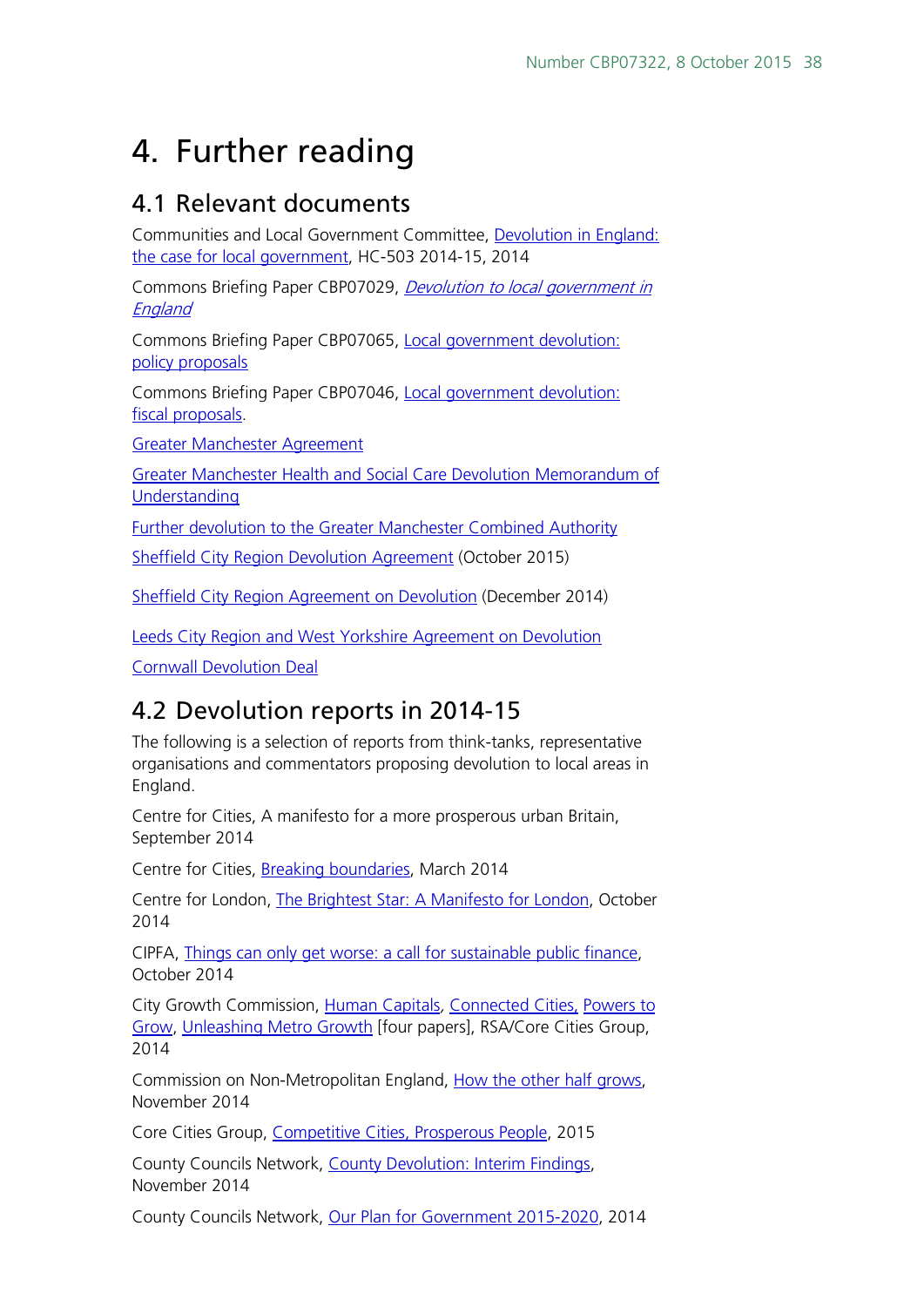Tom Gash, Joe Randall and Sam Sims, [Achieving Political](http://www.instituteforgovernment.org.uk/publications/achieving-political-decentralisation)  [Decentralisation](http://www.instituteforgovernment.org.uk/publications/achieving-political-decentralisation), Institute for Government, January 2014

Grant Thornton, [2020 Vision,](http://www.grant-thornton.co.uk/en/Publications/2014/2020-Vision-Exploring-finance-and-policy-futures-for-English-local-government-as-a-starting-point-for-discussion/) October 2014

Independent Commission on Local Government Finance, [Public money,](http://www.cipfa.org/iclgf-home/documents/interim-report)  [local choice,](http://www.cipfa.org/iclgf-home/documents/interim-report) October 2014

Independent Commission on Local Government Finance, Financing [English Devolution,](http://www.localfinancecommission.org/media-office/final-report) LGA/CIPFA, February 2015

Independent Commission on Non-Metropolitan England, [Devolution to](http://www.local.gov.uk/non-met-commission)  [Non-Metropolitan England: Seven Steps to Growth and Prosperity,](http://www.local.gov.uk/non-met-commission) March 2015

IPPR, [The Condition of Britain: Strategies for Social Renewal,](http://www.ippr.org/publications/the-condition-of-britain-strategies-for-social-renewal) June 2014

IPPR/PwC, [Decentralisation Decade: A plan for economic prosperity,](http://www.ippr.org/publications/decentralisation-decade)  [public service transformation and democratic renewal in England,](http://www.ippr.org/publications/decentralisation-decade) IPPR/PwC, September 2014

John Healey and Les Newby, [Making Local Economies Matter](http://www.smith-institute.org.uk/file/Making%20local%20economies%20matter.pdf), The Smith Institute, May 2014

Key Cities, [Charter for Devolution,](http://keycities.co.uk/Media/Default/PDFs/Charter%20for%20Devolution%20Key%20Cities.pdf) September 2014

Local Government Association Labour Group Innovation Taskforce, [People Powered Public Services,](http://lgalabour.local.gov.uk/documents/330956/6335671/INNOVATION+TASKFORCE+FINAL+REPORT.pdf) July 2014

Local Government Association, **Investing in our Nation's Future**, June 2014

London Finance Commission, [Raising the Capital,](https://www.london.gov.uk/priorities/business-economy/publications/raising-the-capital) GLA, 2013

Lord Heseltine, [No stone unturned in pursuit of growth](https://www.gov.uk/government/publications/no-stone-unturned-in-pursuit-of-growth), BIS, 2012, plus [Government response,](https://www.gov.uk/government/publications/governments-response-to-the-heseltine-review-into-economic-growth) 2013

Lord Adonis, [Mending the fractured economy,](http://www.policy-network.net/publications/4695/Mending-the-Fractured-Economy) Policy Network, July 2014

Mark Morrin and Phillip Blond, [Devo-Max, Devo Manc: Place-Based](http://www.respublica.org.uk/item/Devo-Max-Devo-Manc-Place-based-public-services)  [Public Services,](http://www.respublica.org.uk/item/Devo-Max-Devo-Manc-Place-based-public-services) September 2014

Mark Morrin and Phillip Blond, [Restoring Britain's City States,](http://www.respublica.org.uk/our-work/publications/restoring-britains-city-states-devolution-public-service-reform-local-economic-growth/) ResPublica, 2015

New Local Government Network, [As Tiers Go By,](http://www.nlgn.org.uk/public/2014/ministers-must-rule-out-council-reorganisation-to-drive-collaborative-revolution/) October 2014

New Local Government Network / Fabian Society, [Labour's local offer:](http://www.nlgn.org.uk/public/2014/labours-local-offer-ideas-for-a-radical-local-manifesto/)  [ideas for a radical local manifesto,](http://www.nlgn.org.uk/public/2014/labours-local-offer-ideas-for-a-radical-local-manifesto/) November 2014

New Local Government Network, [Combined Efforts: the future](http://www.nlgn.org.uk/public/2014/combined-efforts-the-future-governance-of-englands-cities/)  [governance of England's cities,](http://www.nlgn.org.uk/public/2014/combined-efforts-the-future-governance-of-englands-cities/) June 2014

New Local Government Network, [Conservatives' Local Offer: ideas for a](http://www.nlgn.org.uk/public/2015/conservatives-local-offer-ideas-for-a-radical-localist-manifesto/)  [radical local manifesto,](http://www.nlgn.org.uk/public/2015/conservatives-local-offer-ideas-for-a-radical-localist-manifesto/) February 2015

Service Transformation Challenge Panel, [Bolder, Braver and Better: why](http://publicservicetransformation.org/service-transformation-challenge-panel/the-report)  [we need local deals to save public services,](http://publicservicetransformation.org/service-transformation-challenge-panel/the-report) November 2014

Smith Institute, Labour and localism: perspectives on a new English deal, January 2014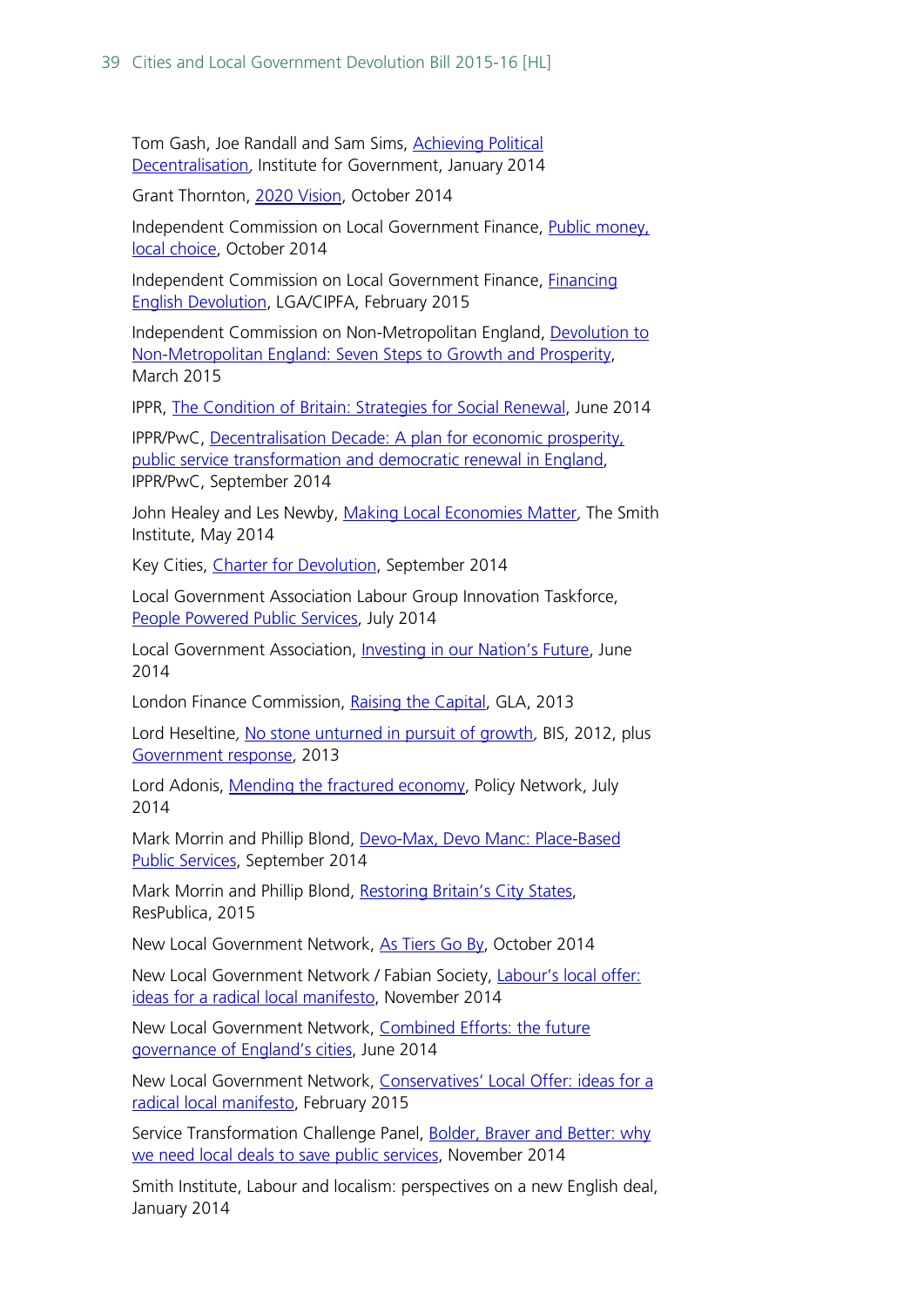Norman Warner and Jack O'Sullivan, [Letting Go: How English](http://www.reform.uk/publication/letting-go-how-english-devolution-can-help-solve-the-nhs-care-and-cash-crisis/)  [devolution can help solve the NHS care and cash crisis](http://www.reform.uk/publication/letting-go-how-english-devolution-can-help-solve-the-nhs-care-and-cash-crisis/), Reform, March 2015

Zach Wilcox, Nada Nohrova and Maire Williams, [Breaking Boundaries,](http://www.centreforcities.org/publication/breaking-boundaries-empowering-city-growth-through-cross-border-collaboration/) Centre for Cities, March 2014